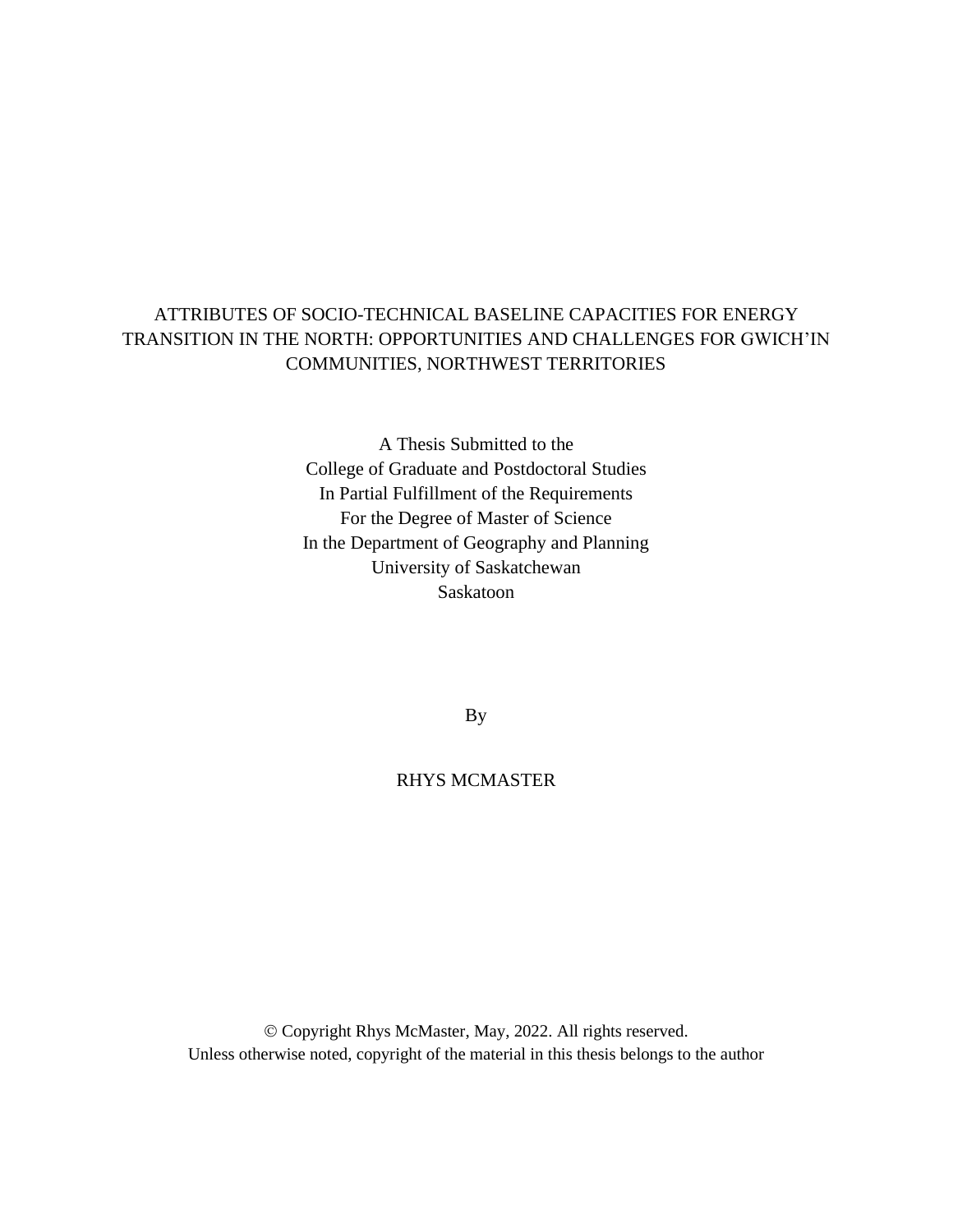# **Permission to Use**

In presenting this thesis/dissertation in partial fulfillment of the requirements for a Postgraduate degree from the University of Saskatchewan, I agree that the Libraries of this University may make it freely available for inspection. I further agree that permission for copying of this thesis/dissertation in any manner, in whole or in part, for scholarly purposes may be granted by the professor or professors who supervised my thesis/dissertation work or, in their absence, by the Head of the Department or the Dean of the College in which my thesis work was done. It is understood that any copying or publication or use of this thesis/dissertation or parts thereof for financial gain shall not be allowed without my written permission. It is also understood that due recognition shall be given to me and to the University of Saskatchewan in any scholarly use which may be made of any material in my thesis/dissertation.

## DISCLAIMER

Reference in this thesis/dissertation to any specific commercial products, process, or service by trade name, trademark, manufacturer, or otherwise, does not constitute or imply its endorsement, recommendation, or favoring by the University of Saskatchewan. The views and opinions of the author expressed herein do not state or reflect those of the University of Saskatchewan, and shall not be used for advertising or product endorsement purposes.

Requests for permission to copy or to make other uses of materials in this thesis/dissertation in whole or part should be addressed to:

Head of Department of Geography and Planning 117 Science Place University of Saskatchewan Saskatoon, Saskatchewan S7N 5C8 Canada

OR

Dean College of Graduate and Postdoctoral Studies University of Saskatchewan 116 Thorvaldson Building, 110 Science Place Saskatoon, Saskatchewan S7N 5C9 Canada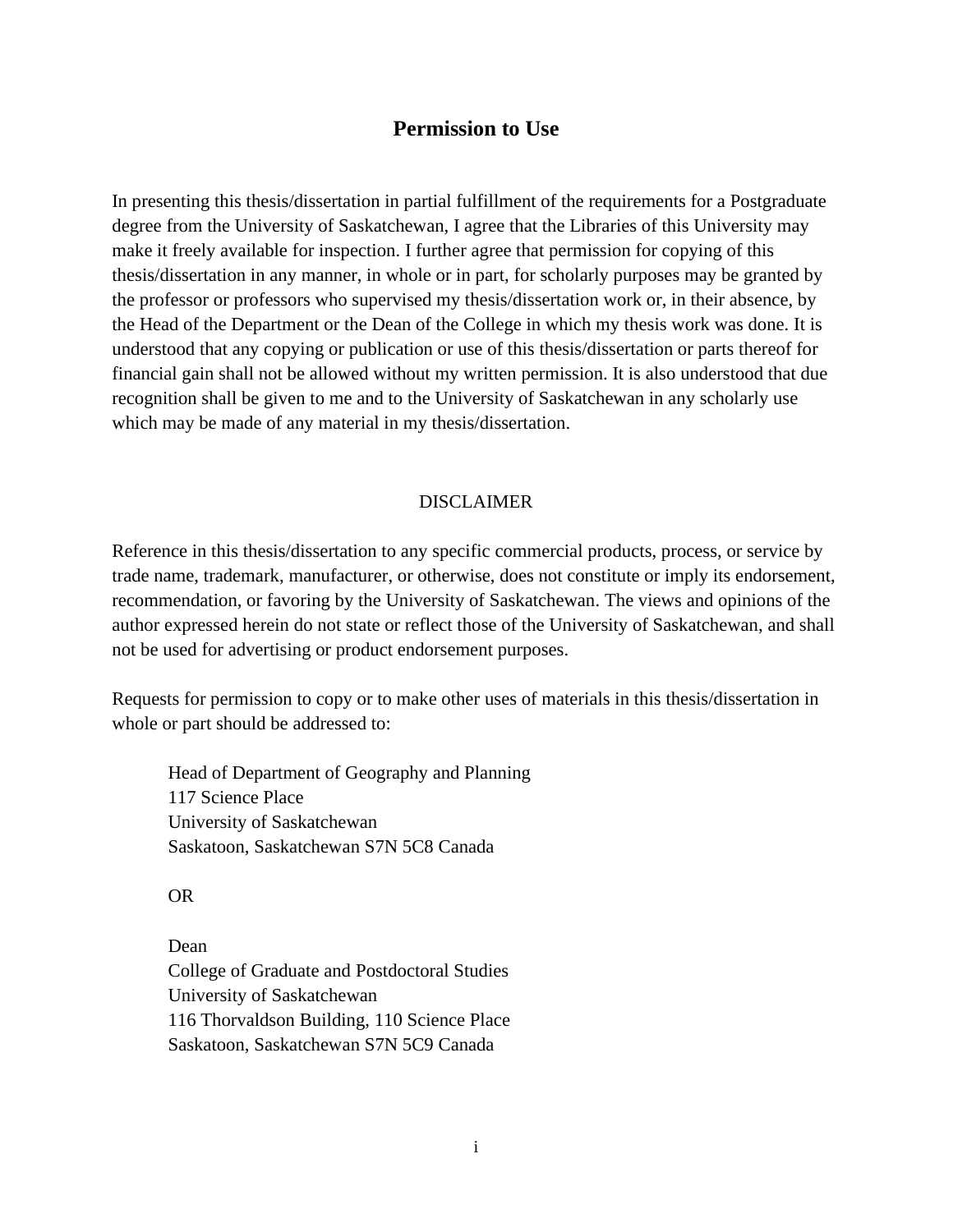## **Abstract**

Today's societies confront significant challenges concerning historic energy systems, which are becoming increasingly vulnerable to the threat of climate change. Energy systems need to be adapted to create greater resilience for the future. However, ensuring long-term success in community energy development in the North requires more than building new projects – it requires understanding the local socio-technical capacity to design, implement, and maintain renewable energy projects. Consequently, the design of community-appropriate sustainable energy systems requires a socio-technical understanding of a community's baseline capacity for energy transition. In 2018, through the *2030 Energy Strategy: A Path to More Affordable, Secure, and Sustainable Energy in the Northwest Territories*, the Government of Northwest Territories encouraged local or community level renewable energy development within the territory. Communities in the territory considering their energy futures include the Gwich'in communities of Aklavik, Fort McPherson, Inuvik, and Tsiigehtchic. The challenge, however, is that there is limited research on what a socio-technical baseline capacity profile for a remote northern Indigenous community involves. Therefore, the purpose of my research is to understand the socio-technical baseline capacity for energy transition in Gwich'in communities. The initial objective consisted of developing a conceptual framework for socio-technical baseline capacity profiles. The rapid assessment framework is conceptualized based on the energy context of rural and remote regions in the North and informed by recent energy planning grey literature and scholarship. The conceptual framework was then applied with the four partner communities, based on semi-structured interviews with community members, Gwich'in leaders, intermediary organizations, and energy sector representatives, identifying key strengths, challenges, and regional trends across the partner communities. Results identify several key capacity opportunities and challenges for energy transition, emphasizing the importance of community-tocommunity capacity building and long-term capacity building within the region. I conclude with a discussion of the research key findings – identifying diverging perspectives, the importance of inter-local energy networks, the intertwined nature of the attributes of the framework, and future research needs.

ii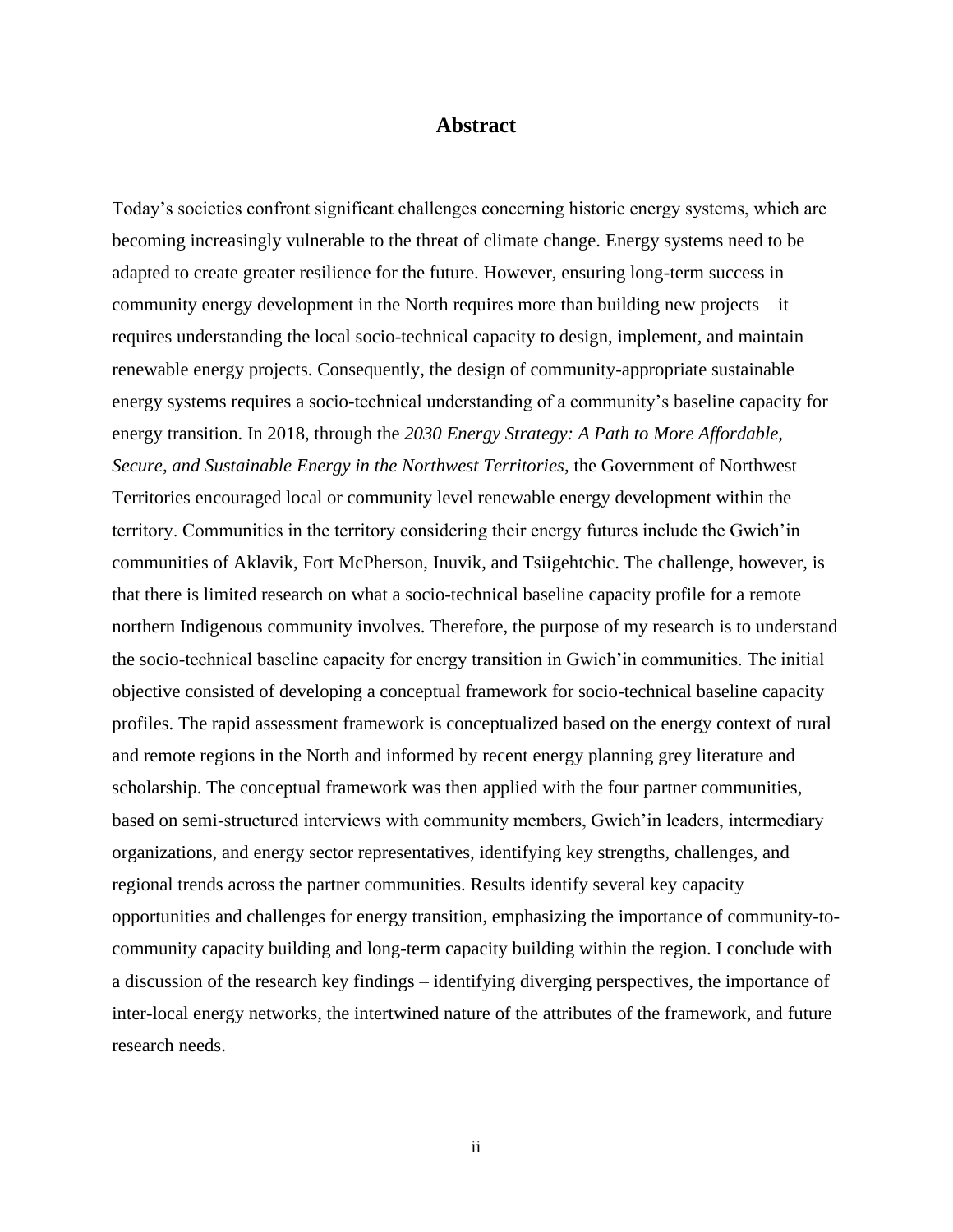## **Acknowledgements**

Thank you to my Advisory Committee, Bram Noble, Greg Poelzer, Alec Aitken, and Bob Patrick, for your inspiring passion, guidance, and support. Thank you to my co-supervisors, Bram Noble and Greg Poelzer, for developing the Community Appropriate Sustainable Energy Security Partnership project. An international research initiative across Canada, Alaska, Sweden, and Norway, in collaboration with 15 northern and remote Indigenous communities. I am so thankful for the opportunities and experiences I was able to participate in by being a part of the project. Thank you to Crystal Fraser of the University of Alberta, for her continued support and for allowing me to pick her brain over zoom coffee meetings throughout my Master's experience.

This research was funded by the Social Sciences and Humanities Research Council of Canada. Thank you also to Mitacs Accelerate, for allowing me to be a Mitacs Intern and for the financial assistance provided for the research – the professional development skills courses will impact my entire career. Thank you to the Northern Scientific Training Program, for the intention to provide financial assistance for the research should I have been able to conduct my research in person. Thank you to the College of Arts and Science for awarding me the Indigenous Graduate Scholarship for both years of my research.

Most importantly, thank you to the youth researchers in each of my partner communities; the research would not have been possible without you.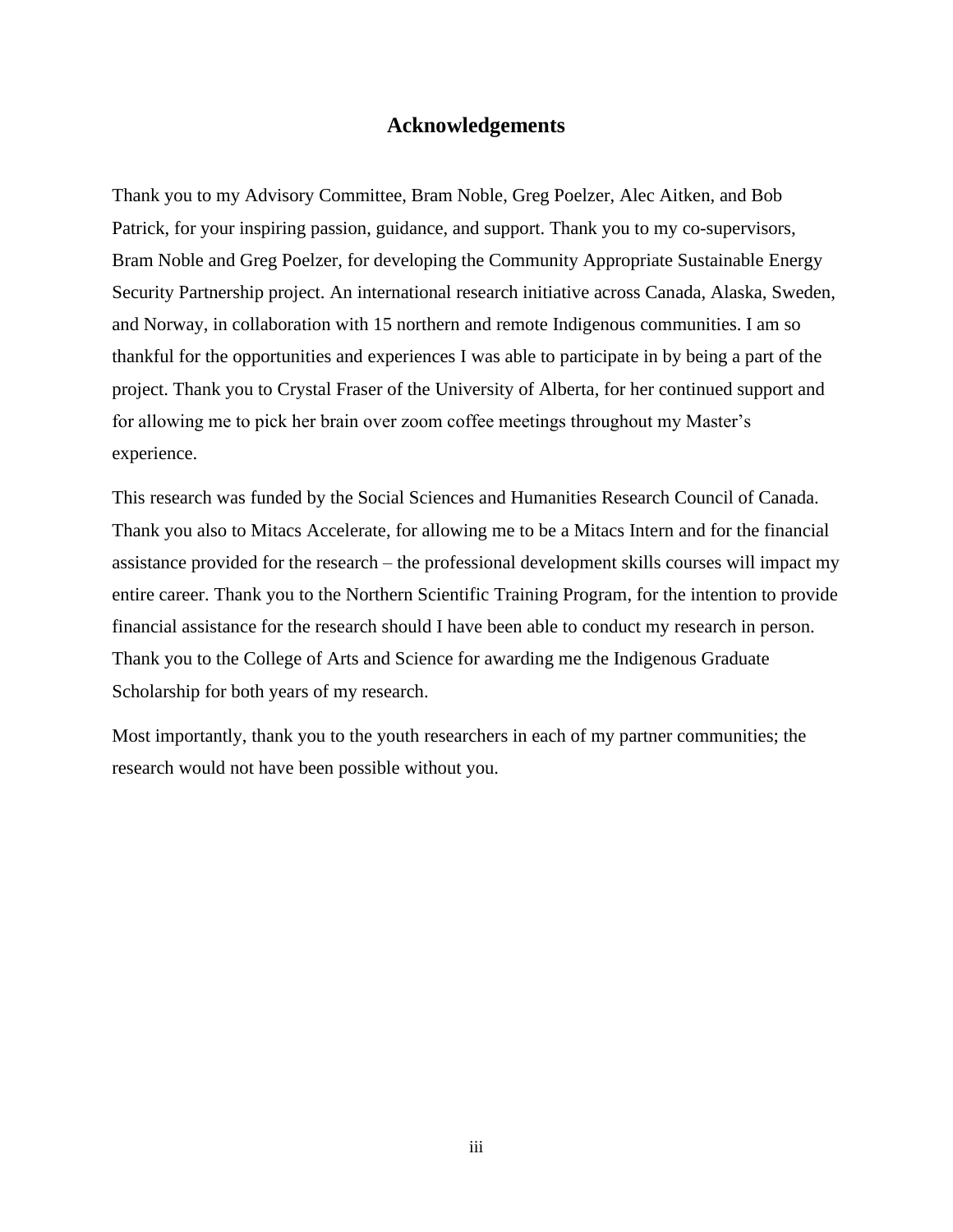# **Table of Contents**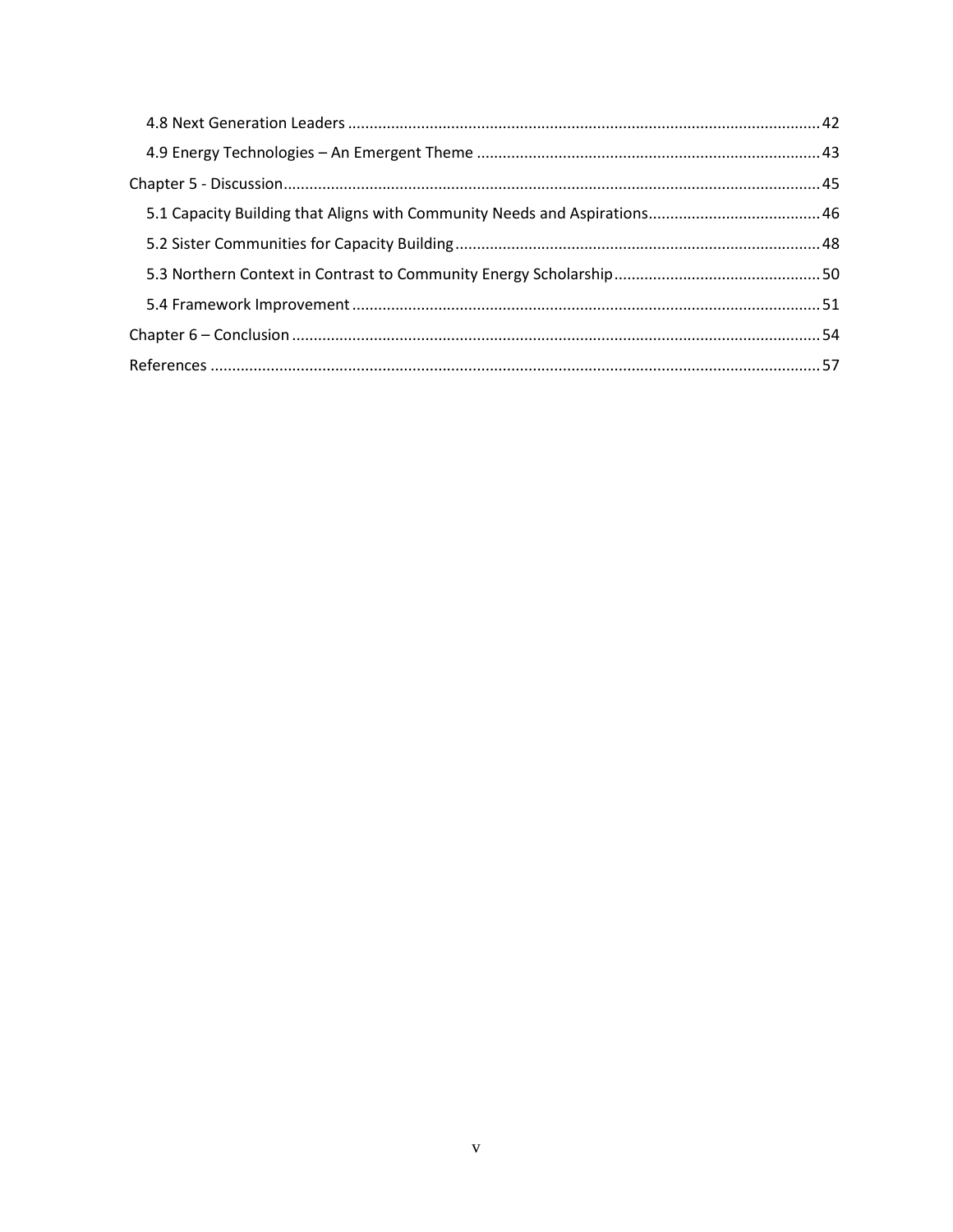# **List of Tables**

| Table 2.1: Attributes for early-stage planning and assessment of community energy       |  |
|-----------------------------------------------------------------------------------------|--|
| Table 3.1: Community socio-economic and energy profiles: Aklavik, Fort McPherson,       |  |
|                                                                                         |  |
| Table 4.1: Social capacity attributes as a strength vs challenge, across the four study |  |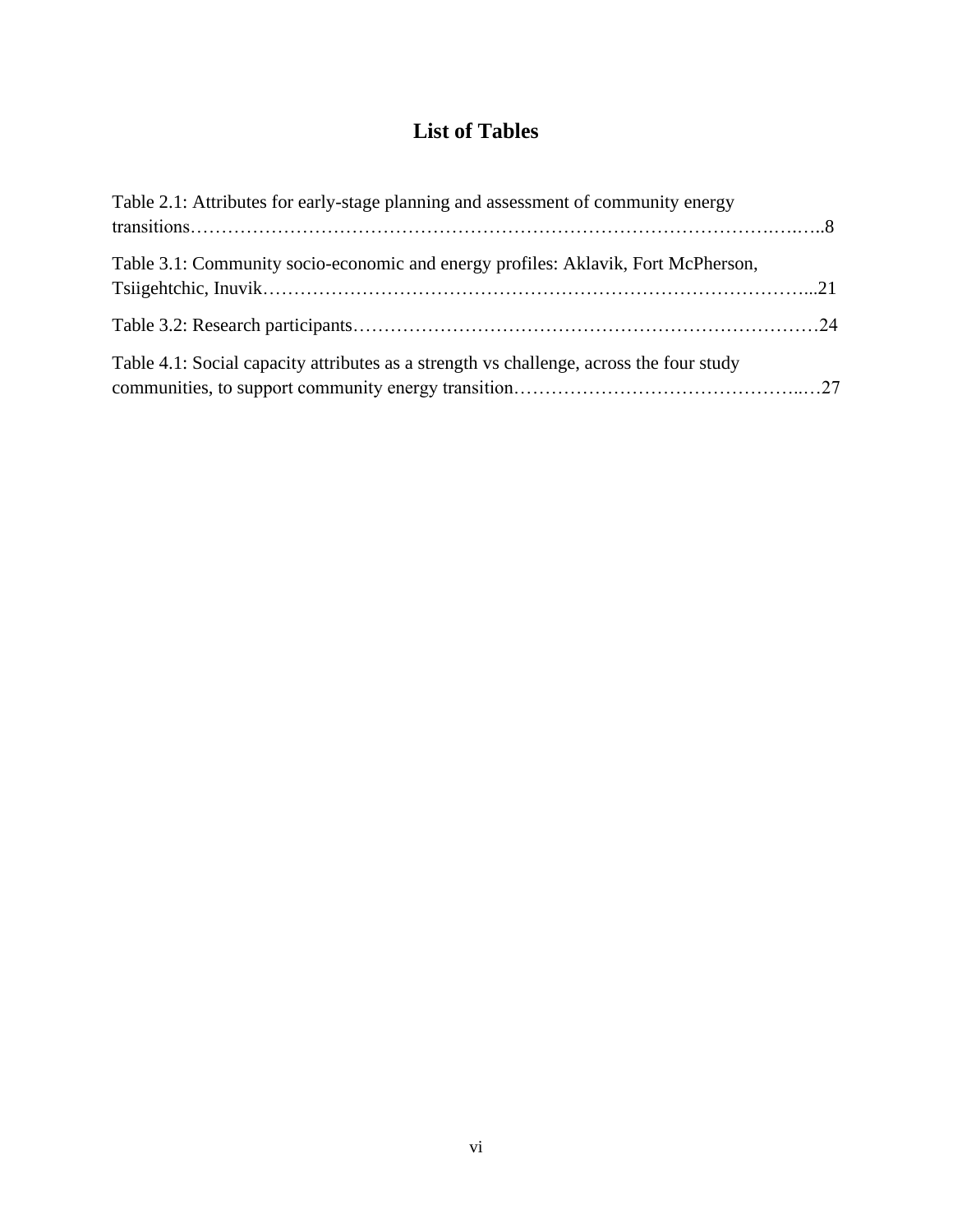# **List of Figures**

| Figure 4.1: Ratio of baseline community capacity strengths to limitations for the study region as |  |
|---------------------------------------------------------------------------------------------------|--|
|                                                                                                   |  |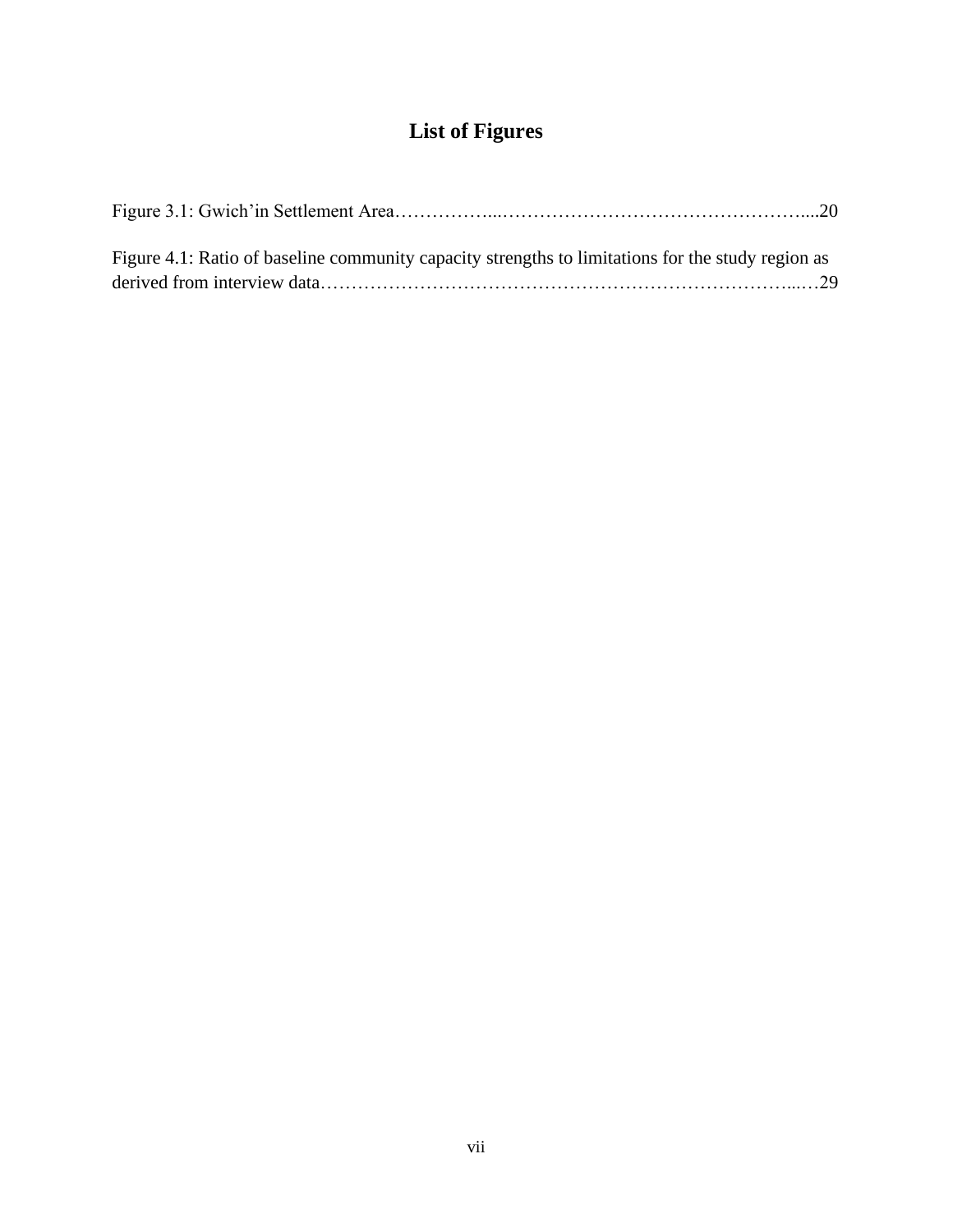## **Chapter 1 – Introduction**

Today's societies confront significant challenges and uncertainties surrounding their energy systems, which are among the most extensive human enterprises, increasingly vulnerable to climate change, and need to be adapted to create greater resilience for the future (Miller, Iles, & Jones, 2013; Miller, O'Leary, Graffy, Stechel, & Dirks, 2015; Verbong & Geels, 2007). Energy systems that are dependent on fossil fuels are rapidly altering Earth's climate and must be fundamentally transformed to reduce global carbon emissions to sustainable levels (Miller, O'Leary, et al., 2015). Many existing, centralized energy systems must also transform and transition in order to ensure reliable and affordable energy for many rural and remote regions (Jenkins, Sovacool, & McCauley, 2018; Rakshit, Shahi, Smith, & Cornwell, 2018). However, due to the historical and legacy characteristics of these large scale and centralized energy systems, sustainable energy transition is faced with complex and multi-faceted challenges – such transformations often require changes not only in infrastructure and technologies, but in the broader social and economic settings that are built around energy production and consumption (Miller et al., 2013; Miller, O'Leary, et al., 2015; Miller & Richter, 2014). The transition toward decentralized and renewable energy systems constitutes a complex socio-technical process (Newell, Sandström, & Söderholm, 2017).

Even more complex are energy transitions in remote Indigenous communities<sup>1</sup>, which themselves face unique contemporary and historical circumstances and may require unique considerations and support frameworks for the implementation of new energy initiatives (Beatty, Carriere, & Doraty, 2015; Karanasios & Parker, 2018; Krupa, 2012). Many scholars have said that historically marginalized Indigenous peoples have considerable potential to lead sustainability transitions, and introducing local energy projects could even address many enduring socioeconomic concerns within Indigenous communities (Karanasios & Parker, 2018; Pasqualetti, Jones, Necefer, Scott, & Colombi, 2016). In northern Canada alone, for example, approximately 170 off-grid, diesel-dependent Indigenous communities face the challenges of

 $1$  An Indigenous community is a distinct cultural group or community of people, who share collective ancestral ties to the lands and natural resources where they live, occupy, or from which they have been displaced. Where the land and natural resources on which they depend are intrinsically linked to their identities, cultures, livelihoods, and physical and spiritual well-being (The World Bank 2022).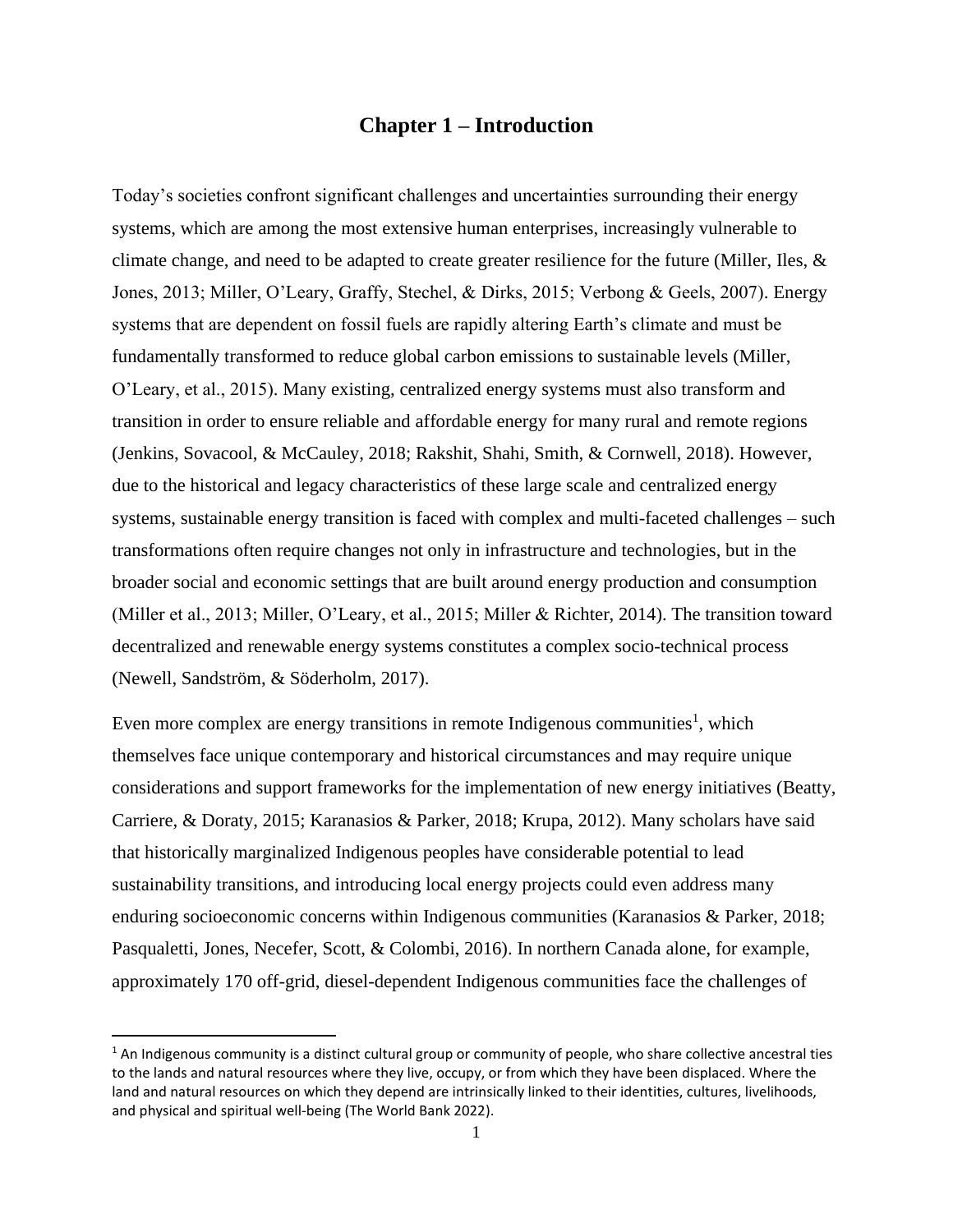energy insecurity – a challenge that affects all aspects of day-to-day life (Cherniak, Dufresne, Keyte, Mallett, & Schott, 2015). Diesel-generated electricity is characterized as responsible for carbon emissions, spills, leakages, poor quality services, and potentially limiting community development opportunities (Karanasios & Parker, 2018). The integration of locally generated or owned and operated renewable energy projects into remote community energy systems may address not only energy insecurity but also socio-economic development concerns (Karanasios & Parker, 2018). However, Miller et al. (2013) emphasize that the design of energy systems that are community appropriate requires careful consideration of a community's socio-technical capacity to transition, coupled with an understanding of the social processes that stimulate and sustain transitions and the longer-term social outcomes of transitions. Ensuring long-term success of renewable energy development in northern or remote regions requires more than building new energy projects – it requires building the local socio-technical capacity to plan for, design, pursue, implement, operate, own, and maintain renewable energy projects (Daley, 2017; Miller, Moore, Altamirano-allende, Irshad, & Biswas, 2018).

Energy systems are socio-technical systems – they are interconnected, integrated systems that link social, economic, and political dynamics to the design and operations of energy systems, including the people who create, develop, manage, and consume the energy (Miller et al., 2013; Miller, Richter, & O'Leary, 2014). The socio-technical capacity of communities is thus an essential component of contemporary energy transitions and subsequent social transitions (Goodman, 2018; Gui & MacGill, 2018; Middlemiss & Parrish, 2010; Miller, Altamirano-Allende, Johnson, & Agyemang, 2015). Energy transitions can stagnate without proper considerations for the socio-technical attributes of communities (Mühlemeier & Binder, 2017). Several authors have identified various factors that comprise socio-technical capacity, including Miller et al. (2013) – who suggest that such factors include financial networks, workforces, and schools required for training within an energy system; and Middlemiss and Parrish (2010), who note that it is critical for personal, organizational, and cultural capacities to be considered when developing and pursuing community energy transition plans.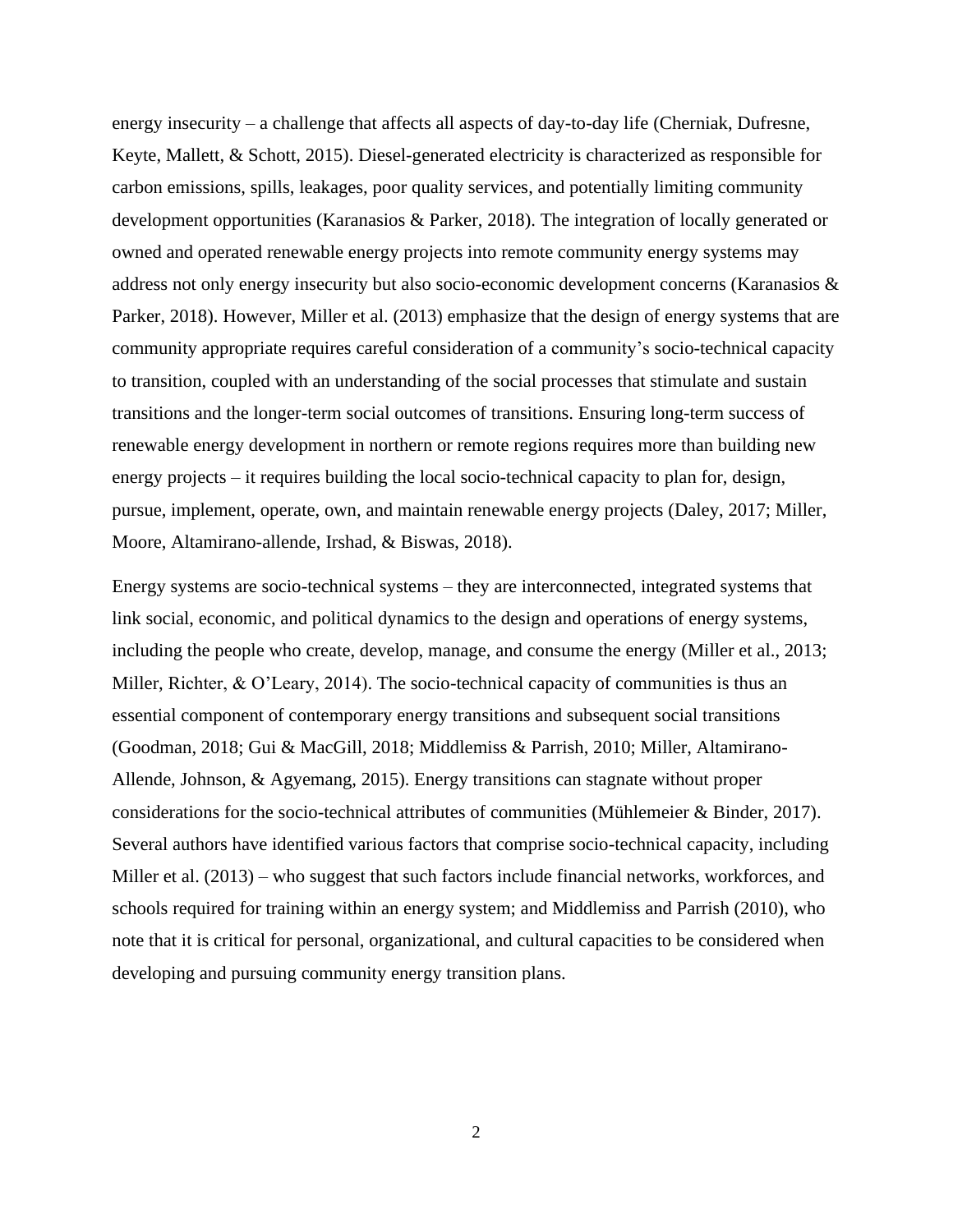The challenge, however, is that there is limited research on the necessary and sufficient sociotechnical baseline capacities of remote northern Indigenous communities<sup>2</sup> for energy transition. Most research involving energy transition, internationally and in Canada, has focused on southern jurisdictions or urban regions (Leonhardt et al., 2022; Rezaei & Dowlatabadi, 2016; St. Denis & Parker, 2009). Understanding the human baseline capacity to support and sustain community energy transition in northern and Indigenous communities is foundational to initiating, planning for, and achieving energy transitions. This means first tapping into existing community capacities, and second identifying the needs and opportunities for capacity development. Intertwined with community energy transition efforts, is a growing literature speaking to the presence and importance of Indigenous scholars in contemporary energy transitions research (Bullock, Kirchhoff, Mauro, & Boerchers, 2018; Stefanelli et al., 2019). The lens through which I, as a Master of Science candidate, view this research is as a female researcher with an environmental sciences background, who is from the prairie region or south of Canada, and who is Indigenous and a member of Siksika Nation, Alberta.

#### **1.1 Purpose and Objectives**

In 2018, through the *2030 Energy Strategy: A Path to More Affordable, Secure, and Sustainable Energy in the Northwest Territories*, the Government of Northwest Territories described their energy supply as highly dependent on fossil fuels (Government of Northwest Territories, 2018). As an effort towards energy transition and a more secure energy future, the government adopted the objective of encouraging local or community-level renewable energy development to shift the present-day dependence on fossil fuels toward more sustainable energy systems (Government of Northwest Territories, 2018). Energy systems in these remote communities involve not only the infrastructure and resources for energy production and consumption, but the people involved in planning for energy transition, whose values will be impacted by new energy sources, and who use and consume energy. Socio-technical baseline capacities in these Gwich'in communities

<sup>&</sup>lt;sup>2</sup> There are several definitions of a "northern" community, most often defined geographically based on the southern limit of the discontinuous permafrost zone. Similarly, "remoteness" is also variably defined, often concerning a particular context such as no year-round road access. In the context of energy security, remote often means "off-grid"; however, even some northern grid connected communities suffer from similar energy insecurities as off-grid ones.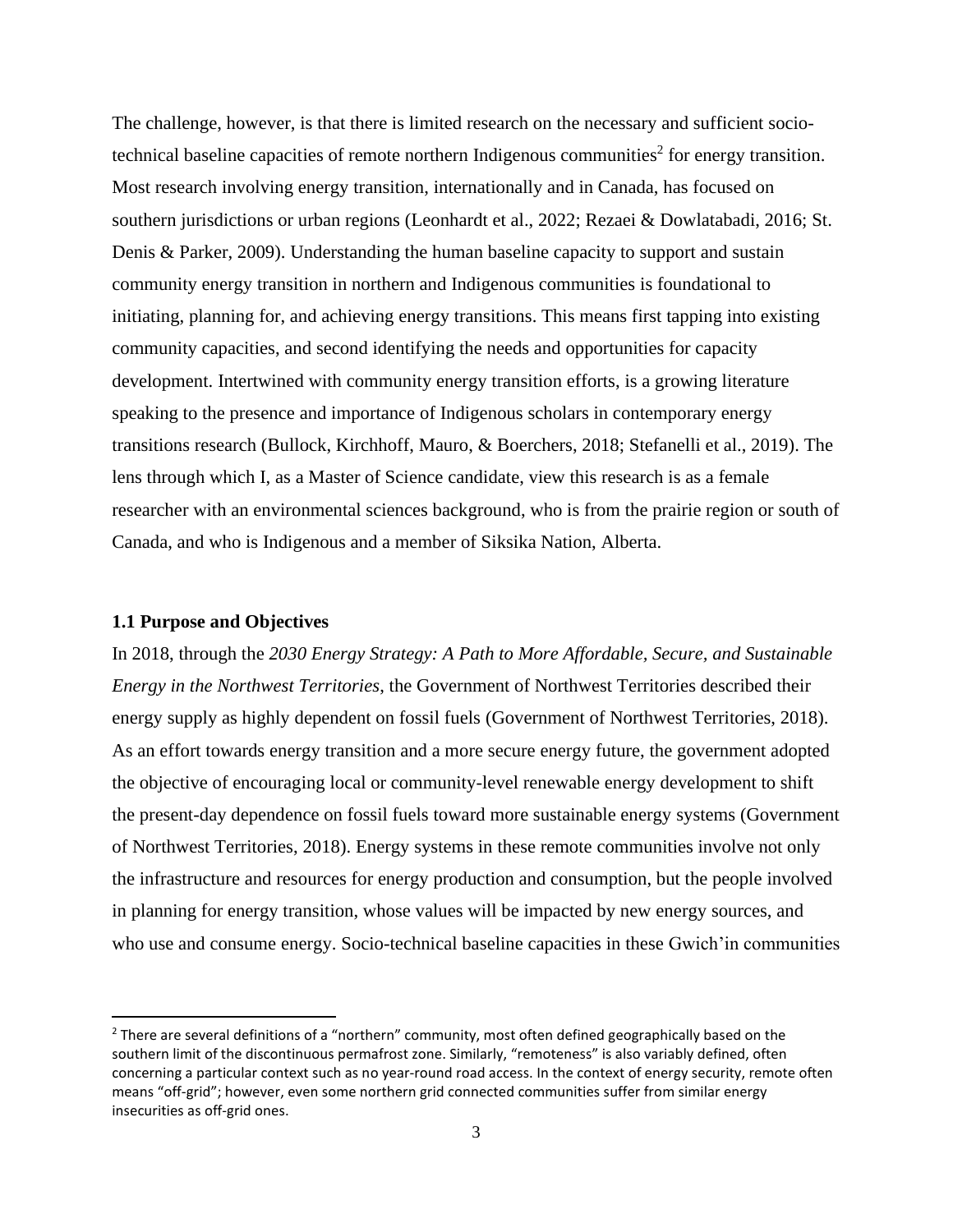must be understood and approached as a precondition to successful community energy transitions.

The purpose of this research is to understand the socio-technical baseline capacity for community renewable energy transition in Gwich'in communities in Northwest Territories. The objectives are to:

- Develop a conceptual framework for socio-technical capacity baseline assessments in northern and Indigenous communities;
- Apply the framework, working with partner Gwich'in communities; and
- Identify key capacity opportunities and challenges for energy transition in Gwich'in communities.

This thesis is presented in six chapters, including this introductory chapter. Chapter 2 draws on the literature to develop a conceptual framework for exploring community capacity to engage in energy transitions. The study area and methods for the research, focused on the Gwich'in communities of Aklavik, Fort McPherson, Inuvik, and Tsiigehtchic, are presented in Chapter 3. Results of the framework application are presented in Chapter 4. Chapter 5 discusses the key observations emerging from the research for advancing a socio-technical framework for baseline capacity assessment in northern and Indigenous communities, including implications for Gwich'in communities. Conclusions and recommendations for future research are presented in Chapter 6.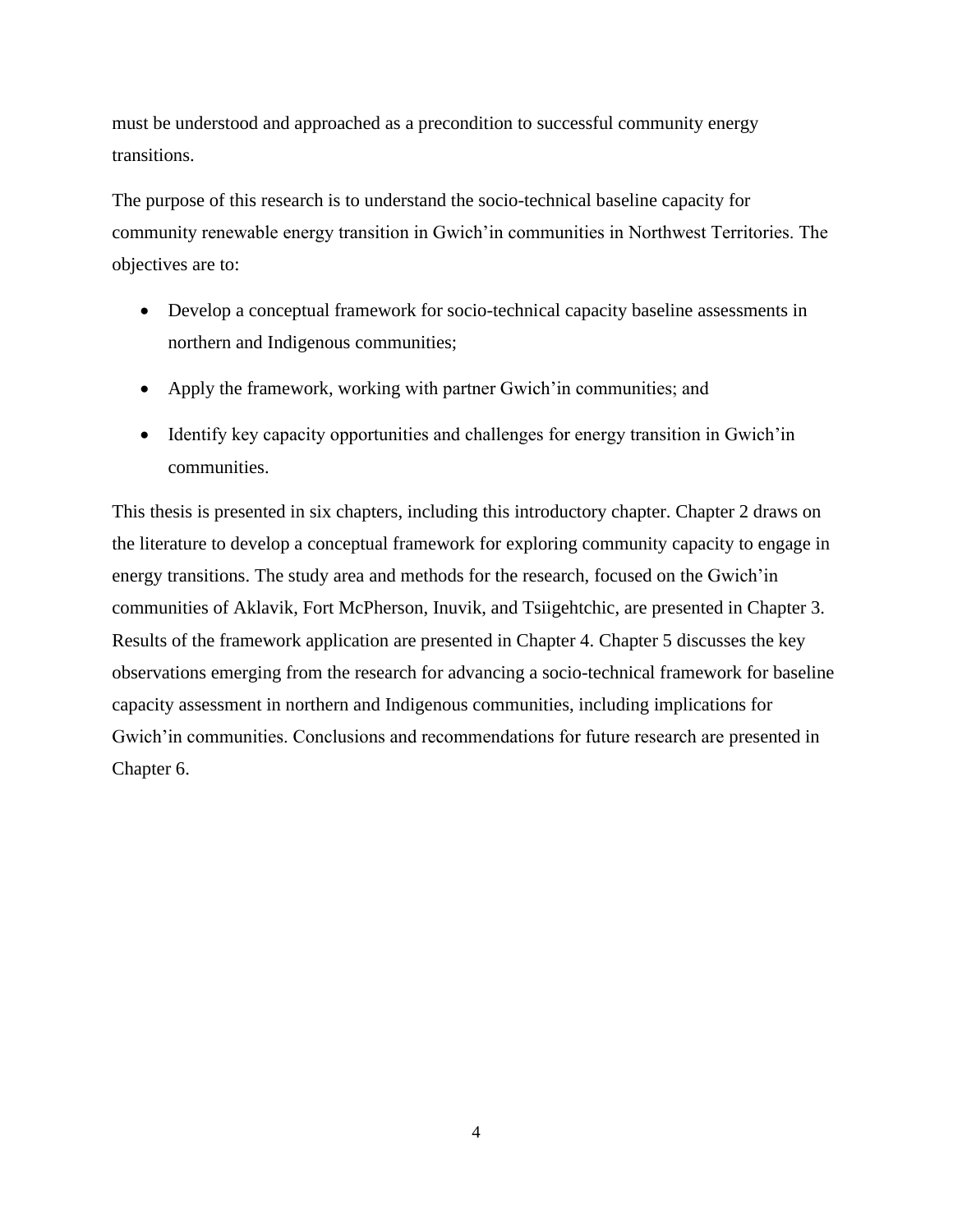## **Chapter 2 – Conceptual Framework**

Community energy systems are tightly coupled socio-technical systems that include not only the infrastructure and technologies but also the people who plan for, implement, operate, and maintain community energy projects and use the energy generated (Miller, O'Leary, et al., 2015). Community energy places greater control of energy systems in the hands of the community (Jenkins et al., 2018), challenging the dominant centralized approach to energy systems that have long shaped social practices and ways of living (Miller et al., 2013; Sauter & Watson, 2007). Transitions in energy systems thus require transitions in social systems (Jenkins et al., 2018; Miller et al., 2013). A contemporary set of transition management tools are required, as in the face of the challenges fronting historic energy systems, energy transition management, facilitation, and planning must also transition (Miller et al., 2013; Miller & Richter, 2014).

Much of the focus of community energy transition research, however, has been on transition theories (Acosta, Ortega, Bunsen, Koirala, & Ghorbani, 2018; Avelino & Wittmayer, 2016), innovations in energy technologies (Bhattarai & Thompson, 2016; Goodman, 2018; Quitoras, Campana, Rowley, & Crawford, 2020), economic cost-benefit (Bekareva, Meltenisova, & Guerreiro, 2018; Lovekin, Dronkers, & Thibault, 2016), and state policy and governance instruments (Feurtey, Ilinca, Sakout, & Saucier, 2016). There has been much less attention to the social dimension of the community socio-technical energy system, despite energy transitions requiring considerable social innovation and capacity at the community level (Naumann & Rudolph, 2020).When social dimensions are included in energy transitions, they are sometimes assumed to be stagnant or of secondary importance; this may hinder capacity-building opportunities to enable and support long-term community energy transitions (Berka, MacArthur, & Gonnelli, 2020; Devine-Wright et al., 2017). The focus of research and planning is also predominately on urban contexts (Mühlemeier & Binder, 2017; Zhao, Chang, & Chen, 2016), but with a growing literature and attention on rural regions in the global south (Akmalah & Grigg, 2011; Feroz, Moon, Park, Swar, & Rho, 2011; Miller, Altamirano-Allende, et al., 2015).

Building capacity for energy transition starts with people, not technology (Simpson, Wood, & Daws, 2003). This is especially true in rural and remote regions where community energy projects must align with local resources, values, capacities, and opportunities (Mühlemeier  $\&$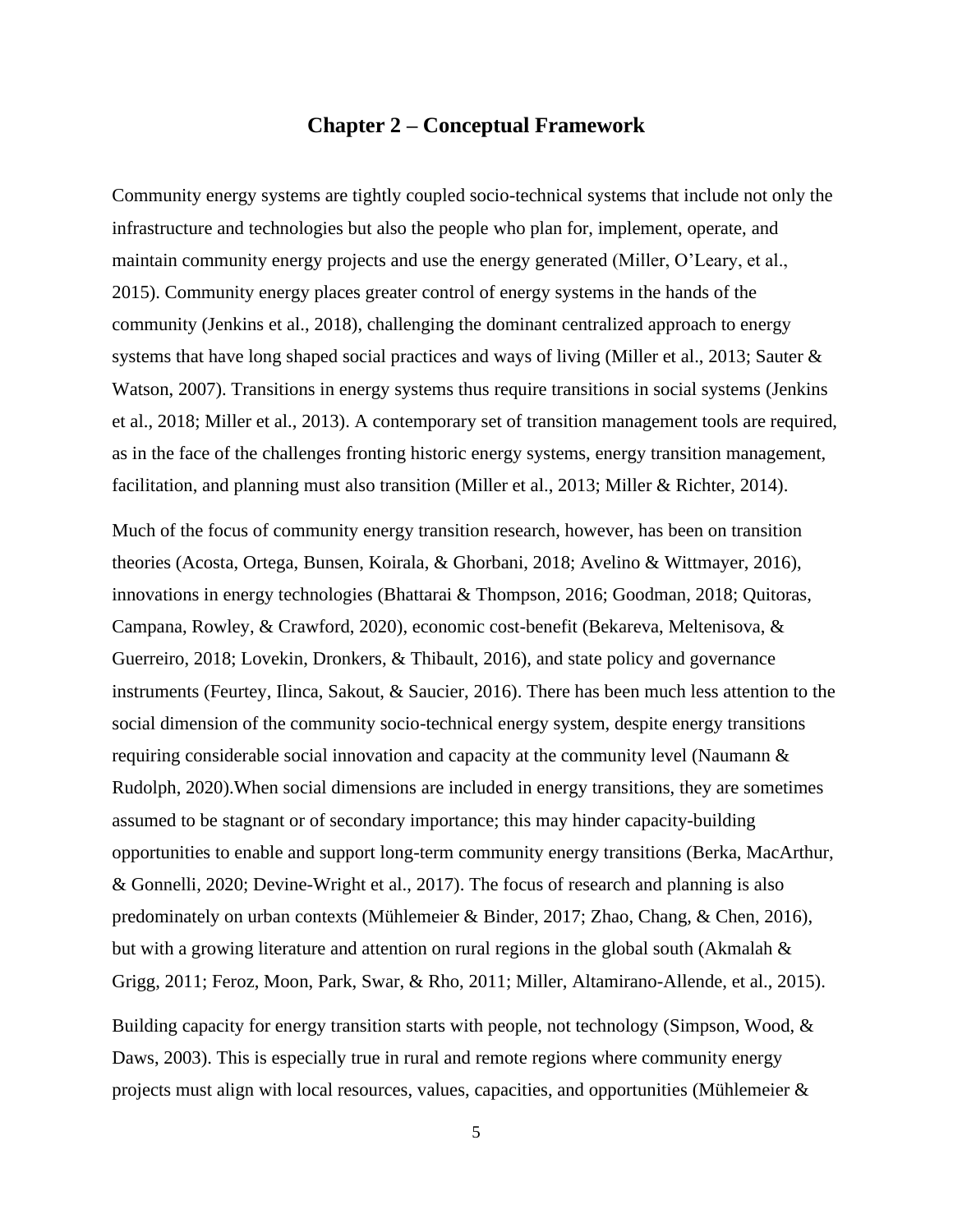Binder, 2017; Tozer, 2013). Community capacity is about the collective ability of a community to create and take advantage of opportunities to meet community needs, thus providing for greater self-sufficiency and control over social and economic futures (Smith, Baugh Littlejohns, & Thompson, 2001) and charting a course for self-determination (Rakshit et al., 2018). Understanding the social capacity to pursue, implement, and maintain community energy projects is thus essential to community energy transition planning and energy sovereignty<sup>3</sup> (Bullock et al., 2018; Hossain, Loring, & Marsik, 2016; Jenkins et al., 2018; Rezaei & Dowlatabadi, 2016). The capacity of rural and remote communities to pursue community energy initiatives is grounded in both current and potential social innovation and opportunity (Chino  $\&$ DeBruyn, 2006). However, notwithstanding the growing literature and practical guidance on community energy planning to assess energy needs, use, infrastructure, and renewable energy technologies, much less attention has been given to assessing the baseline social capacity of communities to pursue "community-centric energy plans" (Rakshit et al., 2018).

The benefits of conceptual frameworks and tools for rapid assessment are noted in scholarship and practice across a diversity of fields. The Government of Canada, for example, uses a rapid evaluation tool as a structured and low-cost approach to assessing government policy and program impacts when time or resources are limited (Government of Canada, 2022). In the energy sector, Orosz, Altes-Buch, Mueller, and Lemort (2018) demonstrate the benefits of rapid rural assessment to explore energy demands and microgrid potential in sub-Saharan African communities. One of the more prominent rapid assessment frameworks, the rapid impact assessment matrix (RIAM) (Pastakia & Jensen, 1998), has been applied in various sectors from hydroelectricity and bioenergy projects to waste disposal project planning and flood mitigation (Gilbuena et al., 2013; Komasi, 2019; Rawal, Rai, & Duggal, 2017; Upham & Smith, 2014).

Rapid assessments are an initial step in a more comprehensive approach. These generally include collecting primary data (quantitative or qualitative, or both), are usually iterative (i.e., involving multiple rounds or phases), and often employ methodologies that are practical and convenient due to time constraints. Rapid assessments are an approach to identifying critical gaps and

<sup>&</sup>lt;sup>3</sup> Energy sovereignty means enabling Indigenous communities to own and operate energy systems, to use renewable and locally available energy sources, and to have energy independence. Energy sovereignty aligns with Indigenous cultures, knowledge, and land rights, and they increase the resiliency of Indigenous communities that have been negatively impacted by colonialism and capitalist resource extractions (Brown 2019).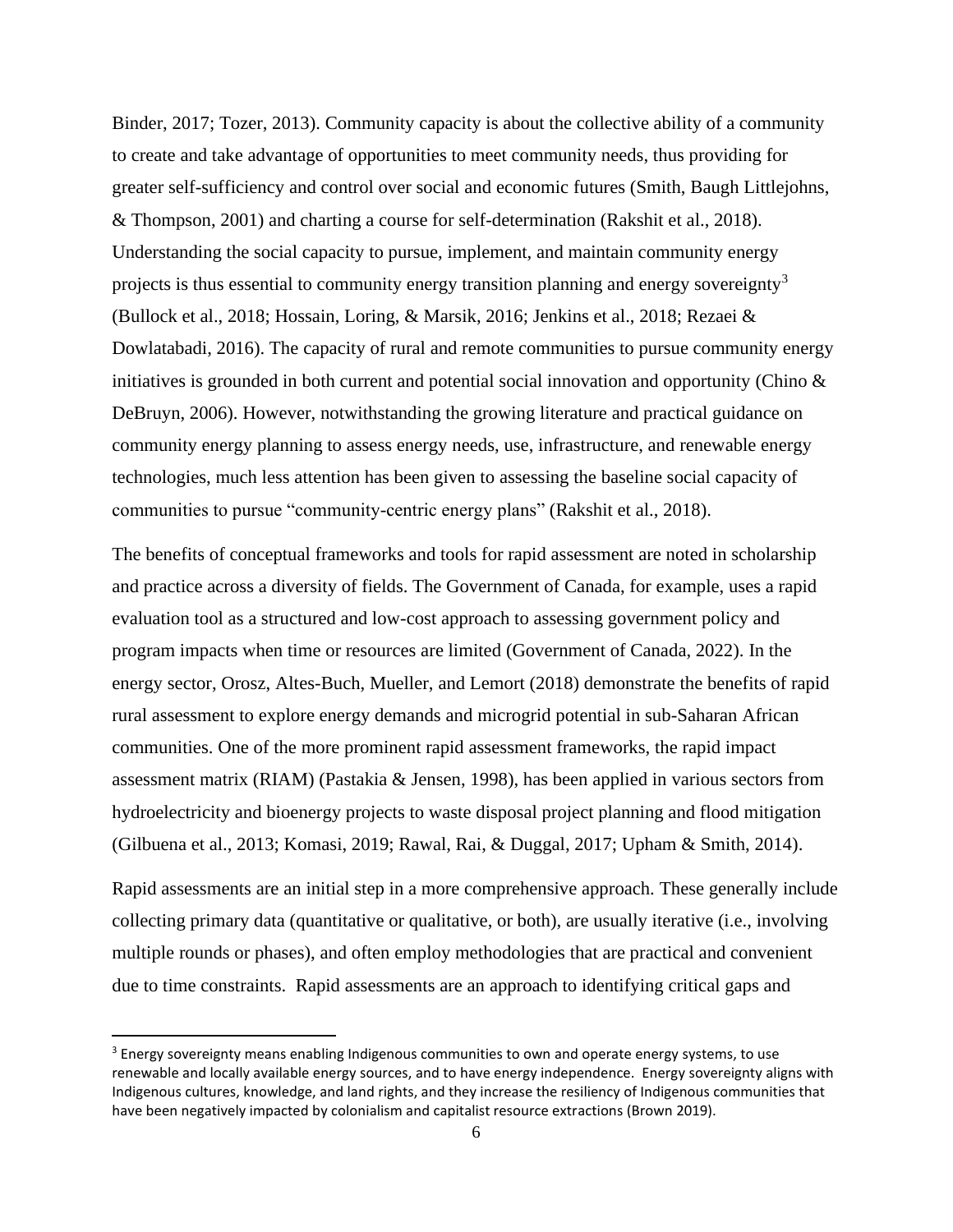opportunities in initial stages of planning processes (Gale et al., 2019). Rapid assessment frameworks are only one part of an evidence-building strategy, complemented by longer-term and more robust research and evaluations, but they are well suited to guide the initial stages of community energy transitions planning, especially in data-sparse regions like northern and remote communities.

In the sections below, a conceptual framework is presented to guide the rapid assessment of community capacity during the pre-planning stages of community energy initiatives (Table 2.1). The framework responds to the recognized need for contemporary energy transition planning tools that confront historic energy systems (Miller, O'Leary, et al., 2015; Miller & Richter, 2014) and build local capacity to implement, sustain, and derive value from community energy projects (Eisler, 2016; Ikejemba, Mpuan, Schuur, & Van Hillegersberg, 2017; Karanasios & Parker, 2018). The framework is conceptualized based on the energy context of rural and remote regions in the North, informed by recent energy planning grey literature and scholarship, but draws on a cross-section literature and a range of disciplines, exploring capacity in such areas as sociotechnical capacity indicators from developing countries and the global south (Middlemiss & Parrish, 2010; Miller & Richter, 2014; Schäfer, Kebir, & Neumann, 2011; Sovacool, Agostino, & Bambawale, 2011; Sovacool et al., 2020), energy transition and sustainable development from the circumpolar north (Cherniak et al., 2015; Mortensen, Hansen, & Shestakov, 2017; Poelzer et al., 2016; Rosenbloom & Meadowcroft, 2014; St. Denis & Parker, 2009), and energy transitions from Indigenous communities (Karanasios & Parker, 2018; Mercer, Parker, Hudson, & Martin, 2020; Pasqualetti et al., 2016; Rezaei & Dowlatabadi, 2016; Stefanelli et al., 2019).

The literature was explored to determine what constitutes a socio-technical transition, how social elements are interconnected in transition efforts, and what frameworks, indicators, and perspectives are necessary to comprehend essential characteristics of the transition in northern and Indigenous communities. This led to a cumulation of factors required to understand the baseline capacity for socio-technical transitions, which were culminated into like concepts or foundational attributes, providing guidance for the rapid assessment of baseline local social capacity as a precursor to formal community energy planning processes. These attributes may not be comprehensive of all possible considerations (see Vallecha, Bhattacharjee, Osiri, & Bhola,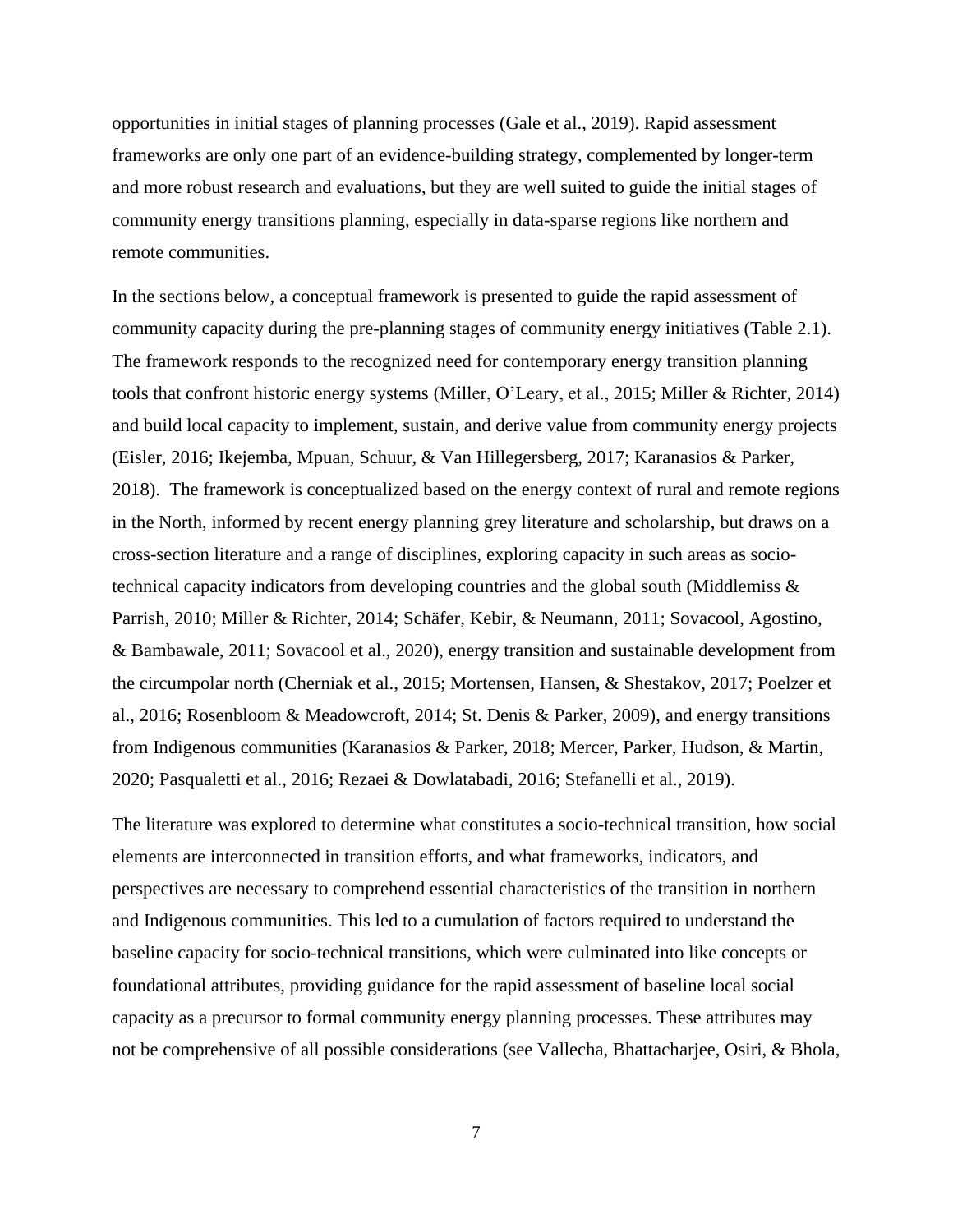2021); however, they represent the necessary community social attributes to initiate, drive, and support community socio-technical energy transitions.

**Table 2.1:** Attributes for early-stage planning and assessment of community energy transitions.

*Community energy champion(s)*

- <span id="page-15-0"></span>• There are individual(s) or a group (e.g., energy planner, volunteer group) with an interest and mandate to lead community energy transition.
- Sufficient resources are available to lead community energy initiatives (e.g., financial, logistical, managerial).

#### *Inter-local energy networks*

- Communities have access to a network of professional and technical knowledge about available and emerging energy technology and innovations.
- Formal or informal opportunities exist to engage in community-to-community learning and mentorship about opportunities and solutions from energy community frontrunners.

#### *Community energy vision*

- There is a broadly shared community vision, focused on longer-term goals and aspirations (e.g., selfdetermination, socio-economic independence).
- Community energy is perceived as a pathway to help achieve longer-term goals and aspirations.

#### *Value creation*

• Community energy is viewed as an opportunity to create new or enhance existing social cultural, or economic opportunities.

#### *Energy literacy*

- There is a general knowledge about energy use, local energy sources, and alternative energy technologies.
- Availability of and access to energy literacy programs.

#### *Embedded skills*

- Existing energy-related skill sets within the community to operate and maintain local energy systems or technologies.
- Existing transferable skill sets (e.g., across sectors financial, managerial, technical) to support community energy.

#### *Skills development opportunities*

- Availability of and access to training or mentorship programs across diverse energy related skill sets.
- Local workforce capacity and interest to pursue energy-related training and employment.

*Next generation leaders*

- Energy education is embedded in school curriculum.
- Youth are actively engaged in youth leadership, community initiatives, or local energy projects and activities.

## **2.1 Local Energy Champion(s)**

Community leadership is foundational to enabling and managing energy transitions in rural and remote communities (St. Denis & Parker, 2009). Local leadership capacity is thus a key condition for low carbon community-based energy projects (Middlemiss & Parrish, 2010), and the vision and leadership of individuals essential to the success of community energy initiatives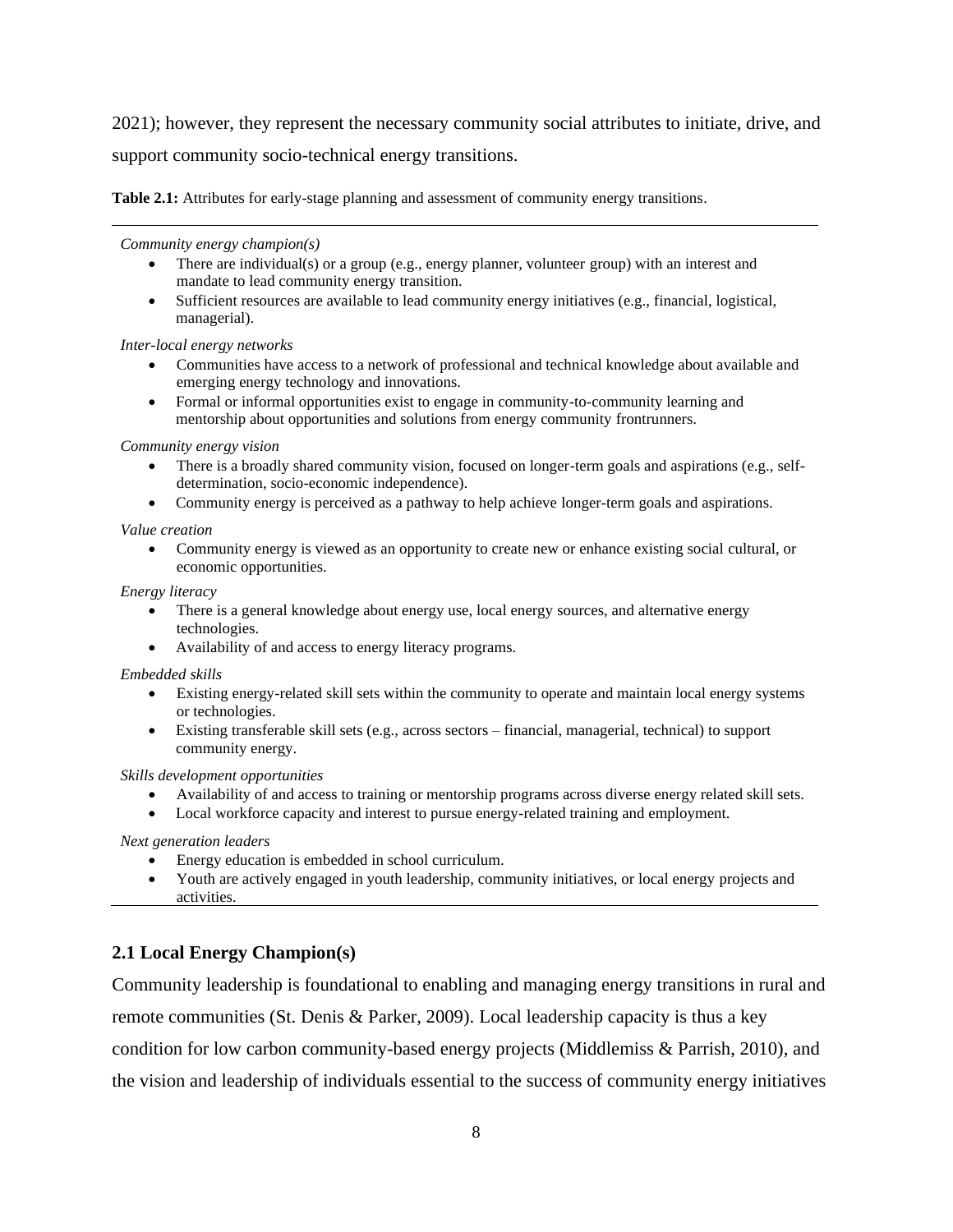(van der Horst, 2008; Walker & Devine-Wright, 2008). Community leadership mobilizes social capital for energy transition, maintains financial and technical resources for energy projects, enables knowledge transfer, and establishes and maintains important energy support networks with external actors (Ghorbani, Nascimento, & Filatova, 2020; Martiskainen, 2017; Seyfang, Hielscher, Hargreaves, Martiskainen, & Smith, 2014). Drawing on community energy systems in the Netherlands, Ghorbani et al. (2020) demonstrate the centrality of leadership, showing that leadership positively impacts the creation of local energy initiatives irrespective of other factors, but cautions that leadership can also be a bottleneck for local energy progress. Notwithstanding the importance of leadership in local energy, there has been only limited research on the topic in the context of community energy transitions (Hoicka & MacArthur, 2018; Martiskainen, 2017), especially in northern and remote contexts.

Community leadership for local energy transitions is not hierarchical in the traditional sense of elected leadership (Onyx  $\&$  Leonard, 2011), but about building the social capital to collectively enable socio-technical change (Sullivan, 2007). As Martiskainen (2017) explains, community leadership aids processes for voicing expectations about community energy systems and conditions, supports local learning, and facilitates integration with other energy networks and actors while supporting local niche building and innovation. Ghorbani et al. (2020) report that local energy initiatives are more likely to succeed when there are community leaders learning about technology options, translating information for community members, seeking financial and other supports, and actively adjusting expectations about community energy projects. Warburton and Carey (2012) identify local leadership as among the most valued resource for local sustainability projects.

In northern and remote regions, such leadership may be in the form of community energy champions – whether a formal community energy planner or an informal group of community members. Energy champions are critical to transition efforts (Axon et al., 2018); however, Cherniak et al. (2015) note that among the major community-level barriers to energy transitions across northern communities is a lack of community energy champions and a lack of support (e.g., financial, logistical) for those champions. Capacity development opportunities are starting to emerge for Canada's northern and Indigenous communities, through such programs as Natural Resources Canada's Indigenous Off-diesel Initiative to identify and train community clean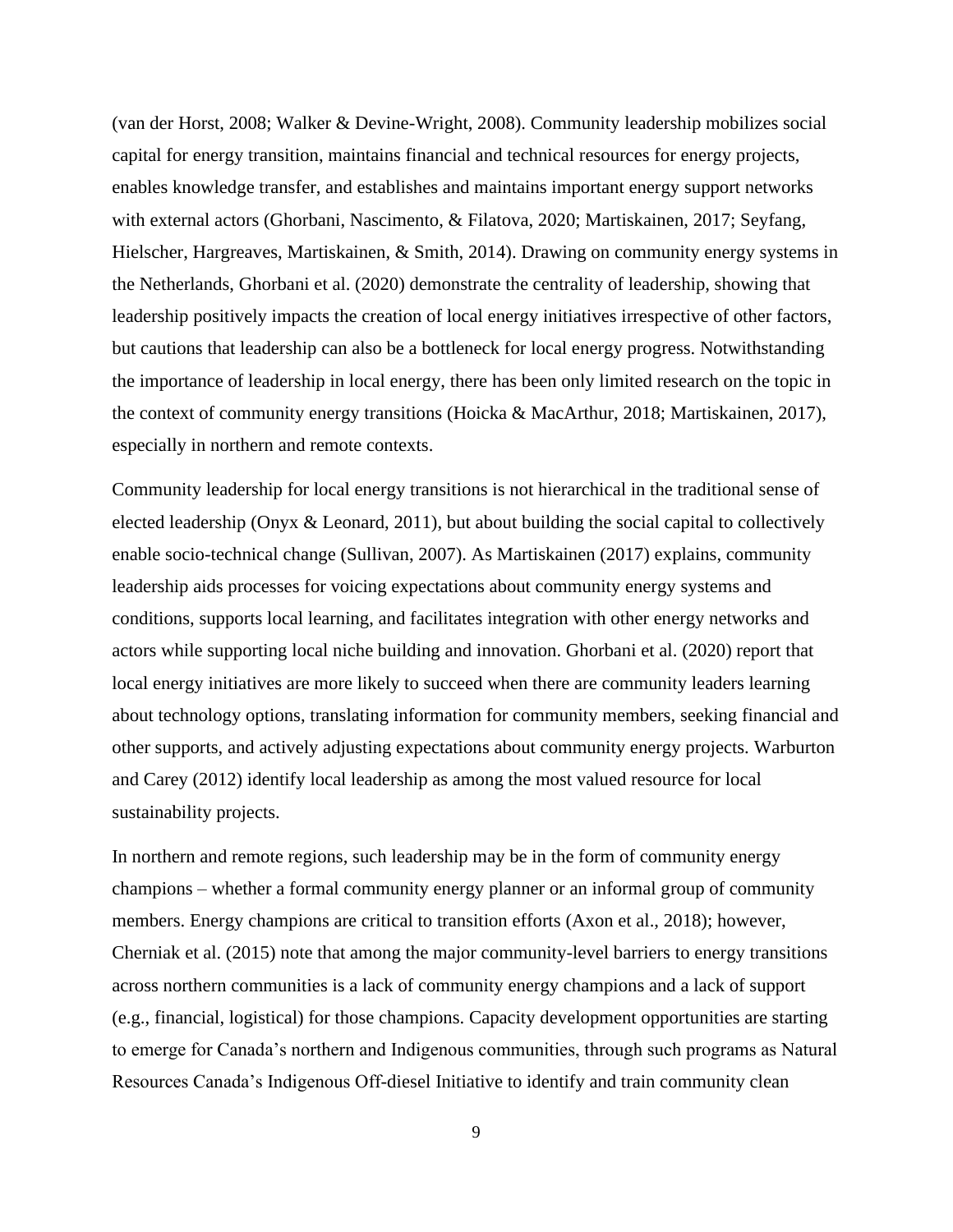energy champions. However, for most northern and remote communities the lack of consistent and sufficiently resourced community energy champions is an enduring barrier to community energy transition (Lovekin et al., 2016).

#### **2.2 Inter-local Energy Networks**

Communities are sometimes described as niches in which leadership can help transform energy systems (Raven, Heiskanen, Lovio, Hodson, & Brohmann, 2008), but community energy initiatives are more likely to succeed when supported by a network of actors, collaborations, or partnerships (Juntunen & Hyysalo, 2015; Martiskainen, 2017). The initiation and establishment of community energy projects is often "dependent on collaborations with the private sector for technology provision, and oftentimes maintenance and operation, and on the state for enabling regulation for contracts and capacity building" (Hoicka, Savic, & Campney, 2021). Berka et al. (2020), for example, report on the limits of local or grassroots agency in the pursuit and success of community energy in the New Zealand context, emphasizing the importance of community leadership being embedded in much larger networks to support learning, resource-sharing, and collaborative project development. Onyx and Leonard (2011) similarly note the importance of leadership embedded in both formal and informal networks and operating in an open and engaging system with other communities and energy actors. In the global south, Ulsrud, Rohracher, and Muchunku (2018), illustrate the value in mentorship or *sister community* programs for solar power projects to enable knowledge transfer from India to Kenya.

The embeddedness of community energy leadership in a larger network of actors and inter-local learning is especially critical in the North (Cherniak et al., 2015; Poelzer et al., 2016), where local experiences with energy transition and new technologies may be limited. Inter-local energy networks enable community leadership to learn directly from other communities that have successfully integrated renewables into their energy mix. There are northern and remote communities that have already introduced renewables into their community energy systems. In rural Alaska, for example, several regional grids have been formed, and local utilities have developed systems for supporting regional energy planning and project maintenance (Holdmann, Wies, & Vandermeer, 2019). Alaskan communities have integrated renewables into their dieselbased power grids with more success than perhaps any other region across the Circumpolar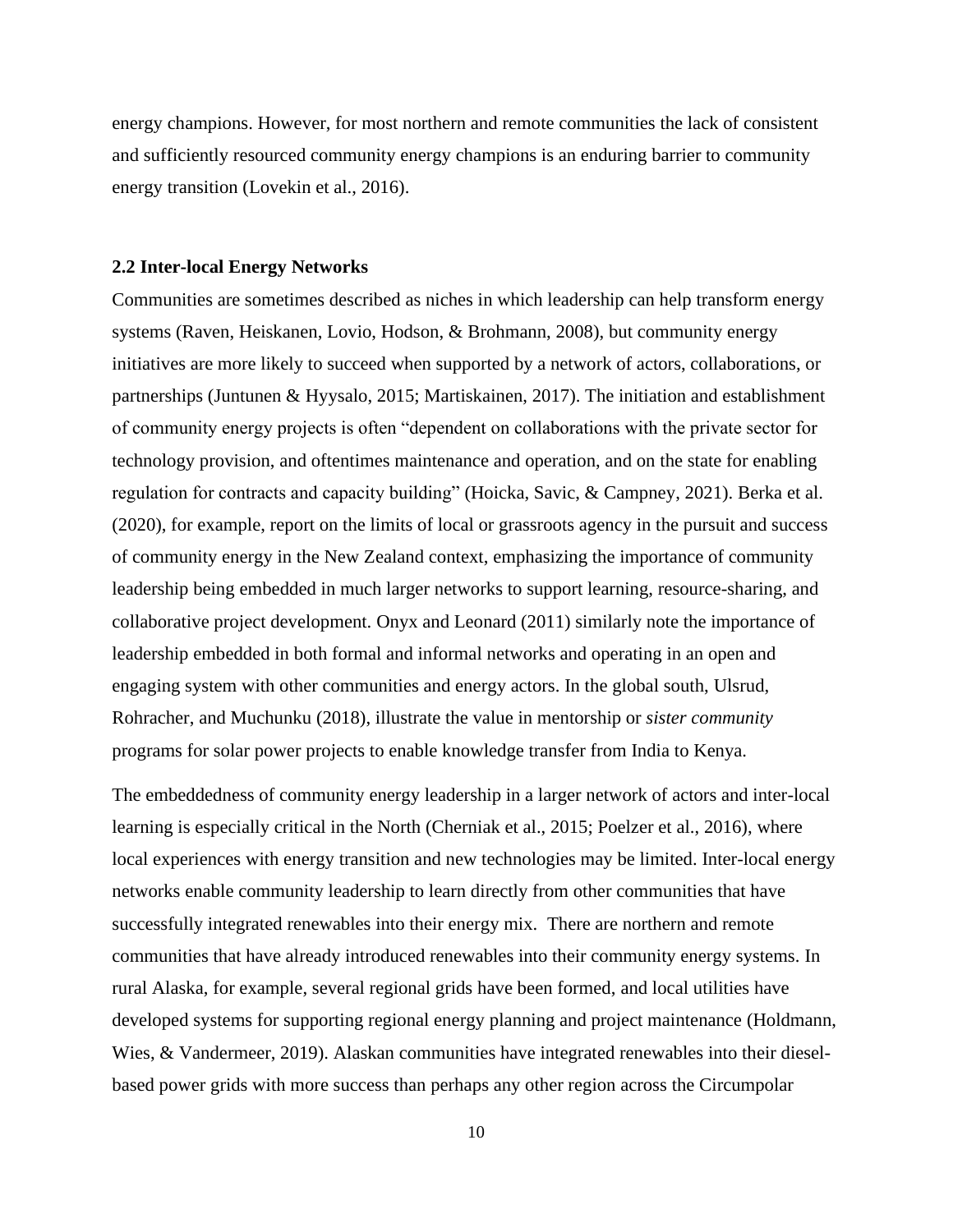North (Shaw, 2017). In absence of energy networks to support the sharing of success, struggles, and solutions, there are few opportunities to learn from energy innovators and frontrunners (Avelino & Wittmayer,  $2016$ ) – a critical factor for the growth and replication of energy innovation (Ghorbani et al., 2020; Poelzer et al., 2016).

#### **2.3 Community Energy Vision**

Much of the literature on community energy speaks to the importance of a leadership vision (Arctic Council & Sustainable Development Working Group, 2019; Hossain et al., 2016; Karanasios & Parker, 2018). We agree that local leaders and energy champions must have a vision for how to pursue community energy projects, but why for energy transition must be shaped by community vision for their energy futures. Successful community initiatives are based on a set of collectively achievable goals, beyond merely energy efficiency or conservation (Axon et al., 2018). However, limited attention has been paid to what northern and Indigenous communities want from community energy (Hoicka et al., 2021; Mercer et al., 2020). Externally driven community energy planning efforts in the North have often focused on specific energy technologies rather than larger and longer-term community energy goals and aspirations (Hossain et al., 2016; Rezaei & Dowlatabadi, 2016). Boamah and Rothfuß (2018) make similar observations in rural parts of west Africa, demonstrating an overemphasis on technical and financial considerations, versus community energy visions, in explaining the adoption of decentralized solar energy systems. In China, Zhao et al. (2016) found that inconsistencies between energy visions and a lack of effort to form a shared energy vision were major barriers to local energy transition efforts. Limited attention to a community's energy vision, or contradictory visions that lead to continuously reshaping and reframing the energy visions, are a foremost impediment to community energy transitions (Magnani, Maretti, Salvatore, & Scotti, 2017).

A clear vision for the future is thus important to fostering energy transitions in northern communities (Karanasios & Parker, 2018). This vision must be grounded in community history, needs, and opportunities and is essential to building local community capacity and motivation to pursue new energy futures (Arctic Council & Sustainable Development Working Group, 2019; van der Horst, 2008; Walker & Devine-Wright, 2008). This vision is typically much larger than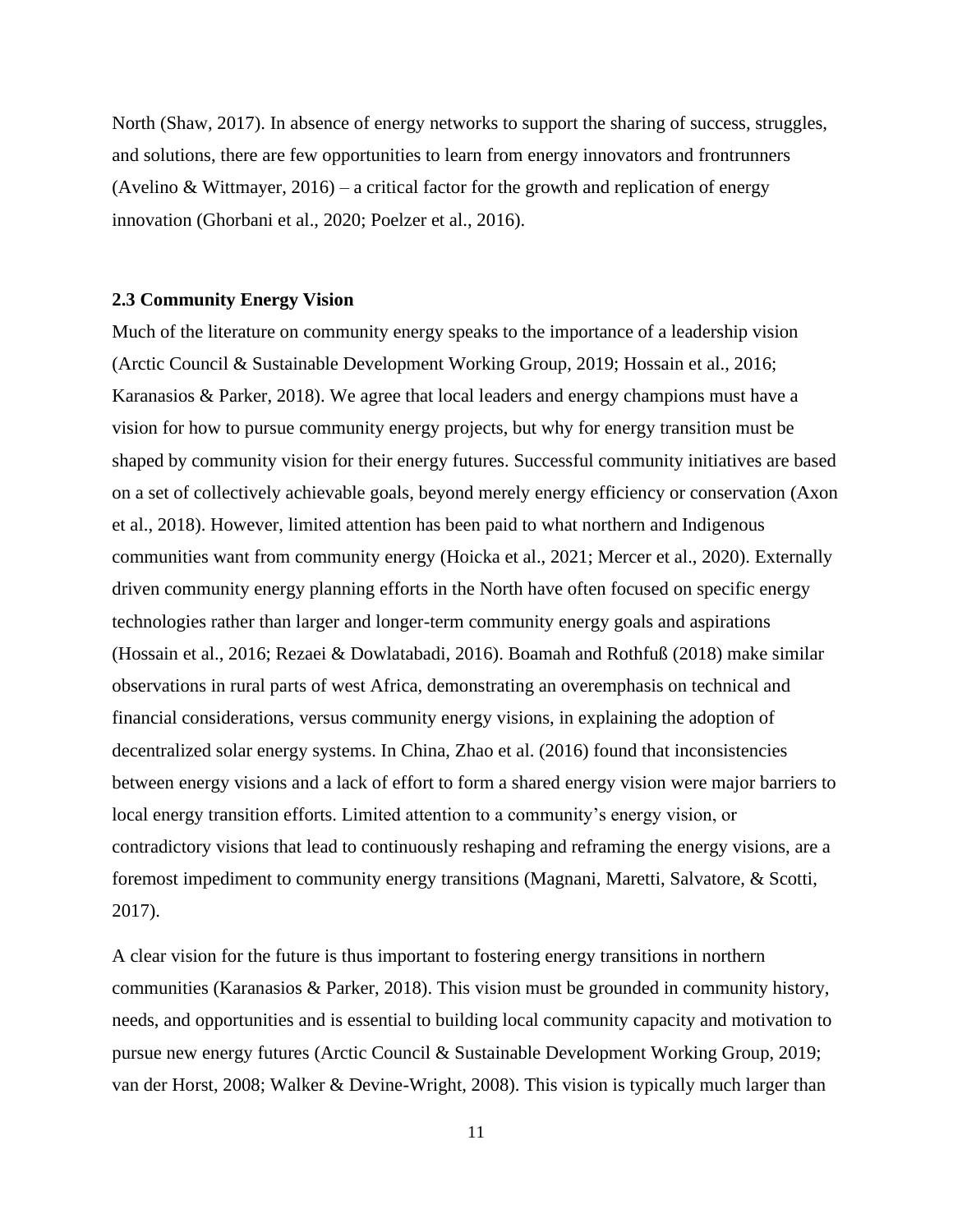the community energy system itself (i.e., mix of projects or energy sources) and is focused on longer-term community futures and outcomes – what might be achieved (socially, culturally, economically) under a sustainable community energy future. As Miller and Richter (2014) note, discussions about energy futures are thus far more than discussions about technologies or the distribution of costs and benefits of a community energy project; they are inherently discussions about what kind(s) of future a community envisions. In the context of northern and Indigenous communities, for example, such visions may be shaped by a desire for self-determination, socioeconomic independence, and self-governance (Hoicka et al., 2021; Karanasios & Parker, 2018; Poelzer et al., 2016; Rezaei & Dowlatabadi, 2016). Energy initiatives with ownership models that do not align with those larger visions for the community are unlikely to be successful in sustaining community interest and achieving long-term energy transition (Ghorbani et al., 2020).

### **2.4 Value Creation**

Communities are unlikely to support energy transitions based solely on technological grounds (Urmee & Md, 2016). Community energy options and opportunities must be pursued through a social lens, as energy-related practices are embedded in social systems and shaped by local values, culture, and community support (Fobissie & Inc, 2019; Sovacool et al., 2020). Community values thus determine what is an acceptable local energy project, and in turn, local energy reshapes the social relations embedded in a community's system of energy production, distribution, and use (Veelen, 2017). Pasqualetti et al. (2016) similarly argue that energy developments are often informed more so by cultural and social considerations than by need or accessibility. Cultural and social values play a significant role in shaping energy transition in northern Indigenous communities (Krupa, 2012).

Energy transitions are impactful when communities can derive new or enhance existing value(s) from their energy source(s). These values are often embedded in community context, and shaped by culture and lived experience (Fobissie & Inc, 2019; Hirshberg, 2020). Miller and Richter (2014) report that among north African communities, however, the limited consideration of local values has been a major barrier to successful community energy initiatives. The challenge is similar across many northern and Indigenous communities in Canada (Hoicka et al., 2021; Krupa, 2012), where energy projects are sometimes imposed on communities based on external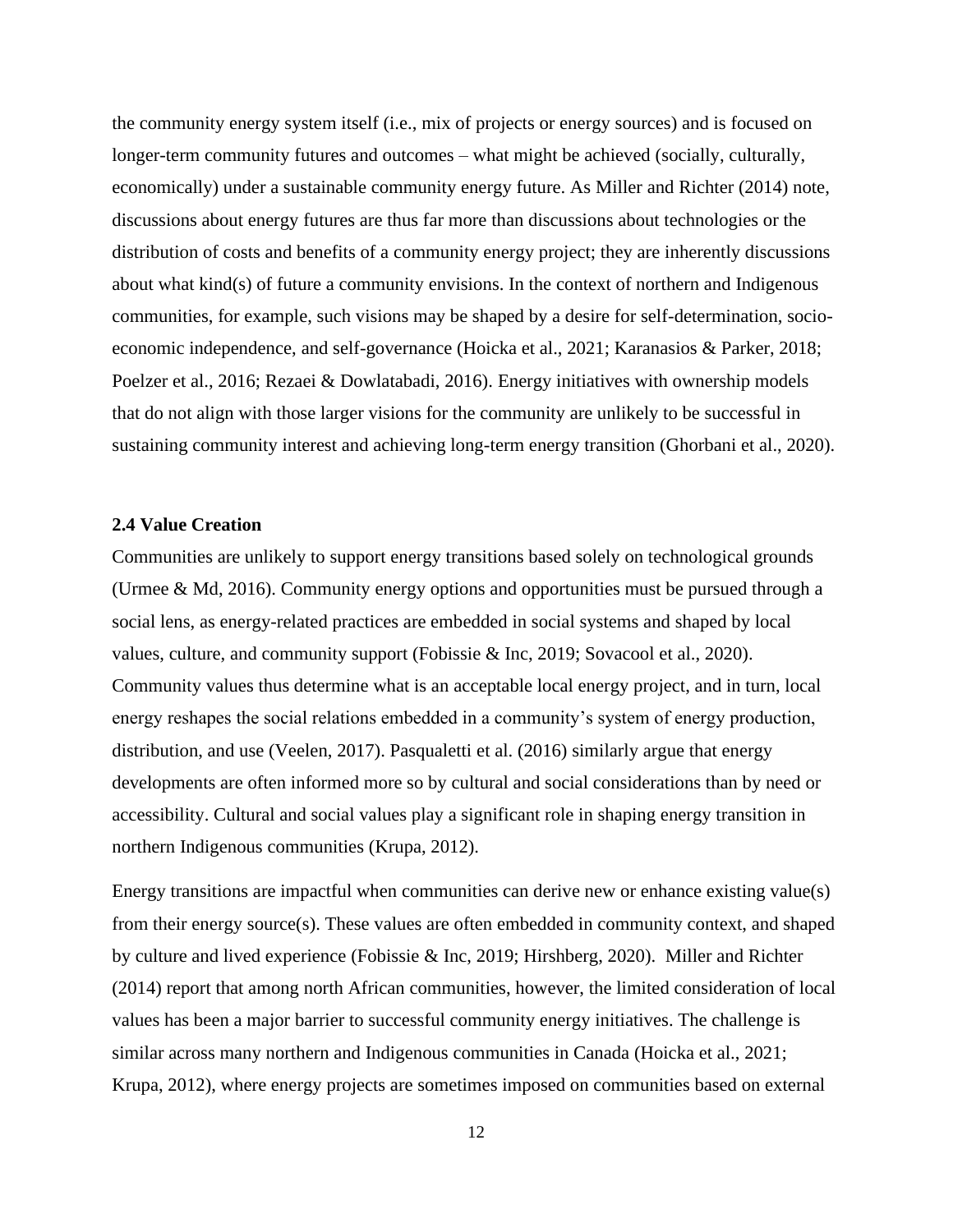interests and do not necessarily align with, or enhance, local community-centric values (Rakshit et al., 2018). It should not be assumed that technological interests or responding to global climate are the primary values driving energy transitions in northern and remote communities (Hanna, Mcguigan, Noble, & Parkins, 2016; Hossain et al., 2016; Mercer et al., 2020).

For many northern or remote Indigenous communities, community energy is often a means to resolve the immediate pressures of energy poverty by proving access to affordable and reliable energy to meet basic electricity and heating needs. Raphals (2019),for example, reports that the energy challenges facing many on-reserve Indigenous peoples in northern Manitoba, Canada, are lower than average incomes coupled with home heating costs that are 80% higher than households in urban areas (Raphals, 2019). The shift to biomass energy in the remote community of Galena, Alaska, for example, similarly represents a local need to shift from expensive and unreliable imported diesel fuel for the Galena Learning Academy – the community's economic driving force (Kalke, 2015). Simply put, local energy initiatives that do not reflect local values often falter (Ikejemba et al., 2017). Mercer et al. (2020) reports that for off-grid Indigenous communities in eastern Labrador, Canada, energy sources that do not align with local, traditional land uses and values are not seen as advancing quality of life and less likely to be accepted. Thus, when approaching community energy planning processes, attention must be given identifying and understanding the socio-cultural values and value creation opportunities that shape a community's interest in, and acceptance of, local energy developments and transition processes (Devine-Wright et al., 2017).

#### **2.5 Energy Literacy**

A community's existing knowledge about energy resources and technologies, and the sociotechnical capacity to pursue energy initiatives, are foundational to successful transitions (Cherniak et al., 2015; Krupa, 2012). If a community's energy leaders or decision-makers lack foundational energy knowledge and socio-technical supports, or if widespread misinformation about local energy exists, it can deter the social value of local energy developments (Lovekin et al., 2016; Mercer, Sabau, & Klinke, 2017). Initiating technical or planning solutions without first establishing a community's existing knowledge and socio-technical capacity "will not sustainably advance innovation within local energy systems" (Advanced Energy Centre, 2015).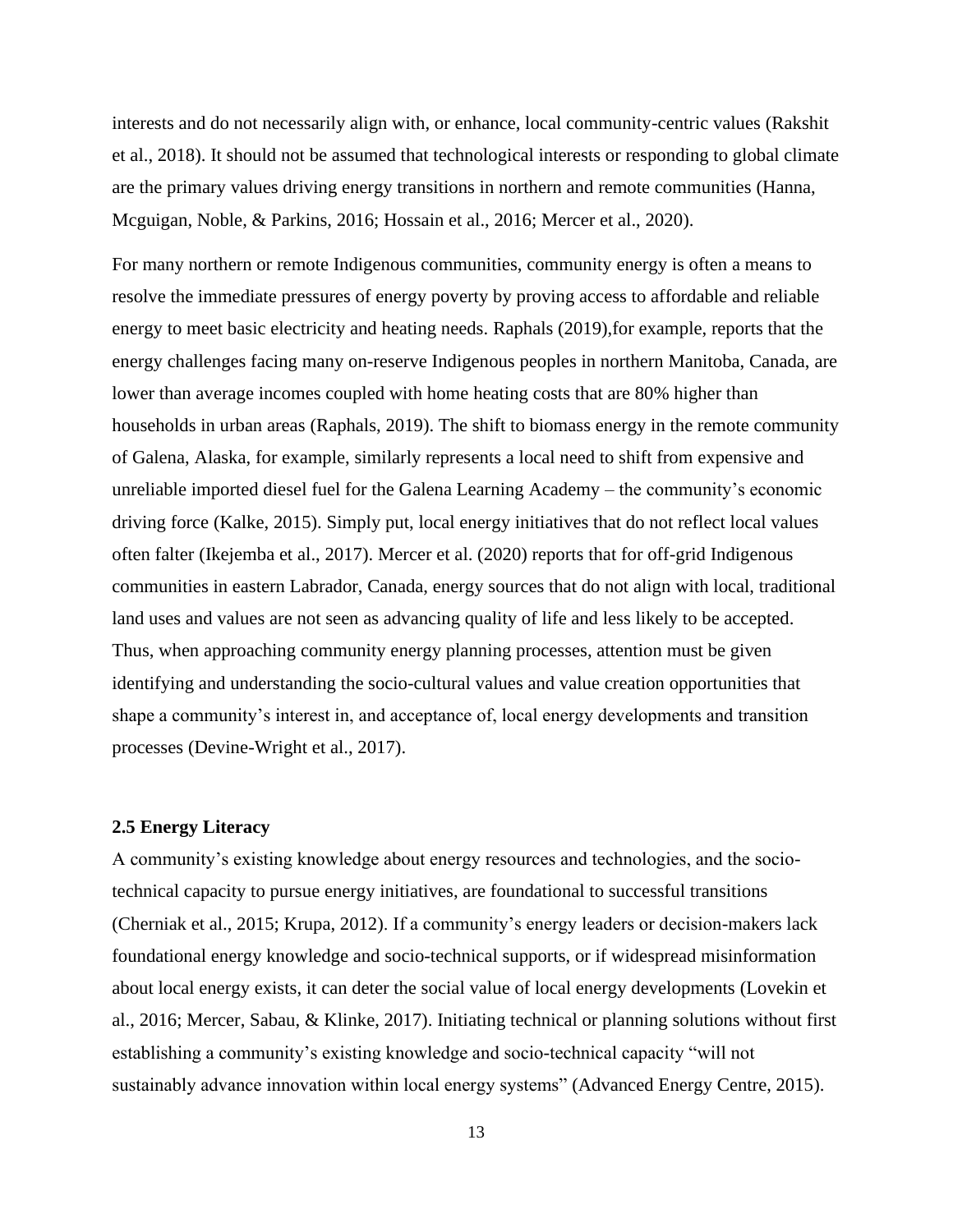Community energy literacy is thus a catalyst to energy transition. A community's understanding of and familiarity with energy resources and technologies is key to meaningful engagement in, and acceptance of, energy planning and local energy projects (Cherniak et al., 2015; McDonald & Pearce, 2012). Limited understanding of energy sources and options, or misunderstandings about energy technologies, can deter the social acceptance of energy transitions (Iyamu, Anda, & Ho, 2017; Mercer et al., 2017). Amongst remote Indigenous communities in Labrador, for example, Mercer et al. (2020) report that emerging technologies such as biomass, wave, and tidal power, as well as energy storage options like batteries and pumped hydro were resisted as community members did not fully understand their risks and benefits (p. 25). In contrast, when energy literacy is strong it can help drive bottom-up change even in the absence of government support for energy programming (Advanced Energy Centre, 2015; Cherniak et al., 2015; Mortensen et al., 2017). Reflecting on the success of energy transitions in remote Alaskan communities, for example, Holdmann et al. (2019) emphasize the necessity of energy literacy programs in helping community members understand energy systems and how the community can derive new benefits from an alternative energy future. Gauging initial community understandings of energy sources and technologies, and identifying the availability of energy literacy programming, is thus a necessary starting point for any community energy transition planning process.

#### **2.6 Embedded Socio-technical Skills**

Community energy transitions require community members with the knowledge, experience, and skills to be able to participate in local energy planning and projects (Haggett & Aitken, 2015). Literature suggests that many remote communities across the North have limited capacity to organize, operate, maintain, and manage local energy initiatives (Advanced Energy Centre, 2015; Knowles, 2016; Mortensen et al., 2017), or are challenged by high turnover of human resources – especially for long-term initiatives such as energy transitions (Cherniak et al., 2015; Mühlemeier & Binder, 2017). Energy systems and technology-specific skills are essential to successful, long-term energy transitions. However, too often energy planning, like other sectors (Stevenson & Perreault, 2008), adopts a capacity deficit approach, focusing only on the technology-specific skill sets that are absent with little attention to existing and embedded skills.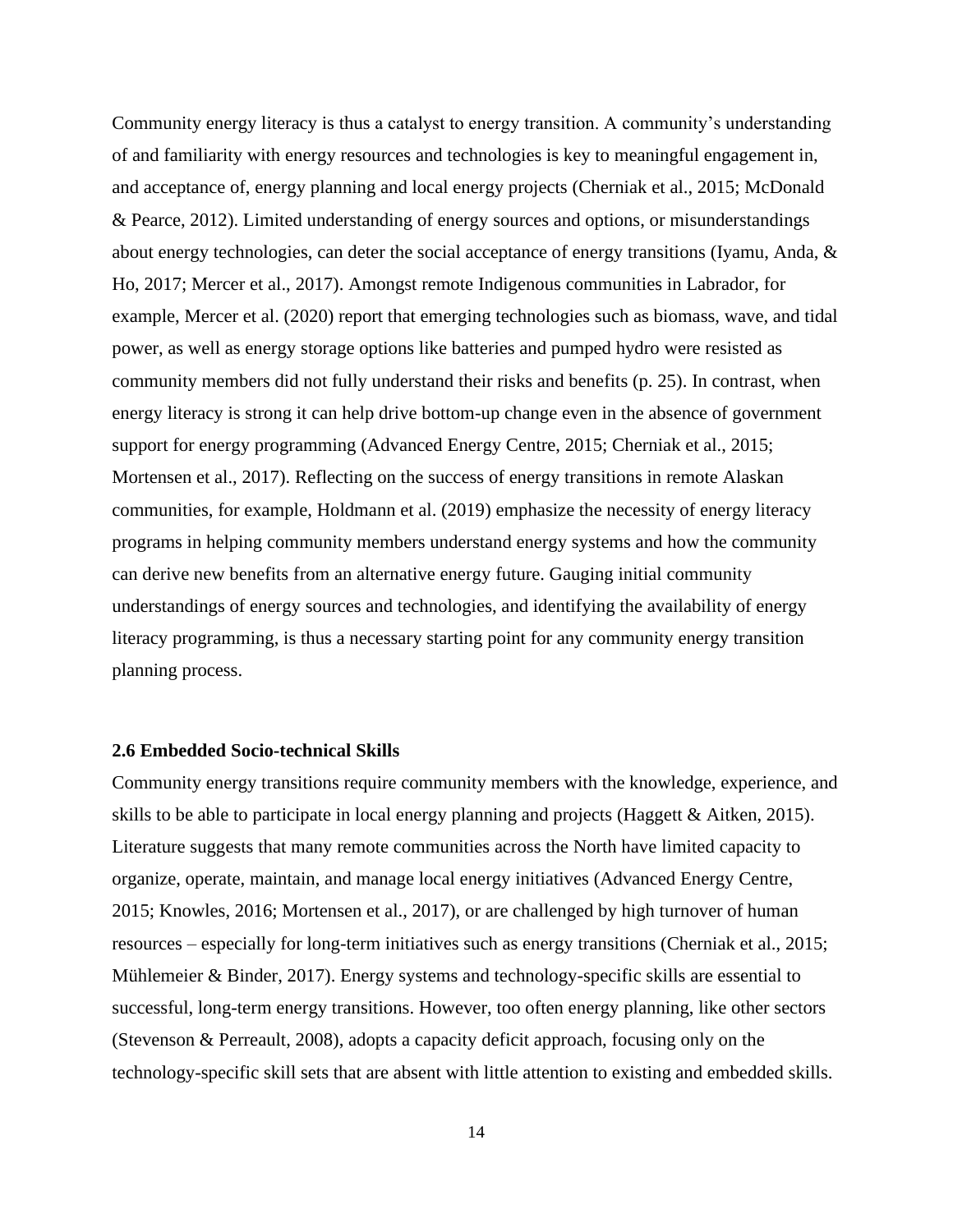Financial, managerial, and technical capacity are routinely-cited barriers to energy transition in many remote or Indigenous communities (Bhattarai & Thompson, 2016; Boute, 2016; Cherniak et al., 2015; Mortensen et al., 2017; Pasqualetti et al., 2016); yet, transferable and potential skill sets that already exist within a community are often overlooked. For example, The National Indigenous Economic Development Board (2019) notes the significant growth in Indigenous entrepreneurial leadership and business success in comparison to non-Indigenous business startups. For many communities with diesel dependency, existing technical skills applied to the operations and maintenance of diesel generators may be transferable to alternative energy technologies. Capacity can also be found in retired assets or in part-time or seasonal workers engaged in other sectors, contributing the financial, managerial, or technical skills and capacity to support local energy planning initiatives (Arctic Council & Sustainable Development Working Group, 2019; Cherniak et al., 2015; Hirshberg, 2020). At the early stages of planning for energy transition, it is important to clearly identify the existing capacity strengths in the community, including those reflected in transferable skills and retired assets, and their ability to reorganize and support local energy initiatives.

### **2.7 Skills Innovation**

Compared to "non-green" jobs, "green jobs," such as those in the renewable energy sector, require higher levels of non-routine, creative problem-solving-type analytical skills (Consoli, Marin, Marzucchi, & Vona, 2016). Consideration of a community's access to innovative skills training and mentorship programs across a diversity of energy skillsets, from technical to managerial, is a requisite for local energy transitions. The community energy literature emphasizes that an essential benefit of local energy development is stimulation of the local economy via direct job creation in the renewables sector, coupled with new economic opportunities created because of access to secure, affordable, and sustainable energy (Brummer, 2018; Rosenbloom, Berton, & Meadowcroft, 2016). This suggests that maximizing the added value of energy transitions at the local level also requires access complementary skills training, such as those related to community development, legal, administrative, and entrepreneurial professions (Ortiz, Dienst, & Terrapon-pfaff, 2012). Based on energy transitions in rural regions of the Global south, for example, Miller, Altamirano-Allende, et al. (2015) argue that the design of energy systems must be symbiotic with the design of capacity-building or training programs to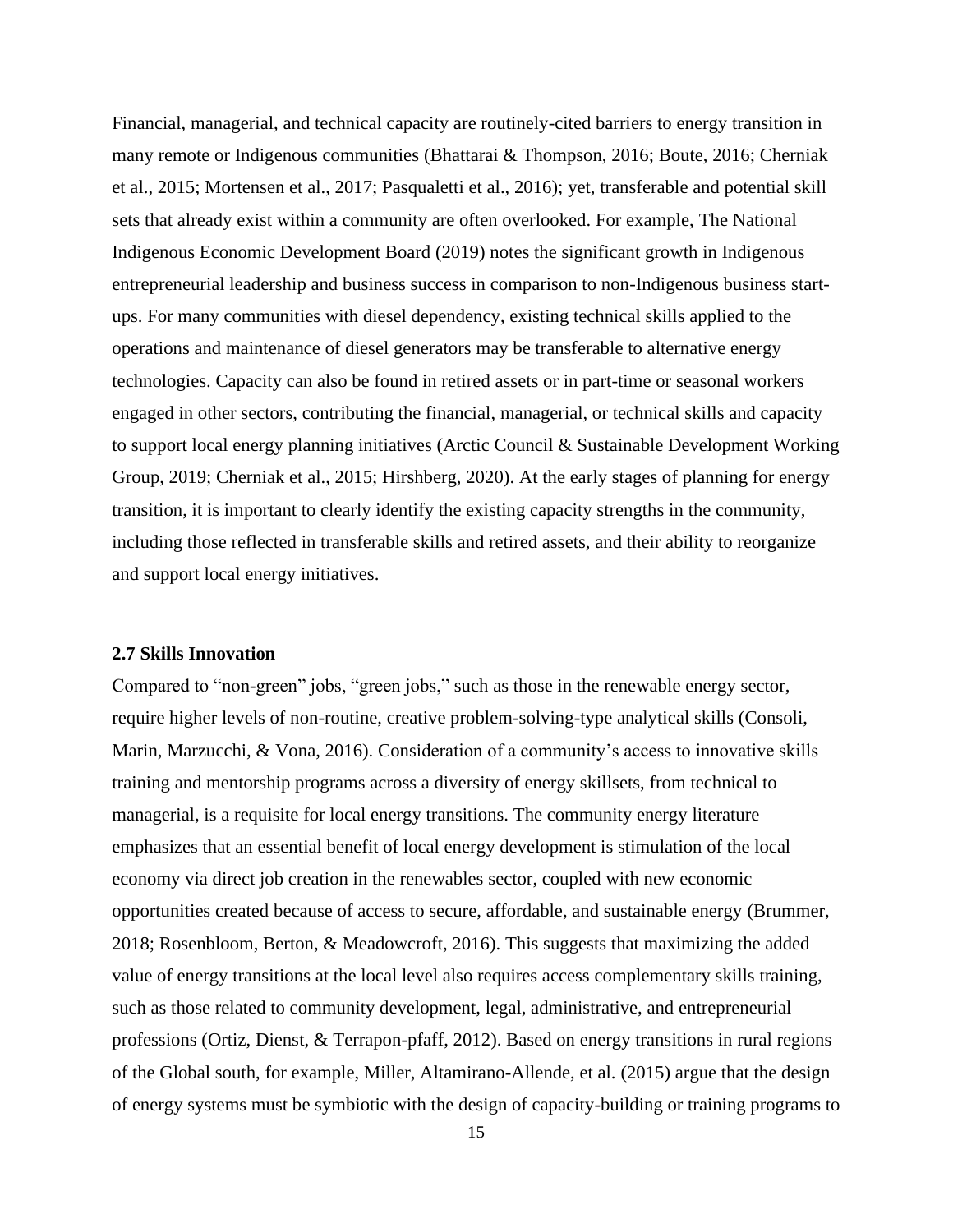support the diverse set of skills needed for the long-term transition of energy systems. Assembly of First Nations (2010) and Beatty et al. (2015) emphasize the importance of access to education and skills training across northern and Indigenous communities; not only to meet individual aspirations, but also to ensure longer-term community capacity building. An enduring challenge, however, is that not all northern and Indigenous communities have the same readiness or resources to access energy training and skills development programs (Cherniak et al., 2015; Mercer et al., 2017; NCCAH, 2017), and there is limited Indigenous representation in general post-secondary training programs to develop the skills required for local energy planning, implementation, and management (Advanced Energy Centre, 2015; Krupa, 2012). Access to skills development and training programs does simply mean that such programs are available – they must also be accessible. Accessible often means locally accessible, within the community or region (Arctic Council & Sustainable Development Working Group, 2019), or that sufficient financial or infrastructure (e.g., high-speed internet) supports are available to ensure access to non-local programs and skills-development opportunities (Assembly of First Nations, 2010). An important consideration when planning for local energy developments, and a requisite to longerterm energy transition, is thus the availability and accessibility of tailored educational and skills development programs to enable communities to develop and maintain energy projects and to build the long-term capacity to realize the added value of local energy transitions.

### **2.8 Next Generation Leaders**

The Seventh Generation Principle means that the decisions made today about energy and resources should result in a sustainable world seven generations into the future. This generational thinking underscores the importance of youth engagement in community energy initiatives – the next generation of local energy leaders. (Nelson, 2019) argues that community leadership, governments, and the business community must embrace this concept of generational sustainability to ensure long-term community well-being. This means that youth must be active participants in sustainability initiatives and empowered with both capacity and opportunity to drive change (Billimoria, 2016), an argument reflected in the UN policy for youth, which targets youth engagement in the implementation of the global sustainable development goals. However, the majority of literature and guidance on youth in community energy tends to focus on assessing youth knowledge of renewable energy (Halder, Havu-Nuutinen, Pietarinen, & Pelkonen, 2011;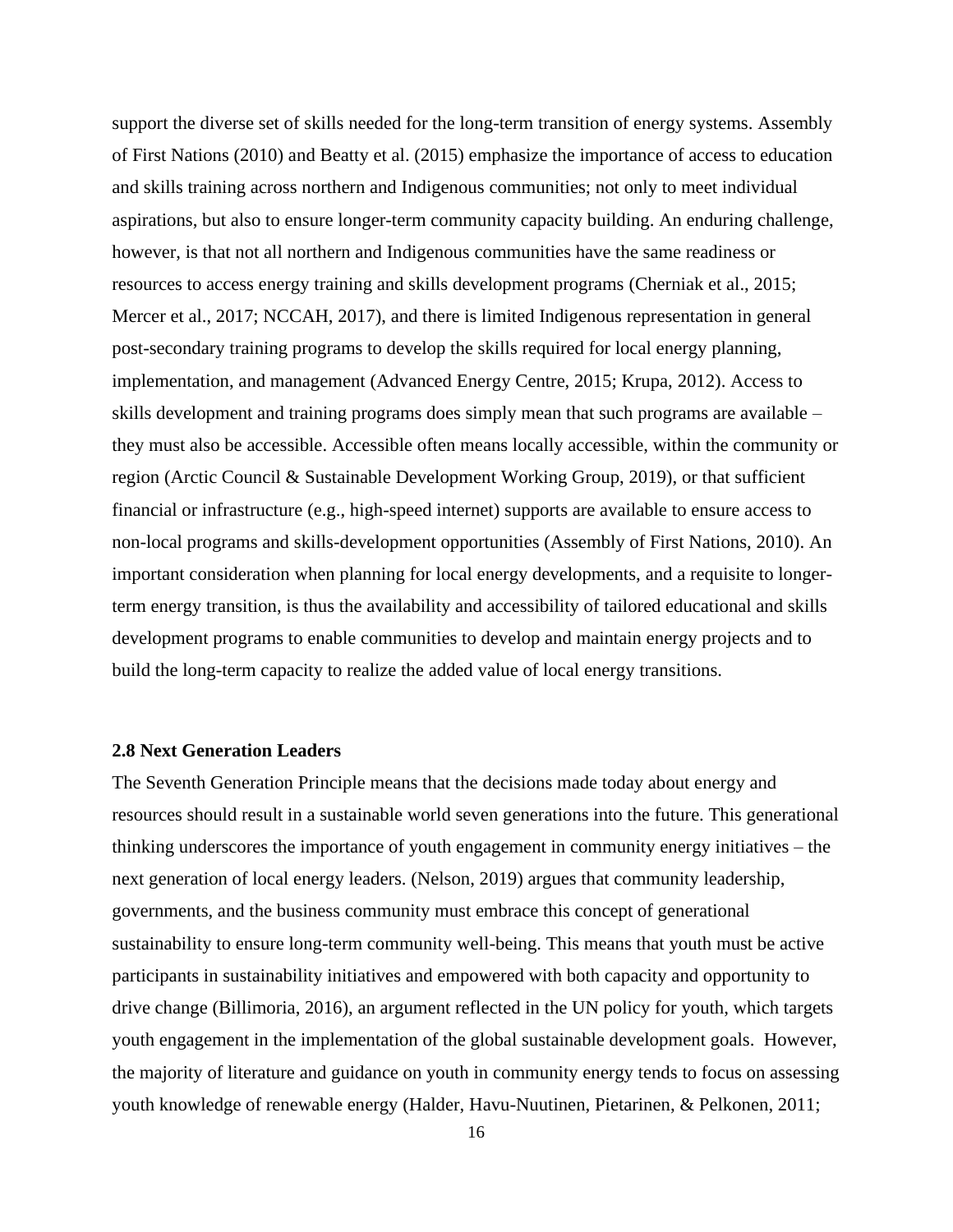Yazdanpanah, Komendantova, Shirazi, & Bayer, 2015) rather than on the opportunities for youth to shape community energy futures.

Youth engagement is critical for the resilience of any socio-technical system in northern or Indigenous communities (Cherniak et al., 2015). As Beatty et al. (2015) explain, programs and pathways for engaging youth in community development are not only important for youth themselves, but to longer-term sustainability. Literature focusing on northern energy systems in particular emphasizes that youth are a critical catalyst for renewable energy (Arctic Council & Sustainable Development Working Group, 2019; Cherniak et al., 2015). (McCarthy & Morrison, 2020) argue that "this generation of Indigenous youth should be equipped to lead a clean energy army that would bring their energy, talent and, eventually, expertise to the challenges and opportunities that confront us." Youth engagement, training and development leads to youth leadership (Singh & Panackal, 2017), strengthening local ownership and longer-term capacity for maximizing the value of community energy projects. Identifying formal youth energy-related programs or initiatives within the community, or existing youth engagement within broader community development and social programs, is an important foundation for understanding the potential for youth engagement in local energy planning initiatives and goals-setting.

#### **2.9 Summary**

The conceptual framework above sets out the fundamental attributes for exploring current capacity and the capacity needs of rural and remote Indigenous communities in the north to pursue and sustain long-term local energy transitions. The conceptual framework and fundamental attributes are proposed for rapid assessments to guide the initial stages of community energy planning. These attributes are inter-dependent and overlapping, and emphasize the importance of: local energy champions and inter-local energy networks to enable knowledge sharing, innovation, and capacity building and inter-local energy networks to enable knowledge sharing, innovation, and capacity building across communities; articulation of community values and longer-term and overarching goals of energy transition, including the desirable cultural, social, or economic values and opportunities to be supported or created by a more sustainable energy system; community knowledge, including not only a community's understanding of their energy resources, technologies, and opportunities, but also the technical,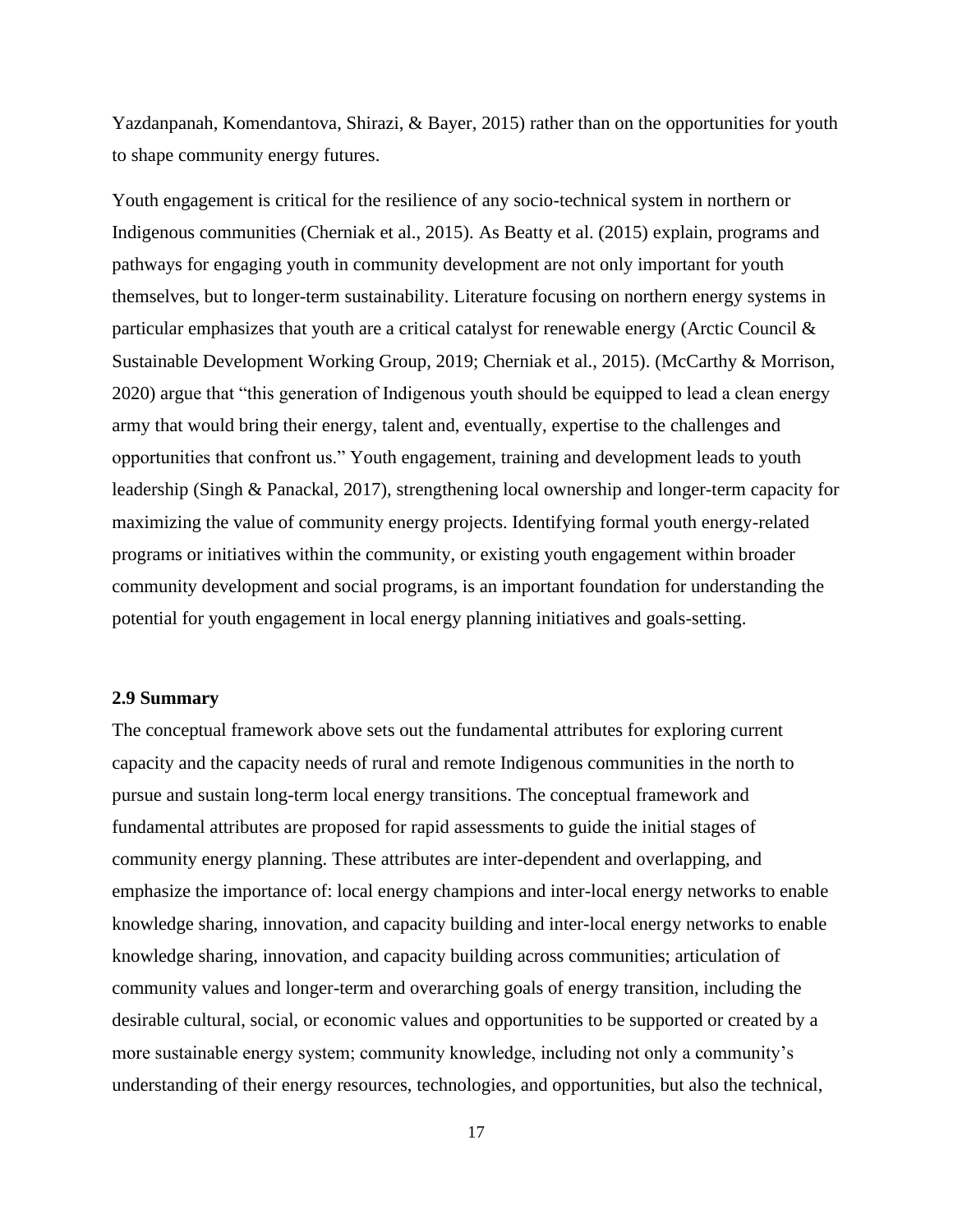managerial and other embedded skills in the community to support energy transitions; and considerations of community futures, specifically, the skills innovation required to pursue and manage new energy systems coupled with the longer-term engagement of, and capacity building for, local youth – the next generation of community energy leaders. The framework presented in this paper is not meant to be predictive of energy transition success or explanatory of why some community energy projects succeed while others fail; rather, it offers conceptual guidance to the exploration of fundamental baseline capacities of a community prior to embarking on local energy initiatives. There is an opportunity for further indicator development to accompany the attributes presented in the framework, including adapting the framework to local contexts and applications.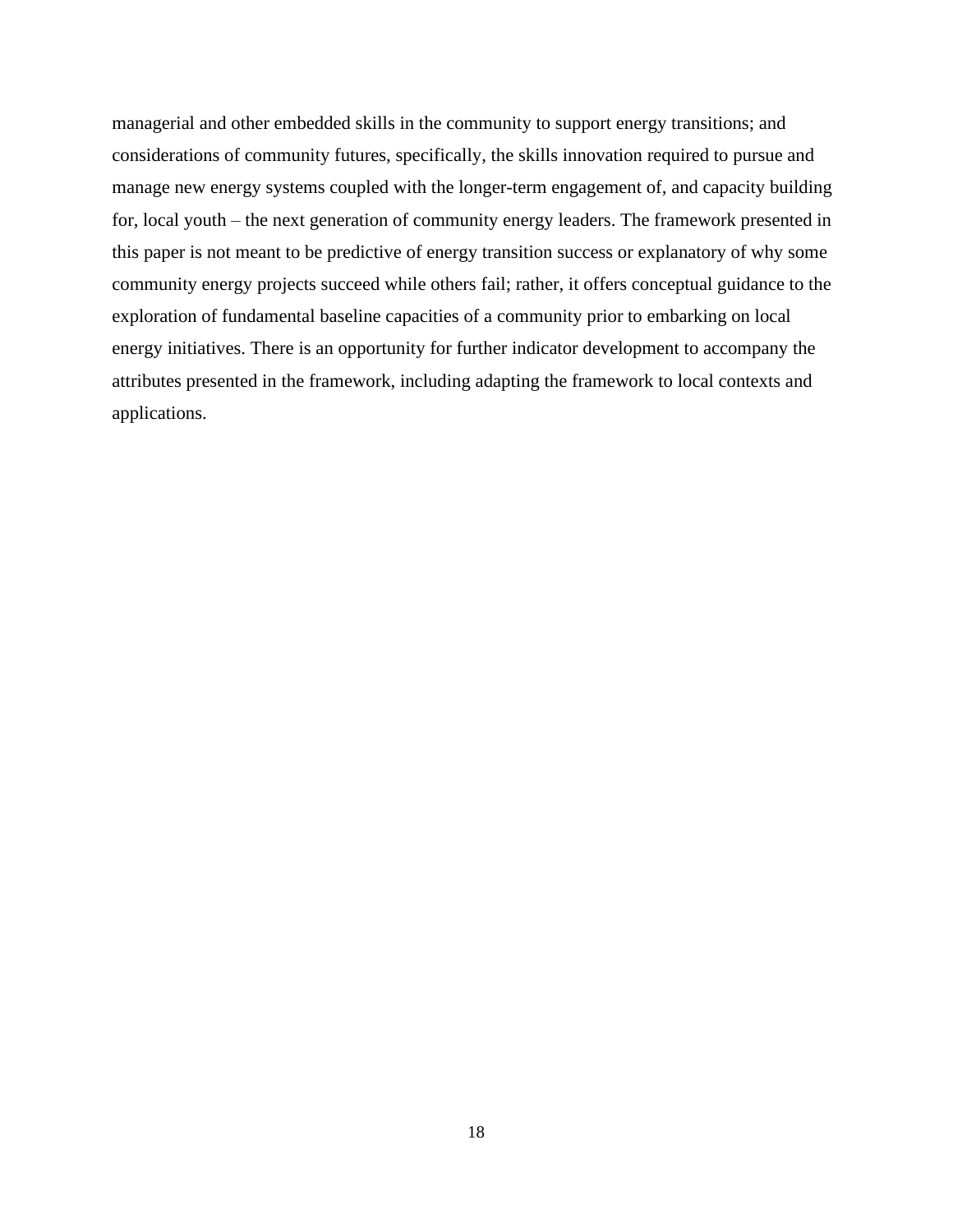## **Chapter 3 – Methods**

## **3.1 Study Area**

Gwich'in are one of the most northern Indigenous peoples on the North American continent, with traditional lands encompassed by the Richardson Mountains to the west and the Mackenzie Delta to the north (Gwich'in Tribal Council, 2022b). The Gwich'in people in the settlement area are represented by the Gwich'in Tribal Council (GTC). The GTC operates under the Gwich'in Comprehensive Land Claim Agreement, signed in 1992 (Gwich'in Tribal Council, 2022a). Many Gwich'in community members maintain summer and winter camps for hunting, trapping, and fishing – which remains culturally and economically significant for the communities (Gwich'in Tribal Council, 2022b). The vision statement of GTC is – "*the Gwich'in are a culturally vibrant and independent Nation that is environmentally responsible and socially, economically and politically self-reliant*" (Gwich'in Tribal Council, 2022c).

The community energy landscape varies across the North, but the study region reflects a typical setting in northern Canada in that the communities are off-grid and served by a governmentowned energy utility. Inuvik, being the larger of the four communities and with a commercial airport, is more easily accessible than Aklavik, Fort McPherson, and Tsiigehtchic, which are served by seasonal road access from Inuvik. Each of the communities have different levels of investment in community-based energy projects, again reflecting the diverse energy landscape across the North and allowing valuable lessons to be learned for community energy in other northern and remote regions. Therefore, the focus of this research is the four communities of Aklavik, Fort McPherson, Inuvik, and Tsiigehtchic, located within the Gwich'in Settlement Area (Figure 3.1). All four communities are members of the Community Appropriate Sustainable Energy Security Partnership, an initiative led by the University of Saskatchewan in partnership with northern and Indigenous communities, public and private sector enterprise, and researchers from Canada, Alaska, Sweden and Norway (see

https://renewableenergy.usask.ca/Projects/CASES.php). All four communities are also off-grid communities. The Northwest Territories Power Corporation (NTPC), a crown corporation of the Government of Northwest Territories (GNWT), generates and distributes electricity in all four off-grid partner communities. NTPC supports over 30 communities across the Northwest Territories, most of which are dependent on diesel generators as the primary energy source.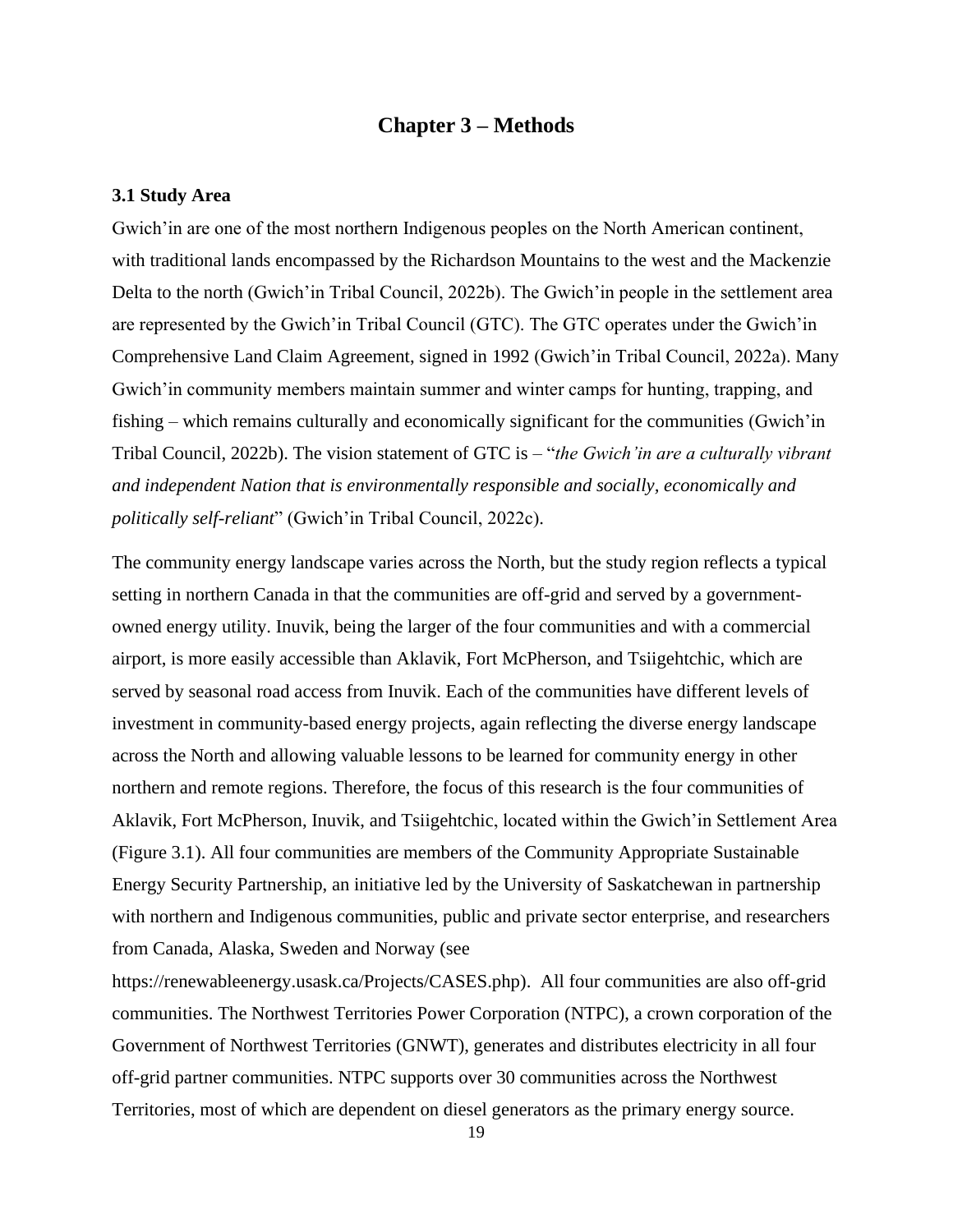Electricity rates in Aklavik, Fort McPherson, Inuvik, and Tsiigehtchic are highly subsidized, with residential subsidized electricity rates at \$0.306/kilowatt-hours for the first 1,000 kilowatthours per month from September to March, and for the first 600 kilowatt-hours per month from April to August. Unsubsidized rates are \$0.684/kilowatt-hours (NTPC, 2022d, 2022b, 2022a, 2022f, 2022e, 2022g, 2022c).



**Figure 3.1:** Gwich'in Settlement Area (Gwich'in Renewable Resources Board, 2022).

Aklavik is powered by variable-speed diesel-based generators, delivering electricity to approximately 300 households and other (e.g., commercial, school, recreational complex) buildings, and an integrated 55-kilowatt solar photovoltaic system – installed in 2017 (Table 3.1). Local solar initiatives include a solar water heater for the hamlet's swimming pool and solar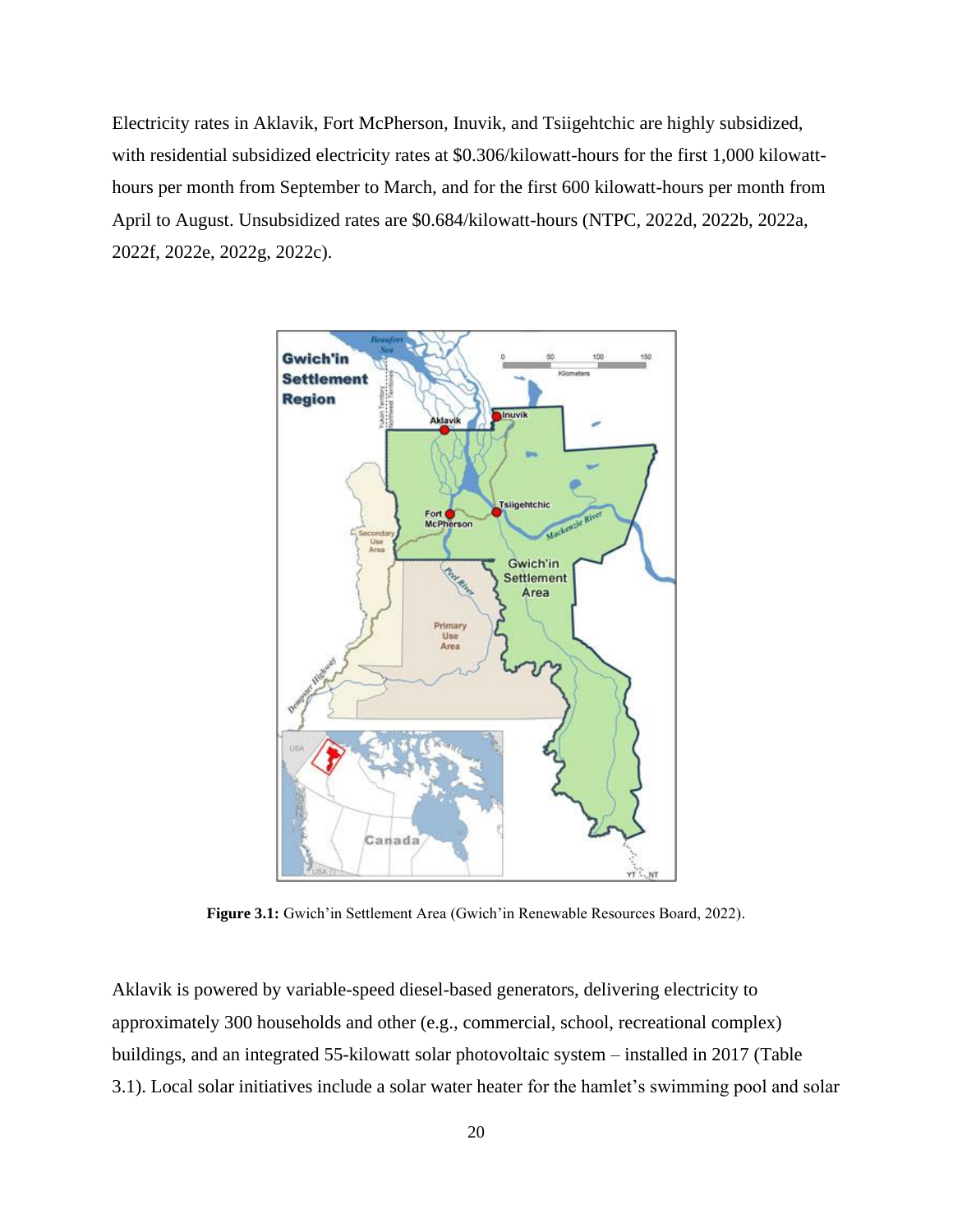electricity systems on the recreation complex, staff residence, and local bed and breakfast. Residential heating is primarily heating oil supplemented by firewood (Arctic Energy Alliance, 2020a). Approximately 51% of annual energy use in Aklavik is for heating, primarily heating oil, followed by electricity (31%) and transport (19%) (Arctic Energy Alliance, 2020a). Aklavik has a community energy plan, emphasizing the importance of providing residents with the information they need to make wise choices about their energy use, the need to use energy and water in harmony with the land, and to make clean, affordable, and reliable energy the everyday norm (Arctic Energy Alliance, 2020a; Arctic Energy Alliance, Natural Resources Canada, & Hamlet of Aklavik, 2017). Sustainable energy futures and encouraging youth involvement in energy planning, and training for skills and development opportunities for community members are among the hamlet's key energy goals and priorities (Arctic Energy Alliance, Natural Resources Canada, & Hamlet of Aklavik, 2017).

| <b>Community</b>  | Socio-economic profile                    | <b>Energy profile</b>                                        |  |
|-------------------|-------------------------------------------|--------------------------------------------------------------|--|
|                   | Population (2021): 684                    | Diesel-based generation                                      |  |
|                   | $164 < 15$ years; $95 >$                  | four 320 kw generators                                       |  |
|                   | 60 years                                  |                                                              |  |
|                   |                                           | 55 kw solar PV system                                        |  |
| Aklavik           | Employment (2019): 41.2%                  |                                                              |  |
|                   | mean family income<br>$(2019)$ : \$92,467 | Residential heating: heating oil, firewood                   |  |
|                   |                                           | 4.2% of community's total energy in 2018 was renewables      |  |
|                   | Residential tenure (2019):                | 4% firewood (190 cords)                                      |  |
|                   | 222                                       | 0.2 % (59,900 kilowatts-hours) solar PV                      |  |
|                   | Population (2021): 737,                   | Diesel-based generation                                      |  |
|                   | $113 < 15$ years; 162                     | 1.83 MW plant                                                |  |
|                   | $> 60$ years                              |                                                              |  |
|                   |                                           | Biomass district heating: 85 kw facility for community       |  |
|                   | Employment (2019): 39.5%                  | buildings                                                    |  |
|                   | mean family income                        |                                                              |  |
| Fort<br>McPherson | $(2019)$ : \$81,700                       | Residential heating: heating oil, firewood                   |  |
|                   | Residential tenure (2019):                | 4.01% of the community's total energy in 2018 was renewables |  |
|                   | 242                                       | 2% (236 tonnes) wood pellets                                 |  |
|                   |                                           | 2% (196 cords) firewood                                      |  |
|                   |                                           | 0.01% (4,100 kilowatt-hours) solar PV                        |  |
|                   |                                           |                                                              |  |
|                   |                                           | Waste heat recovery system: 1,160,000 MJ                     |  |
|                   | Population (2021): 190                    | Diesel-based generation                                      |  |
| Tsiigehtchic      | $31 < 15$ years; $28 >$                   | three diesel units, totaling 510 kw                          |  |
|                   | 60 years                                  |                                                              |  |
|                   |                                           | Residential heating: heating oil, firewood                   |  |
|                   | Employment (2019): 53.4%                  |                                                              |  |
|                   |                                           | 5% of the community's total energy in 2018 was renewables    |  |

**Table 3.1:** Community socio-economic and energy profiles: Aklavik, Fort McPherson, Tsiigehtchic, Inuvik.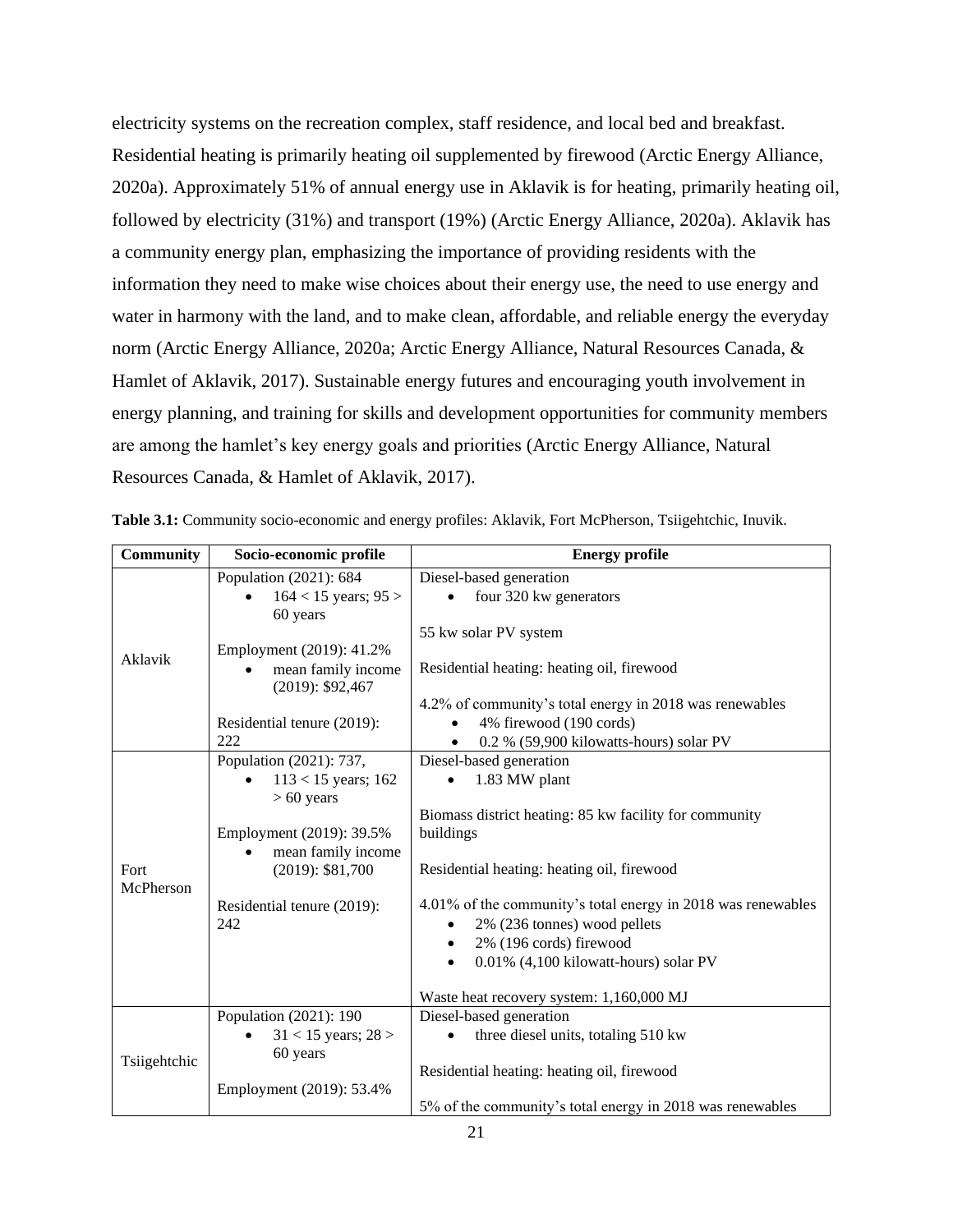|        | mean family income<br>$(2019)$ : \$110,500<br>Residential tenure (2019):<br>60                                             | 100% firewood (68 cords)<br>٠                                                                                                                                                                                                                                                                                                                                              |
|--------|----------------------------------------------------------------------------------------------------------------------------|----------------------------------------------------------------------------------------------------------------------------------------------------------------------------------------------------------------------------------------------------------------------------------------------------------------------------------------------------------------------------|
|        | Population (2021): 3,303<br>$730 < 15$ years; 473                                                                          | Diesel-based generation<br>installed capacity of 6.2 megawatts<br>$\bullet$                                                                                                                                                                                                                                                                                                |
| Inuvik | $> 60$ years<br>Employment (2019): 68.3%<br>mean family income<br>(2019): \$126,832<br>Residential tenure (2019):<br>1,180 | Gas power plant<br>3 LNG-fueled generators (7.7 MW)<br>$\bullet$<br>trucked-in LNG fuel<br>$\bullet$<br>3.4% of the community's total energy in 2018 was renewables<br>2% (787) cords from firewood<br>$\bullet$<br>1.3% (600) tonnes from wood pellets<br>$\bullet$<br>$0.1\%$ (180,000 kilowatt-hours) solar PV<br>$\bullet$<br>Waste heat recovery system: 2,510,000 MJ |

Sources: (Arctic Energy Alliance, 2020a, 2020b, 2020c, 2020d; Cherniak et al., 2015; NTPC, 2022a, 2022b, 2022d, 2022f; NWT Bureau of Statistics, 2022a, 2022b, 2022c, 2022d).

Fort McPherson is also powered by diesel-based generation, coupled with a waste heat recovery system that gathers 1,160,000 Megajoules off of the diesel generator, and an 85 kilowatt biomass project (Arctic Energy Alliance, 2020b; Cherniak et al., 2015). The biomass project was installed in 2013 to heat the Band office and community health centre with a district heat system – the boiler is able to burn cordwood, wood pellets, and wood chips. The project in intended to ultimately only burn wood chips from locally harvested willows, creating additional employment opportunities within the community (Cherniak et al., 2015). Transportation comprises the majority of annual energy use in Aklavik (55%), followed by heating (29%) and electricity (17%) (Arctic Energy Alliance, 2020b). Home heating is primarily heating oil supplemented with firewood. Fort McPherson does not have an energy plan. The community engaged in a climate change adaptation planning project in 2011, funded by Indian and Northern Affairs Canada. Included in that plan is a vision that, by 2050, the community will be "a resilient, selfsufficient community that celebrates and practices its culture and promotes renewable economic development within its traditional lands" (Ecology North, 2011).

Diesel-based generation is the primary source of electricity in Tsiigehtchic, with heating comprised mostly of heating oil supplemented with firewood. Approximately 47% of annual energy use in for heating, followed by electricity (32%) and transportation (22%) (Arctic Energy Alliance, 2020d). Tsiigehtchic has a climate change adaptation plan, developed in 2010 under the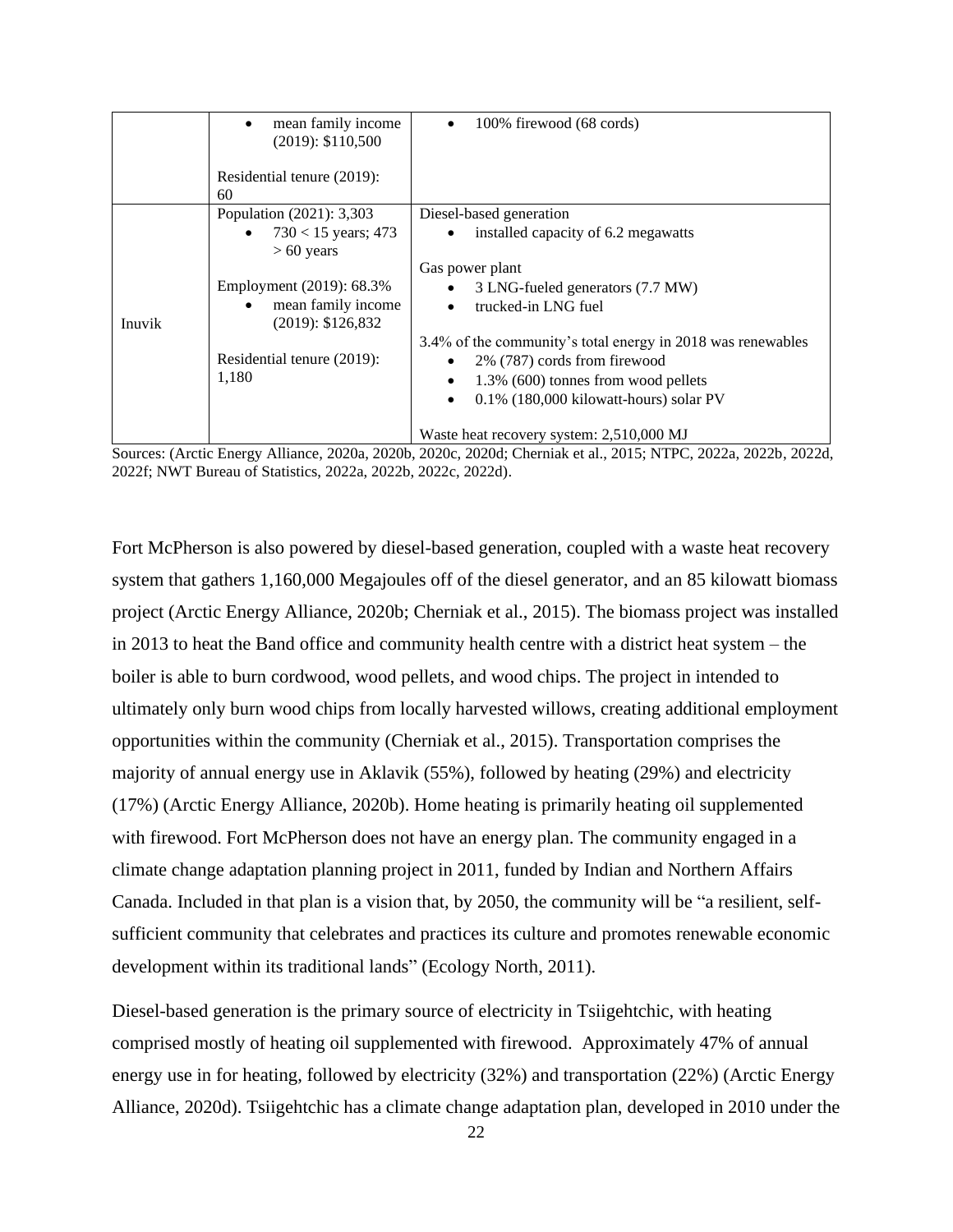same Indian and Northern Affairs Canada program as Fort McPherson, and shared the same vision for community resiliency and self-sufficiency by 2050 (Ecology North, 2010).

The primary energy sources in Inuvik are synthetic natural gas and diesel-based generation. Inuvik, the largest of the four communities, has a gas power plant comprised of three gas-fueled generators with a total installed capacity of 7.7 MW. Liquefied natural gas powering the generators is trucked in from southern Canada. The community's diesel power plant has a total installed capacity of 6.2 megawatts. Other known energy investments in Inuvik include solar photovoltaic projects on the Aurora research institute, Gwich'in centre, the town hall, the recreation complex, and two housing units at approximately 28.2 kilowatts in size (Cherniak et al., 2015). Additionally, there is a waste recovery unit on the power plant's natural gas-fired generator that gathers 2,510,000 Megajoules. Approximately 40% of annual energy use in Inuvik is for heating, followed by transportation (32%) and electricity (29%) (Arctic Energy Alliance, 2020c). Inuvik has a community energy plan, established in 2010, which outlines five long term goals, including increasing spatial efficiency of the community, improving the health, safety, and energy efficiency of buildings, promoting alternative modes of transportation within the community, increasing opportunities for renewable energy supply, and pursuing energy efficiency and conservation within the broader context of sustainability (Kavik-AXYS, 2010).

### **3.2 Data Collection**

Data collection occurred through semi-structured interviews with community members from the four respective partner communities, Gwich'in leadership, and representatives of the energy sector and intermediary organizations. Interview-based research allows the researcher to conduct in-depth exploratory interviews, where the individual is allowed to talk openly about a structured topic (Cresswell, 2008). Interviews were audio-recorded, lasted up to 60 minutes, and were completed in collaboration with the CASES Northwest Territories (NWT) team. For the energy sector and intermediary organization representatives, the intent was to conduct interviews at the representative's place of work or by phone. For the community member and Gwich'in leadership interviews, the intent was to host two community workshops in each community to present on energy data and host discussions groups. Following the workshops, it was also planned to conduct in-person semi-structured interviews with community members and community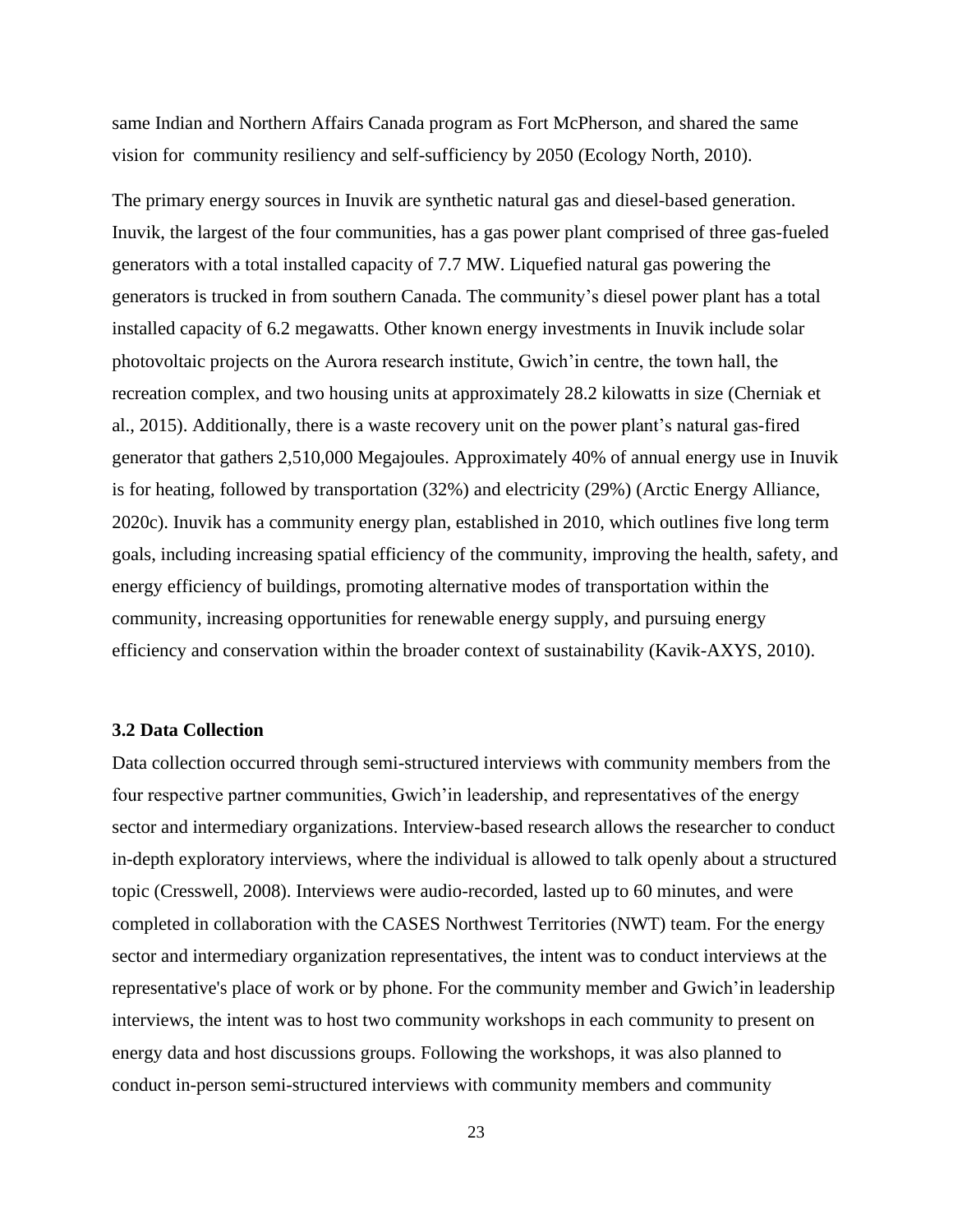leadership. However, data collection plans were tremendously impacted due to the COVID-19 pandemic, given travel restrictions to northern communities.

Planned interviews at the various key informants and community leaders' places of work were no longer possible; consequently, the CASES NWT team conducted interviews over the telephone or through online videoconference. Due to the pandemic, the community member and community leadership workshops were also no longer possible. The revised strategy for the community member interviews consisted of hiring and training Indigenous youth researchers living in each respective community in collaboration with Gwich'in Tribal Council. The youth researchers conducted the interviews in person and over the phone with the community members.

The selection of participants for the key informant interviews occurred in collaboration with the CASES NWT team through the initial identification of those with relationships with the project leaders and project partners. From there, a snowball sampling design was used to identify others to interview. This occurred by asking interviewees if they could think of anyone who would like to participate or who might have an interest in community energy. Community member interviewees were also selected by a snowball-type sample design led by the youth researchers. The CASES researchers completed 21 Gwich'in leadership, energy sector representatives, and intermediary organization representatives' interviews, while the youth researchers conducted 74 community member interviews. The distribution of the interviewees across the five participant groups is shown in Table 3.2.

| <b>Participant Group</b>            | <b>Participants</b>                | <b>Number of Participants</b> |
|-------------------------------------|------------------------------------|-------------------------------|
| <b>Aklavik</b><br>Community members |                                    | 14                            |
| <b>Fort McPherson</b>               | Community members                  | 20                            |
| <b>Inuvik</b><br>Community members  |                                    | 25                            |
| <b>Tsiigehtchic</b>                 | Community members                  | 15                            |
| <b>Gwich'in Leadership</b>          | Gwich'in Tribal Council leadership | 10                            |
| <b>Energy Sector</b>                | Utility representatives            | 2                             |
| <b>Intermediaries</b>               | Intermediary organizations         | 8                             |
|                                     | <b>Total participants</b>          | 94                            |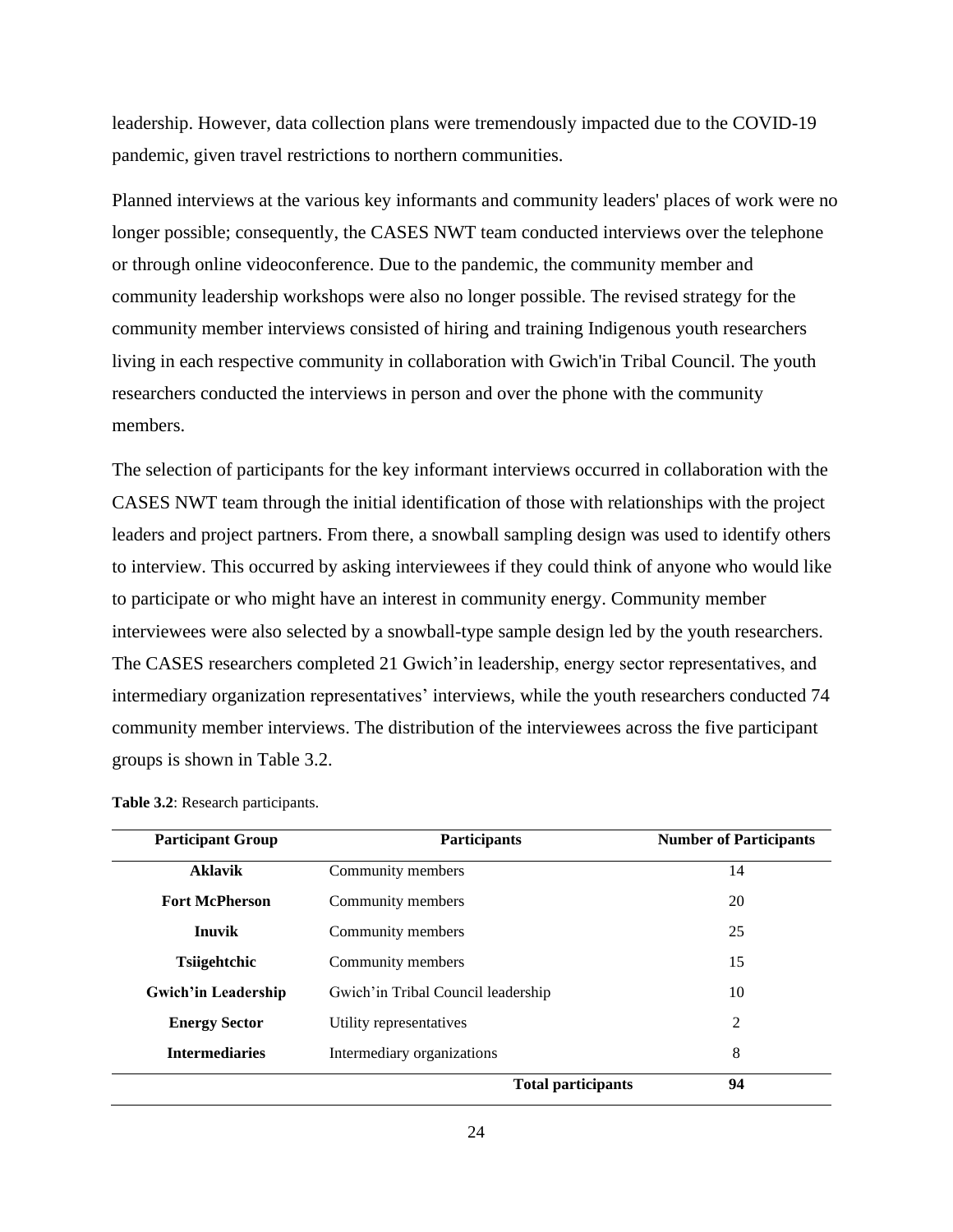Questions were designed by the CASES research team and explored several themes, including questions about: the importance of energy for everyday life in the community; local leadership and resources to pursue energy initiatives; relationships between communities and between communities and utilities and intermediaries in terms of supports for local energy initiatives; community energy needs and future opportunities from secure and sustainable energy systems; the types of local investments required to ensure a secure energy future; knowledge about the community's energy supply and energy security; training, human resources, skill sets, expertise, and support programs to develop local energy and sustain energy transition over the long-term. Because this research was part of a larger project, additional interview questions were asked about regulations, energy consumption patterns, and historical changes in energy systems that extended beyond the specific scope of this thesis. Research ethics approval was received under the umbrella of the CASES project from the University of Saskatchewan Behavioural Research Ethics Board and a northern research license secured from the NWT research licensing board. All interviews were recorded and transcribed verbatim.

#### **3.3 Analysis**

Analysis of interview data was informed by the conceptual framework presented in

[Table](#page-15-0) **2.**1. Using the conceptual framework as guidance, interviews were first coded in NVivo 12 based on the defining attributes of community baseline capacity for energy transition and identifying whether each attribute, if discussed by the participant, was referred to as an existing strength or capacity challenge or limitation in the community or region. The number of participants who identified a given attribute was recorded across all interviews. This allowed the data to be analyzed to represent the frequency of occurrence across all participants versus the repetitive frequency within conversations.

The subthemes were then explored further based on the respective participant groups (Table 3.2) by community and rolled up to capture a regional perspective whilst being sensitive to participant group and community nuances. Understanding the regional perspective, comprising community members, community leadership, intermediary, and energy sector conversations,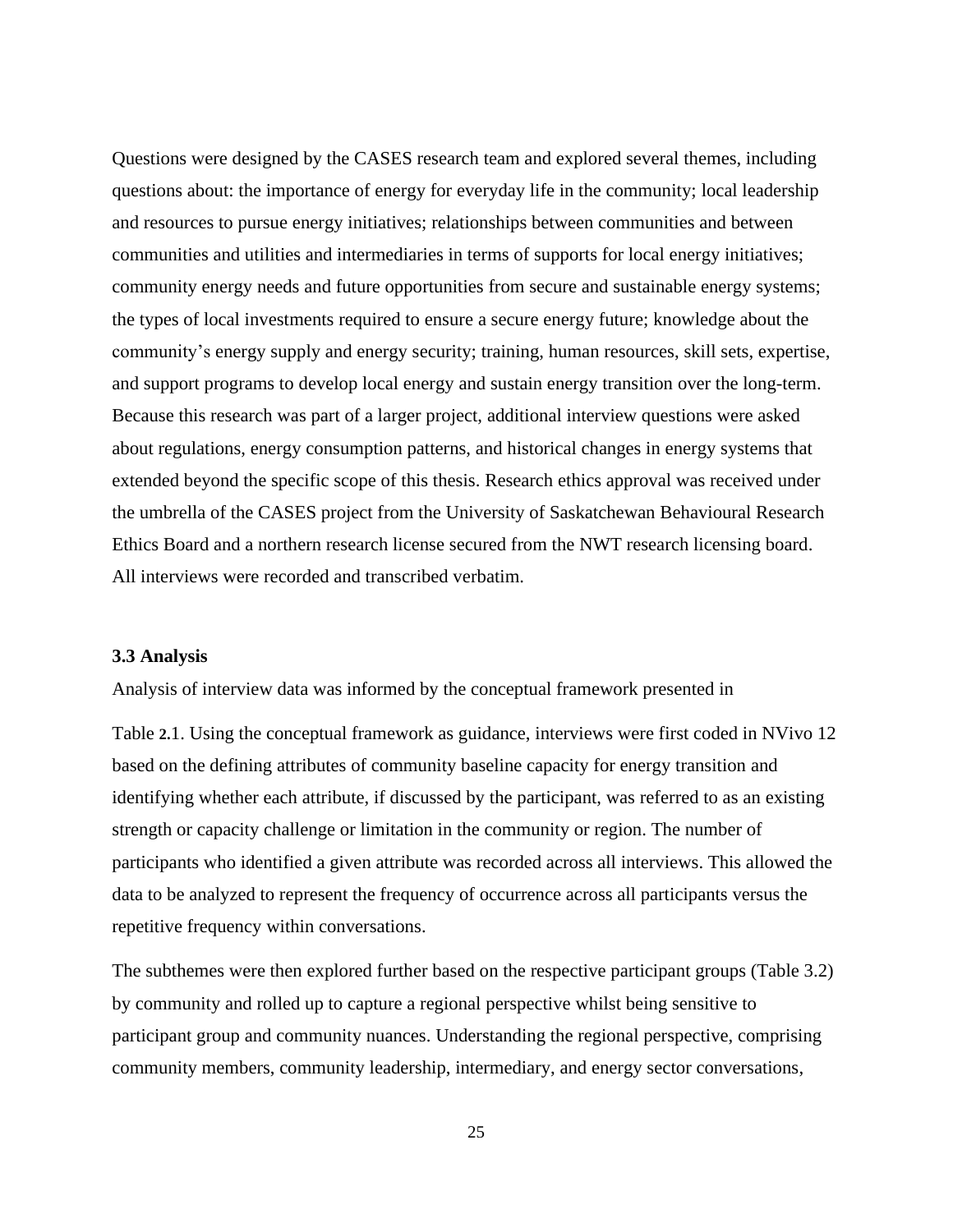provided for a holistic understanding of patterns of opportunities and challenges for energy transition across the Gwich'in region.

Finally, since the conceptual framework guiding the analysis was derived based on global academic literature and guidance, it should not be assumed that these attributes adequately capture local conversations about socio-technical baseline capacities for communities in the North. Therefore, an additional round of coding was done for all 94 interviews in an effort to identify any emergent and recurring themes that did not align with, or map to, the attributes identified in Table 2.1.

## **3.4 Constraints**

There were external constraints to this research, the most significant of which was the COVID-19 pandemic. Due to travel restrictions implemented just before planned community research, the CASES researchers could not visit the partner communities. Consequently, all efforts CASES researchers made had to be done remotely. Therefore, we relied on local youth researchers to collect data and represent the research through the CASES partnership. The youth researchers were a significant component of the successes of the remote research, especially in reference to resolving limitations of participants' eagerness to participate.

A concern identified in the initial research design was whether community members would be willing to openly discuss their experiences and thoughts related to specific topics with outside researchers, even though a formal partnership with Gwich'in Tribal Council had been established. Relying on youth researchers to conduct the interviews in person or over the phone with community members in their own community alleviated some of this concern. At the same time, however, the youth researchers did not probe as deeply into some interview responses with follow-up questions as may have been the case with graduate student researchers. For community leaders and key informant interviews, being conducted remotely was a challenge to securing their participation, despite providing ample information of what the research and conversation would be used for in the future.

An additional external constraint came shortly after the research began, in the form of a Gwich'in leadership election. This added an additional time constraint as a relationship had to be built with the new point of contact at Gwich'in Tribal Council to redevelop relationships with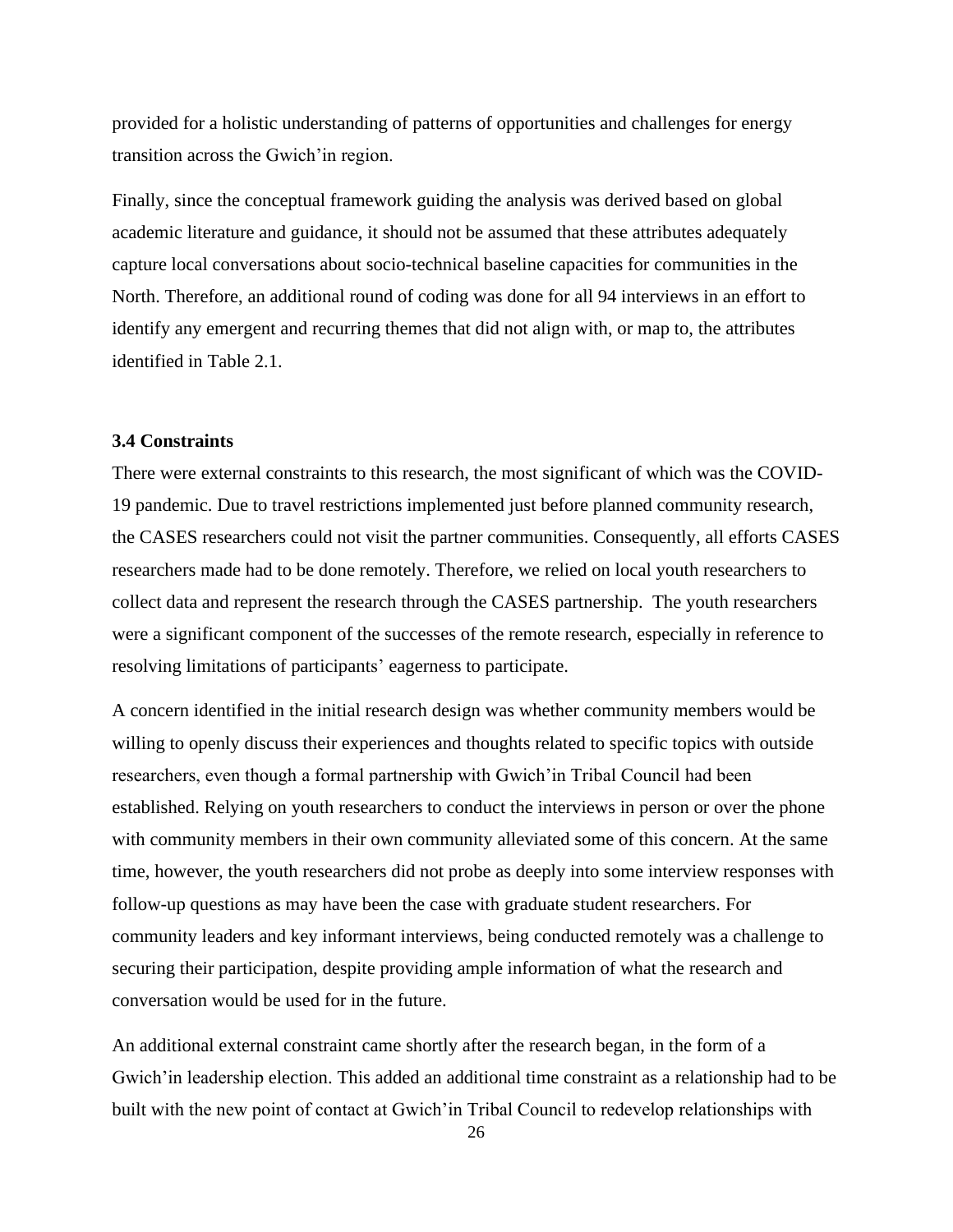GTC leadership to further the research. The COVID-19 pandemic restricting access to communities for field researchers, coupled with a change in Gwich'in leadership, caused delays to the research process and limited the ability to interact with community members to build stronger relationships.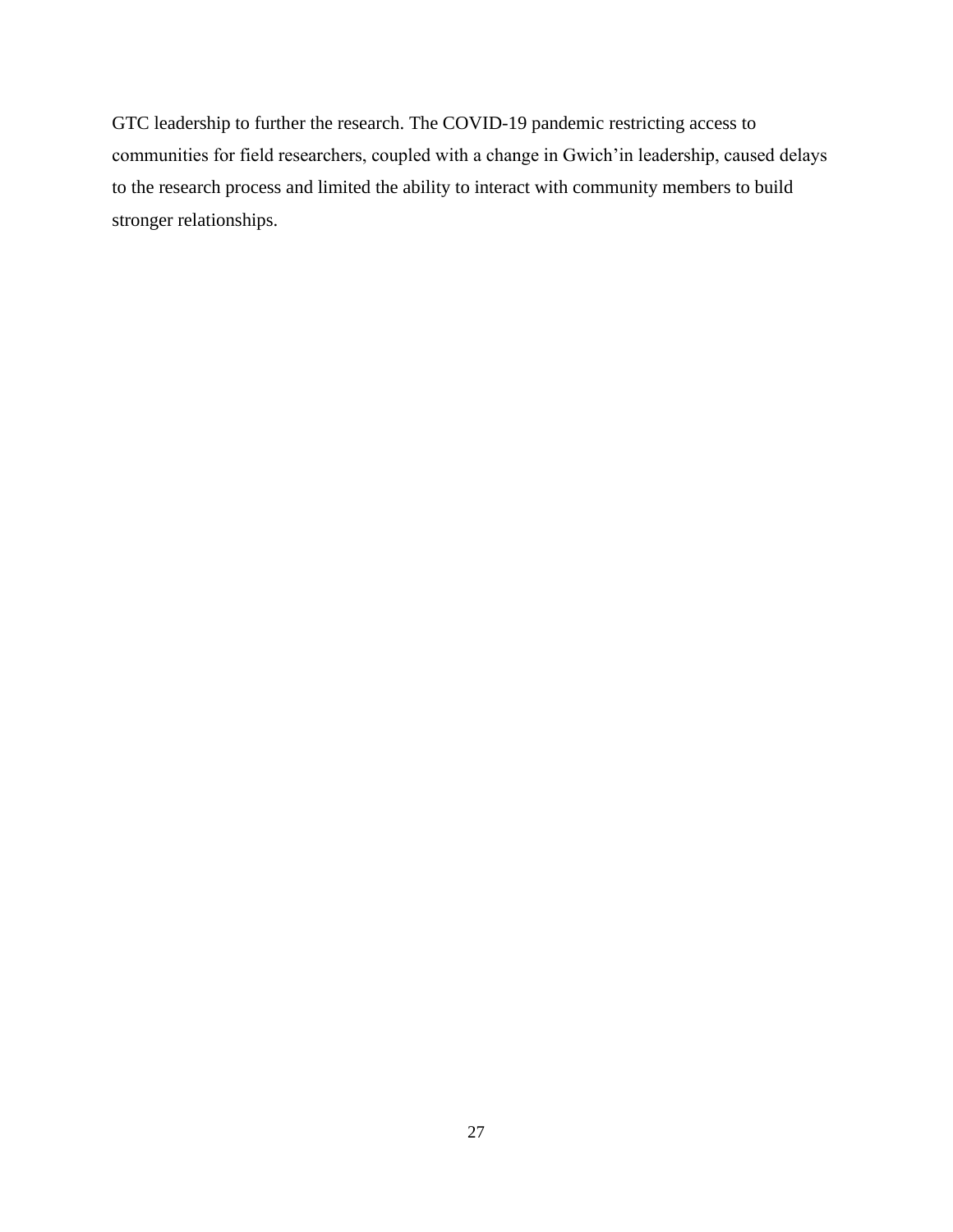## **Chapter 4 - Results**

*"I think what you're doing is a really good thing, because you're asking our opinions"* [Interviewee, Tsiigehtchic]

This Chapter presents results of the socio-technical capacity assessment for energy transition across the four Gwich'in communities. Results are presented holistically for each attribute as a Gwich'in region – identifying strengths and challenges across the four communities. Across the region, *community energy values* was the most frequently discussed attribute by interviewees, raised by 96% of participants and across all participant groups (Table 4.1). This was followed closely by *embedded energy skills*, identified by 83% of interviewees, and *skills development,*  discussed by 77% of participants. In sharp contrast, less than one-third of participants discussed topics related to *inter-local energy networks* and *energy champions* – essential aspects of community energy leadership and local capacity to transition energy systems. The largest proportion of interviewees who raised these two attributes were those representing GTC leadership, followed by those from intermediary organizations. These attributes were also raised by participants from the energy sector and from each the four communities, but at a lesser scale.

|                                   | Perspectives on current capacity <sup>1</sup> |                |
|-----------------------------------|-----------------------------------------------|----------------|
| <b>Social Capacity Attributes</b> | strength                                      | challenge      |
| $Local$ energy champion(s)        | 6                                             | 12             |
| Inter-local energy networks       | 9                                             | 20             |
| Community energy vision           | 7                                             | $\overline{4}$ |
| Community energy value            | 83                                            | 25             |
| <i>Energy literacy</i>            | 14                                            | 38             |
| Embedded skills                   | 59                                            | 29             |
| Skills development                | 19                                            | 62             |
| Next generation leaders           | 13                                            | $\overline{4}$ |

**Table 4.1:** Social capacity attributes as a strength vs challenge, across the four study communities, to support community energy transition.

<sup>1</sup>Number of interviewees who identified current capacity strengths or challenges. Numbers for any given combination of 'strengths' and/or 'challenges' (rows and/or columns) do not add to the total  $(n = 94)$  because not all interviewees addressed every attribute. For a given attribute, some individuals identified *both* strengths and challenges.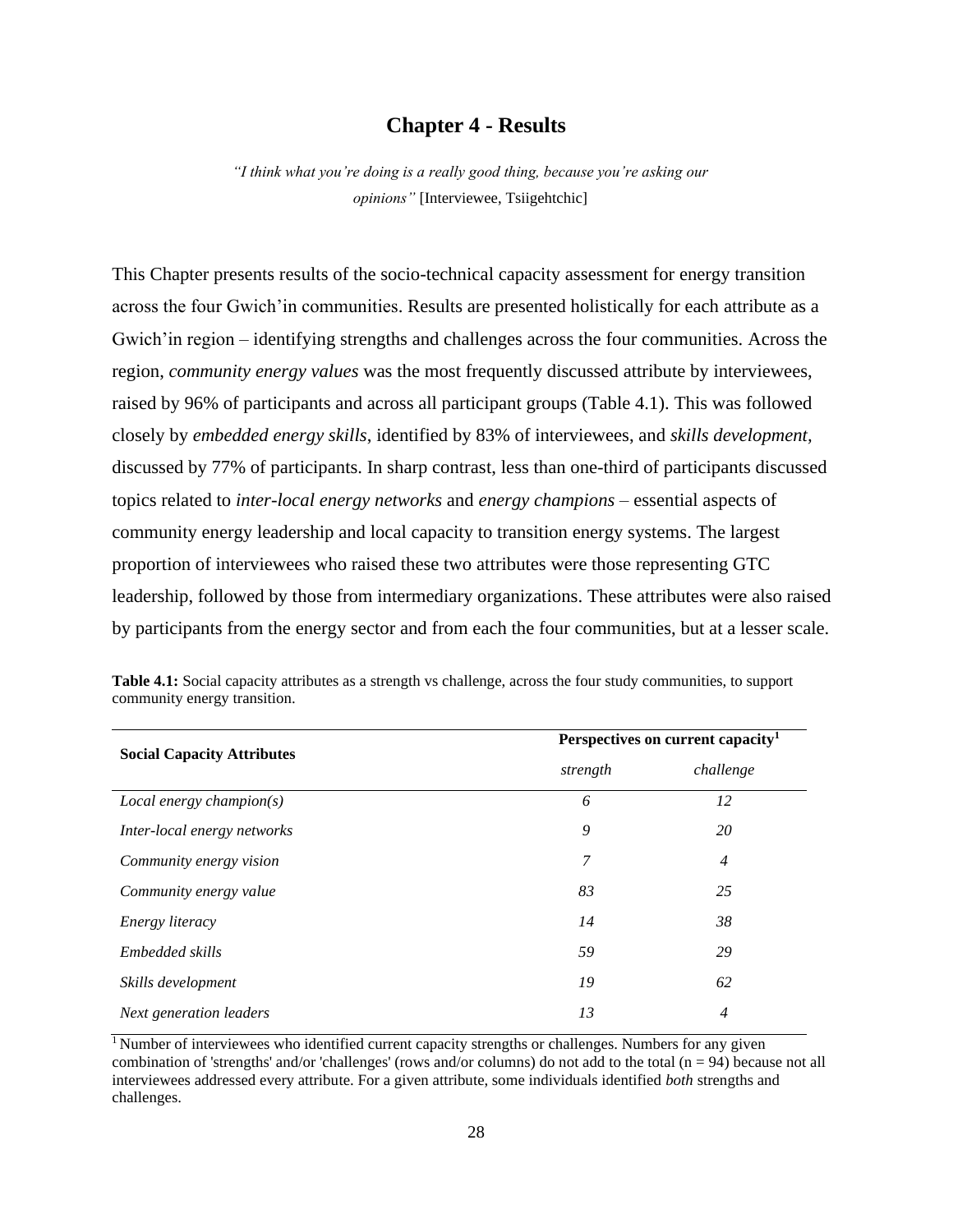Based on the ratio of strengths to limitations as identified by study participants when speaking to the various attributes of community energy capacity, several important observations emerged that illustrate key strengths and key challenges to energy transition (Figure 4.1). At the aggregate scale, across the four communities, the presence of community vision to guide energy transitions, and shared community energy values, were identified as essential and existing strengths. This was often expressed as values seen through the lens of cultural considerations, community considerations, or social and economic considerations. An additional strength identified by participants was the presence of next generation leadership to facilitate long-term community energy transitions and ensure long-term socio-technical capacity. This was often discussed in terms of the importance of youth and youth involvement in community initiatives in general, but also in terms of youth interest in energy transition or through energy-based curriculum within the school system. A final existing strength identified was embedded skillsets, as part of a community's existing energy knowledge. These embedded skillsets consider energy-relevant skillsets, such as technical, managerial, or financial skillsets. It also includes skillsets among retired community members and the resilience of skills in terms of people's ability to adapt skillsets to new technologies or opportunities.



**Figure 4.1:** Ratio of baseline community capacity strengths to limitations for the study region as derived from interview data.

Note: Ratio is based on total number of interviewees identifying strengths vs. limitations related to each attribute of community capacity.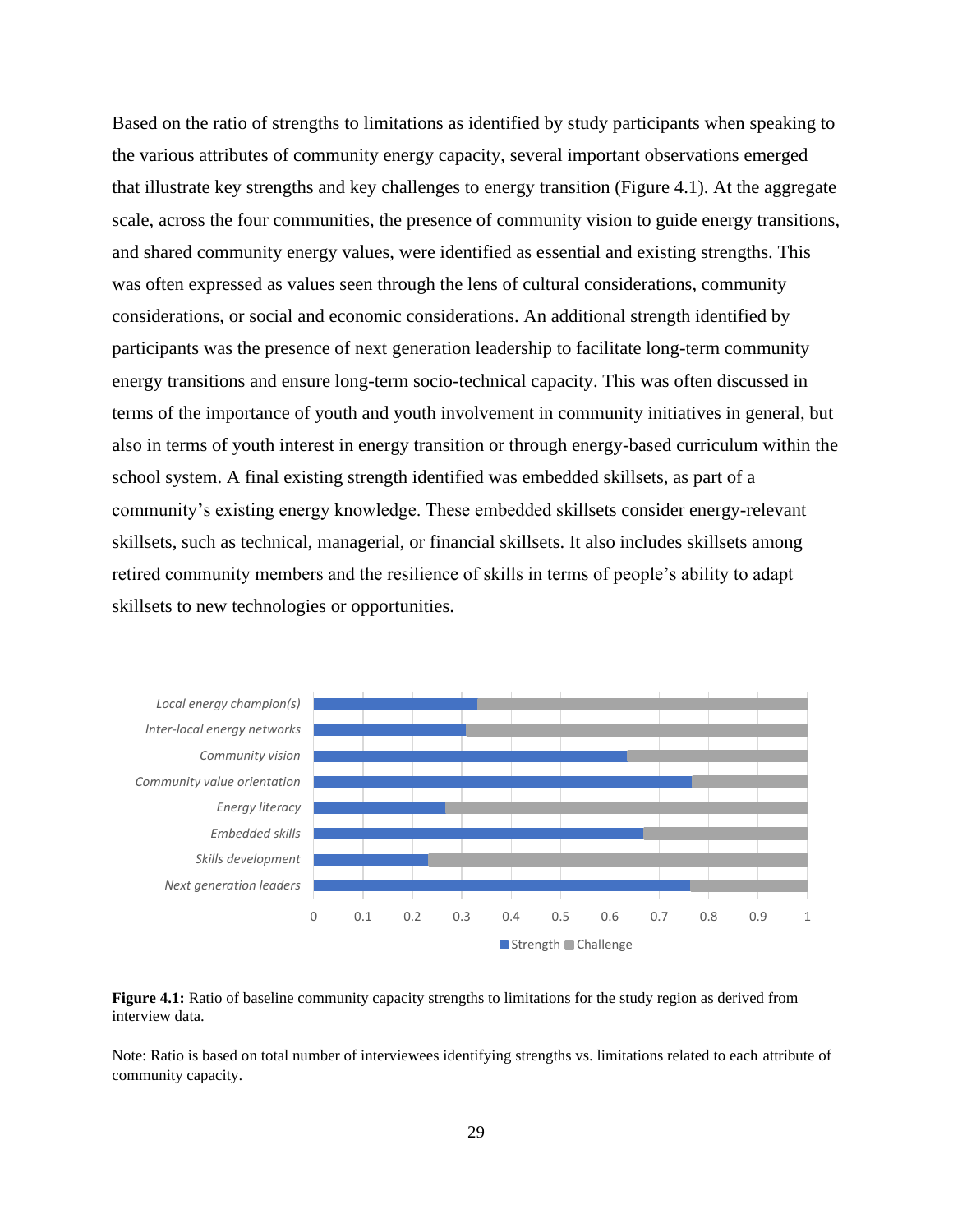The two most definitive capacity challenges identified by participants were intertwined - the first was energy literacy; the second was opportunities for skills development (Figure 4.1). Energy literacy considers both existing energy literacy within the partner communities and the access community members have to energy literacy training, workshops, and education opportunities. Skills development considers opportunities for training and capacity development, such as access to training, workshops, and education to develop skillsets relevant for energy planning and transition efforts. At the most fundamental level, these two identified challenges represent a lack of local access to education and training opportunities, whether for enhancing and developing energy literacy or for specific skills development in areas of expertise such as technical, financial, or managerial skillsets. Closely following these two main challenges were those associated with limited development of inter-local energy networks to facilitate knowledge sharing and support across communities and with communities in other regions, and the lack of capacity to support local energy champions to drive community energy initiatives (Figure 4.1).

However, the *regional* picture is complex, with different communities exhibiting different strengths and challenges across different attributes. But, as a region, results indicate that the four Gwich'in communities have many opportunities, collectively, and exciting prospects to support each other's challenges and share each other's possibilities to further the region's energy planning, transitions, and developments through regional energy networks and support systems. A more nuanced analysis of results, exploring perspectives on each attribute across participant groups and communities, is presented in the following sections.

#### **4.1 Local Energy Champion(s)**

When interviewees discussed the role of local energy champion(s), most referred to current challenges. The dominant concern was the lack of people resources to provide energy leadership at the local level. Interviewees from Tsiigehtchic, Aklavik, and Fort McPherson explained that not having designated energy champions or sufficiently resourced ones at the local level means missed opportunities for communities to pursue renewable energy initiatives. For example, as explained by a community member of Tsiigehtchic: "*there's lots of pots of money out there for energy sources, but we don't have anybody in our office that can utilize those funding pots to get started, to get studies and reports done, and to get that money*." GTC leadership indicated that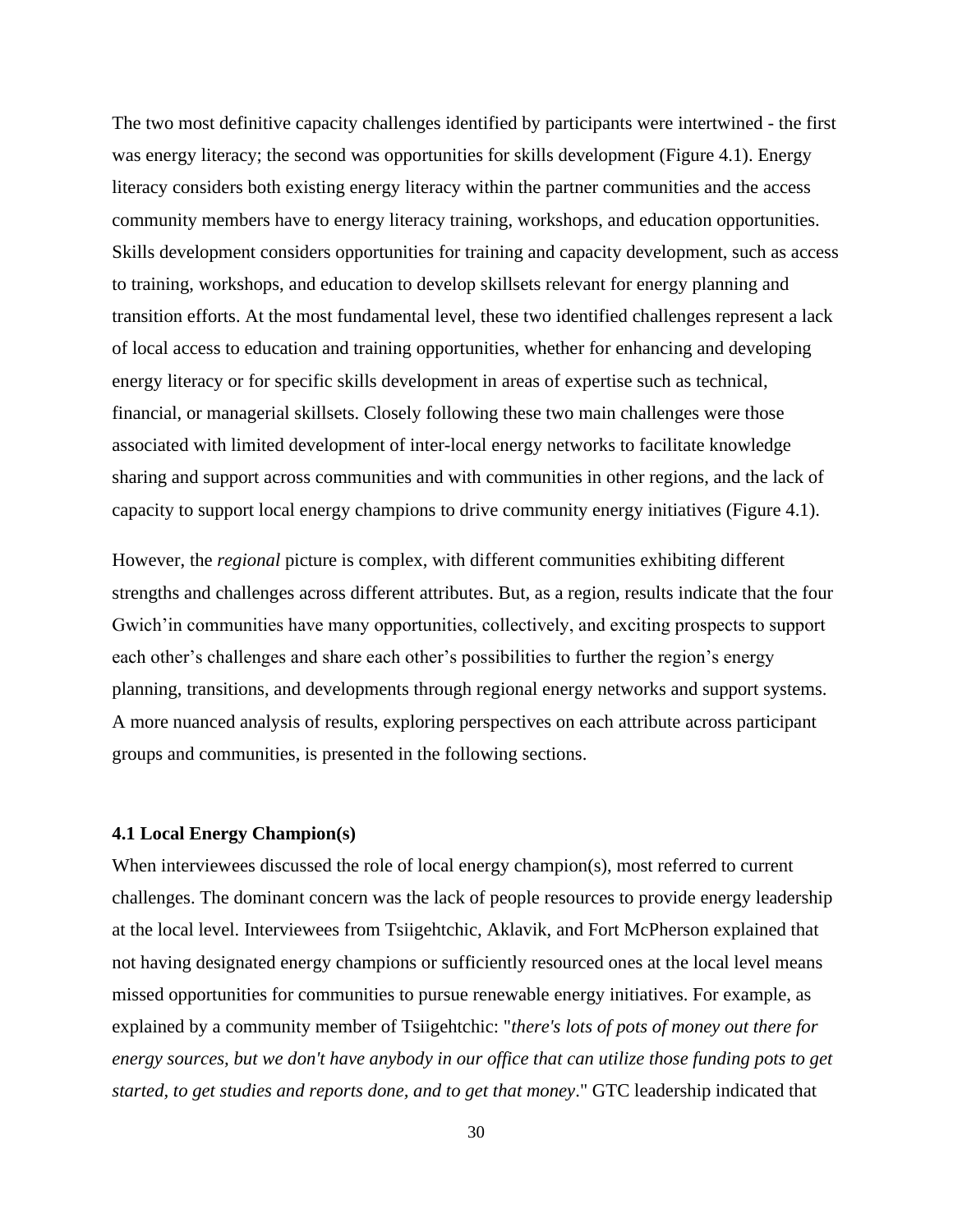these challenges are known, and there is ongoing consideration of how to improve this dimension, explaining: "*I'm really pushing my self-government negotiation to learn more about project management… trying to develop that skill amongst those that really need it or at least going forward*." The overall sentiment, as captured by an interviewee from GTC leadership, is the current challenges to community energy leadership are more so capacity-related than the lack of prioritization of local energy, noting that "*we're* [Gwich'in Tribal Council] just *a much smaller organization…we just don't have the people and enough manpower to be able to move projects forward always or even go after all the grants that we would like to*."

The scenario was quite different in Inuvik; however, the largest of the four communities, where the existing presence of local energy champions, specifically the Arctic Energy Alliance (AEA), was considered a key strength for advancing local energy initiatives. For example, an Inuvik community member explained, "*they have a staff of four or five in that Arctic Energy Alliance office, locally… those are the key people who deal with those particular issues*." Interestingly, although AEA's mandate is to support all communities in the NWT (Arctic Energy Alliance, 2022) with an office in Inuvik, the AEA did not emerge in discussions about local energy champions outside Inuvik, in the three smaller Gwich'in communities.

Despite these challenges, it should not be assumed that the communities have no local leadership to advance community energy. From the perspective of Gwich'in leadership, there are energy champions in each community. These individuals may not carry an official title, but they are described as energy champions through their traditional way of life:

"*I believe there's a lot of folks in each of the communities who are energy champions in their own way…I mean that in the perspective of the traditional way of life and …what they're doing in the local level, just naturally. They're not stepping out or being highlighted as they are the energy champion, but you just know, in the communities, who sets the example. Who's taking the initiative to lead peaceful protest walks and rallies and those sorts of things that focus on environment and protection and energy and that sort of thing are those or those who are just demonstrating recycling, reducing, that sort of way of energy champions.*"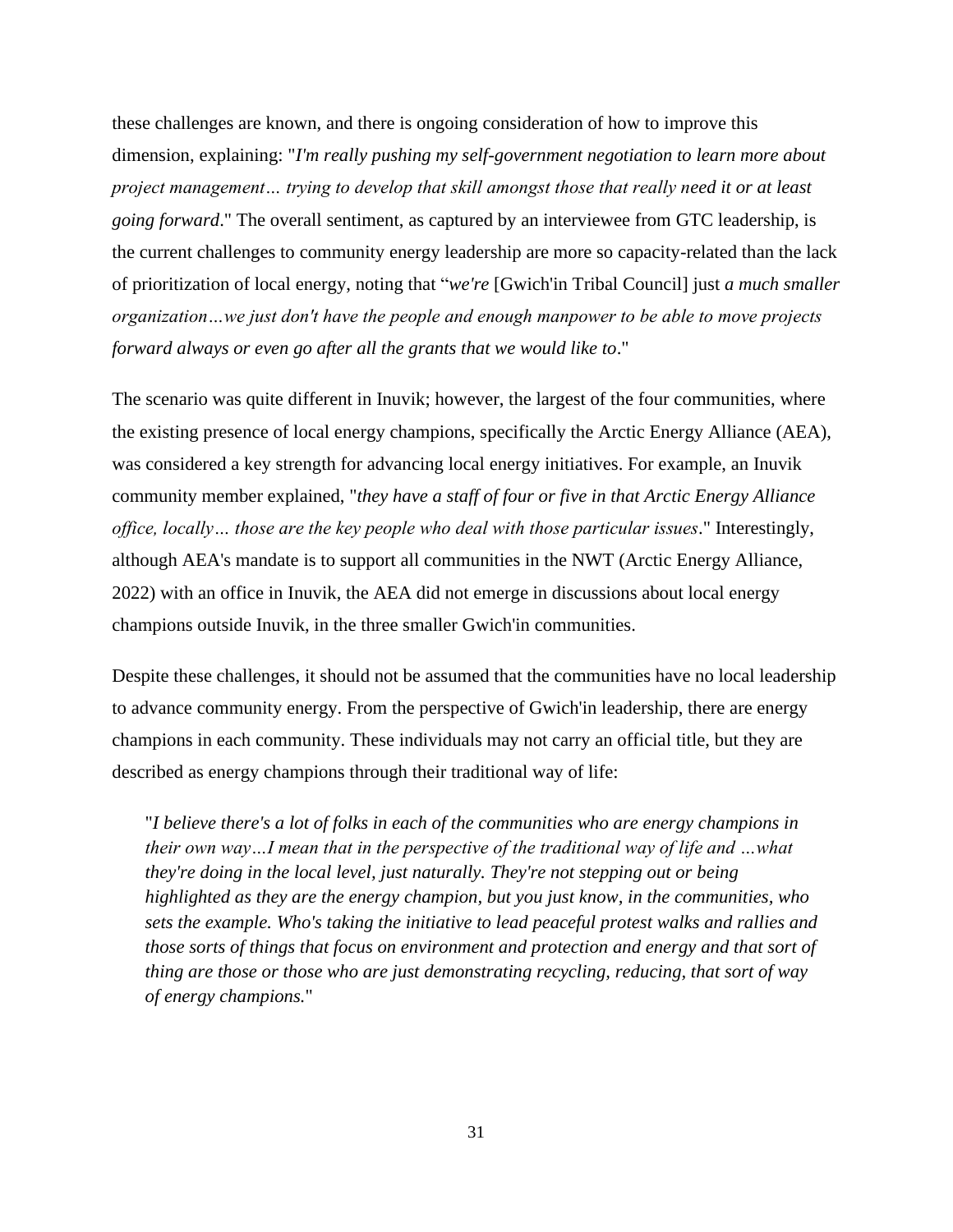A community member in Tsiigehtchic shared a similar perspective about the presence of local energy champions embedded in the community way of life. The interviewee expressed concern about imposed leadership from outside the community, specifically the federal government, indicating that "*the federal government still treats us like we're in Residential School…its like, "We know what's best for you," even though [they] live in Ottawa… haven't come to our community... haven't seen the geography or the terrain and you haven't spoken to our Elders, you haven't spoken to our youth…"*. Referring to the potential for biomass energy development, the interviewee explained that "*our experts are Elders that have been burning wood for years, that know--they know how fast willows grow and know the terrain. They know all those things and it's just put into a proposal and ask for money to make things better, so that the community grows and the community saves and the community prospers, but when the funders question all that, it's not good."*

#### **4.2 Inter-local Energy Networks**

Inter-local energy networks, inclusive of communities' access to regional resources and collaborations, were described as a significant challenge by 20 interviewees, whereas nine spoke to existing strengths. Those who spoke to strengths referred more so to the recognized desire for the stronger community to community or regional collaborations as opposed to existing, formal networks and opportunities per se.

An interviewee from an intermediary organization suggested that sister communities or community energy networks do not exist across the region, explaining that "*the only time that there's sort of connection in sister communities is really, for instance, if Fort McPherson and Tsiigehtchic, who are brother-sister communities – one of them gets solar panels and the other one will be like, "Well, I wanna take part in that too."* The interviewee described this not as a network per se but rather an *"if it works here, it'll work there"* approach. This perspective was echoed by a community member of Fort McPherson, emphasizing the desire for greater collaboration and support networks across communities but the limited resources for doing so. The interviewee suggested, "*we would love to share our knowledge, but a lot of times, too, you get bogged down in your own business … to connect with another community would take more time and more effort."* Drawing on the community's existing biomass project, the interviewee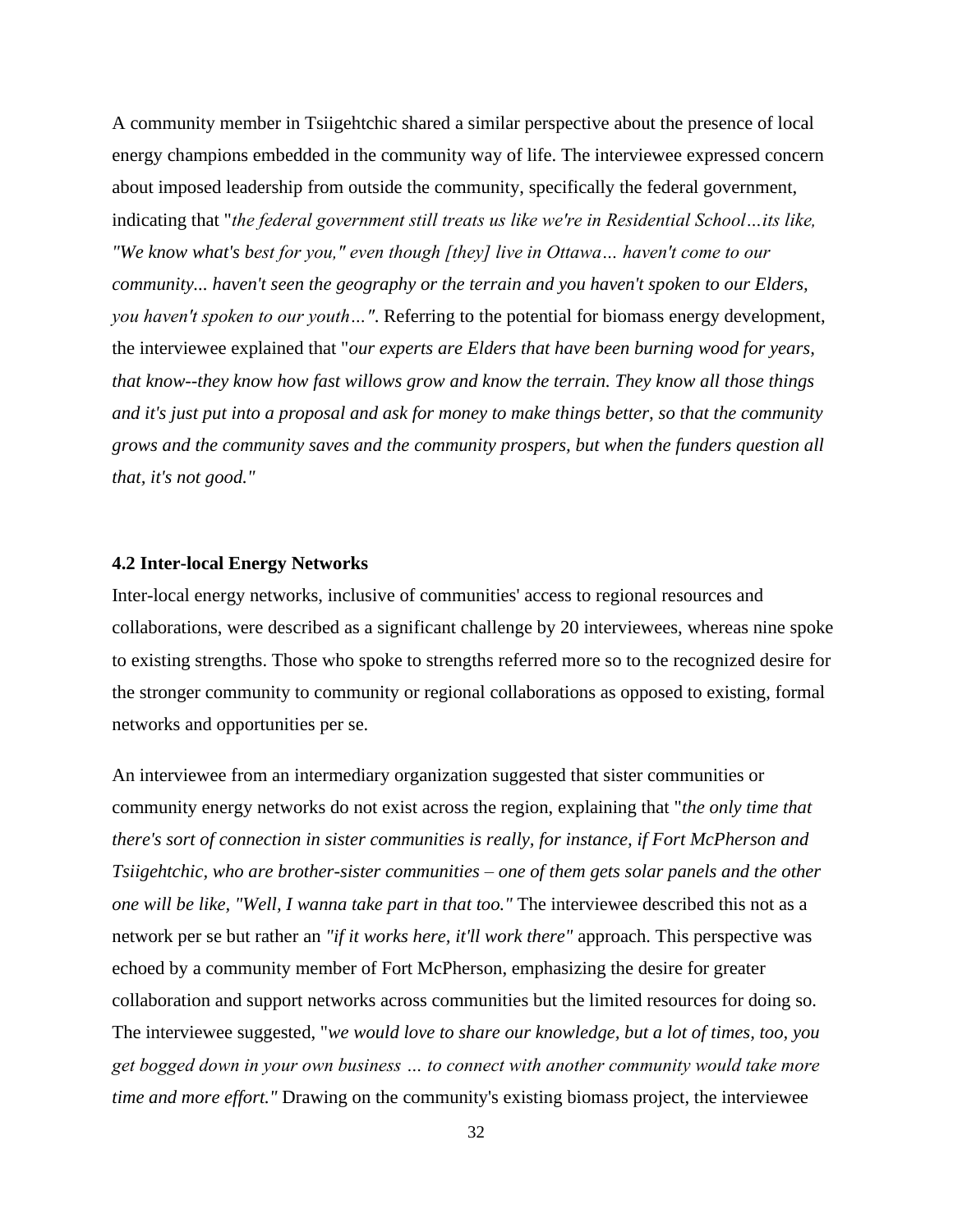connected the challenges to collaboration with the constraints to resourcing local energy champions, noting that *"if we had a whole department just on biomass and all of the aspects of biomass, then that department could focus on getting the community running as well as it can in sustainable energy and then, sharing that, eventually sharing that, with the other communities."* 

Similar perspectives were shared by GTC leadership, noting that "*we haven't had too much of that time to really collaborate and do exchanges."* Tribal Council capacity was said to be a significant obstacle to facilitating such networks, in that the GTC doesn't have a staff member whose main role is to coordinate such projects and advance these innovations, and that the absence of such a regional coordinator role is "*…probably one of the main reasons that things haven't had the big focus and exchanges that they should*." Another interviewee from GTC leadership acknowledged this concerns constraint. Still, he noted the complexity of working across communities to establish such regional networks, explaining that because community energy goals and projects are locally defined, "*that level of collaboration looks a little bit different… it would look different in communities like Aklavik, which is a shared community with Gwich'in and Inuvialuit, as well as Inuvik."* The interviewee emphasized room for more collaboration but that no person or organization exists to drive and facilitate it.

Interestingly, from the perspective of local community member interviewees, there is a shared need and desire to participate in such inter-regional networks and an opportunity for such networks to be developed based on existing energy experience and knowledge available in other communities. For example, a community member in Tsiigehtchic emphasized the importance of collaborations and learning across communities, noting, "*that's something we could certainly learn if we visit the two communities of Colville Lake or Old Crow, where they have solar energy projects. And we can certainly find out from them what kind of funding it took to get to that stage, what kind of training they offer their people … those two projects, those are the two immediate ones I can think of right now that are close by."* The participant emphasized the opportunities gained from learning about the opportunities and solutions from community frontrunners, noting that it would be beneficial to inform and support local energy projects.

Finally, some participants also raised the need for improved networks between governments, not only communities, to enable community-to-community learning and share resources,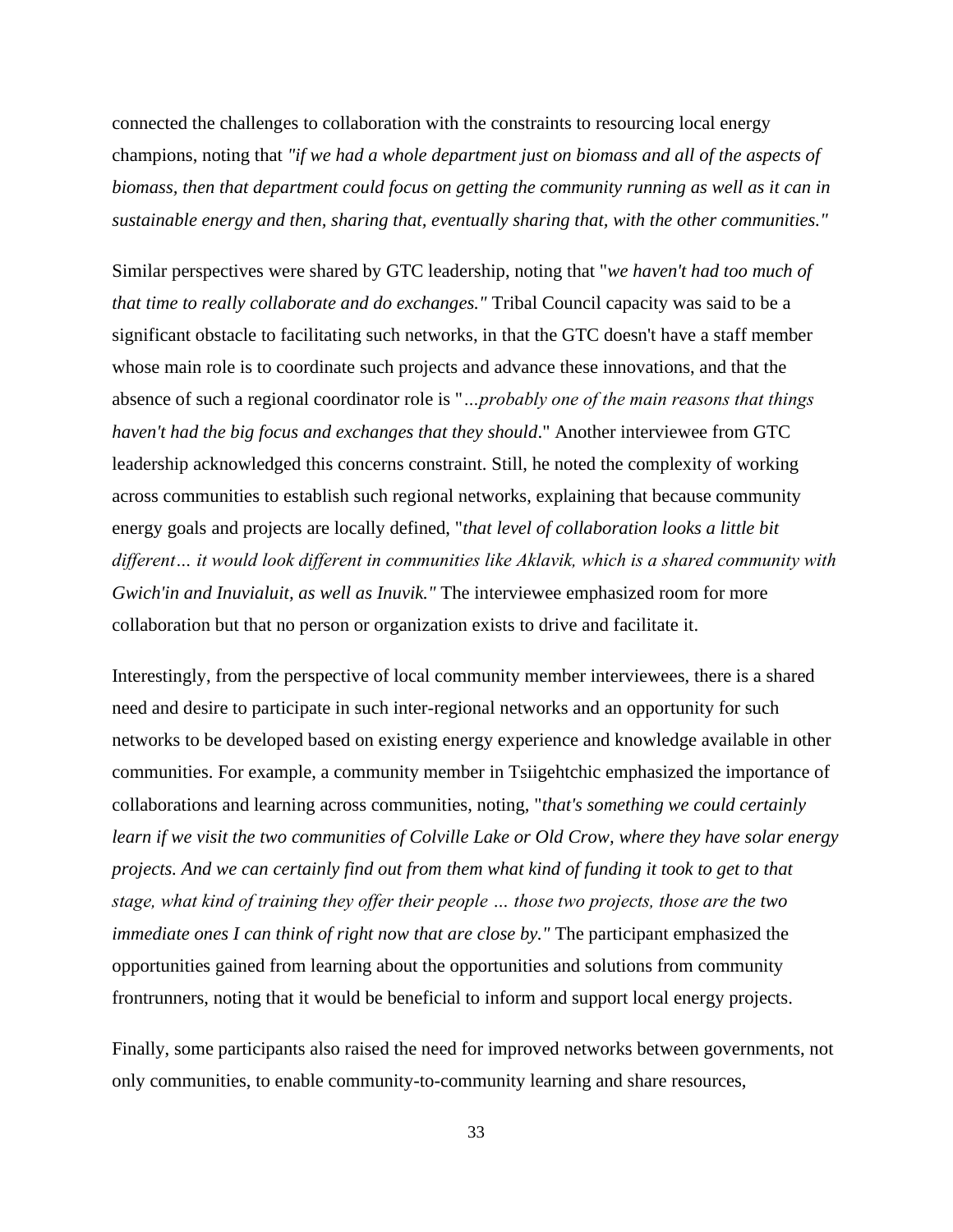innovations, and expertise. As explained by an Inuvik community member, "*we have to seek partnership out of our – not only in the – community; maybe out of the country, as well."* This illustrated the need for government-to-government energy networks, "*not only our territorial government, but between the Inuvialuit and the Gwich'in…to work together to mutually be beneficial, rather than what we see a lot of, now, is one government sort of against each other."* 

## **4.3 Community Energy Vision**

When interviewees discussed the role of a community's energy vision, most referred to the strengths of their community's existing vision for an energy future. Across all communities, energy cost savings was raised as a primary concern. For example, an interviewee from Fort McPherson spoke to viable opportunities that could come from local energy development, particularly a biomass, explaining that a small biomass operation for heating the community's grocery/supply store could reduce the current fuel-based heating bill from *"15 to 20,000 a month from November to April every year...down to about seven to 10,000"* noting "*that's major savings for us, it really is, That's 50 to 60% savings."* The acknowledged the up-front financial investment costs but explained that "*ten years down the road it's gonna be well worth it; it really is."* Similar drivers of community energy vision were identified by interviewees from Tsiigehtchic and Aklavik, typically emphasizing immediate cost savings. As explained by an interviewee from GTC leadership "*if you talked to the ordinary person on the street, that's what they're going to be concerned about – paying their bills. The rest of it is important and it is a motivator, yes, but cost is going to be the primary driver."* Another interviewee from GTC leadership, however, suggested that cost savings and energy independence are not separate, explaining that self-determination or energy independence is the primary driver of energy visions in the region, and "*everything else flows from that; if you have energy control locally, you can make better decisions about how you spend that energy, and what you do with it."*

Limitations or challenges to community energy visions were identified *only* by interviewees from the energy sector and intermediary organizations, who emphasized a lack of energy vision in the region and a lack of cohesion. When an energy sector interviewee was asked about community energy vision within the partner communities, the participant highlighted that the challenges of energy transitions are rooted in energy vision challenges, where a cohesive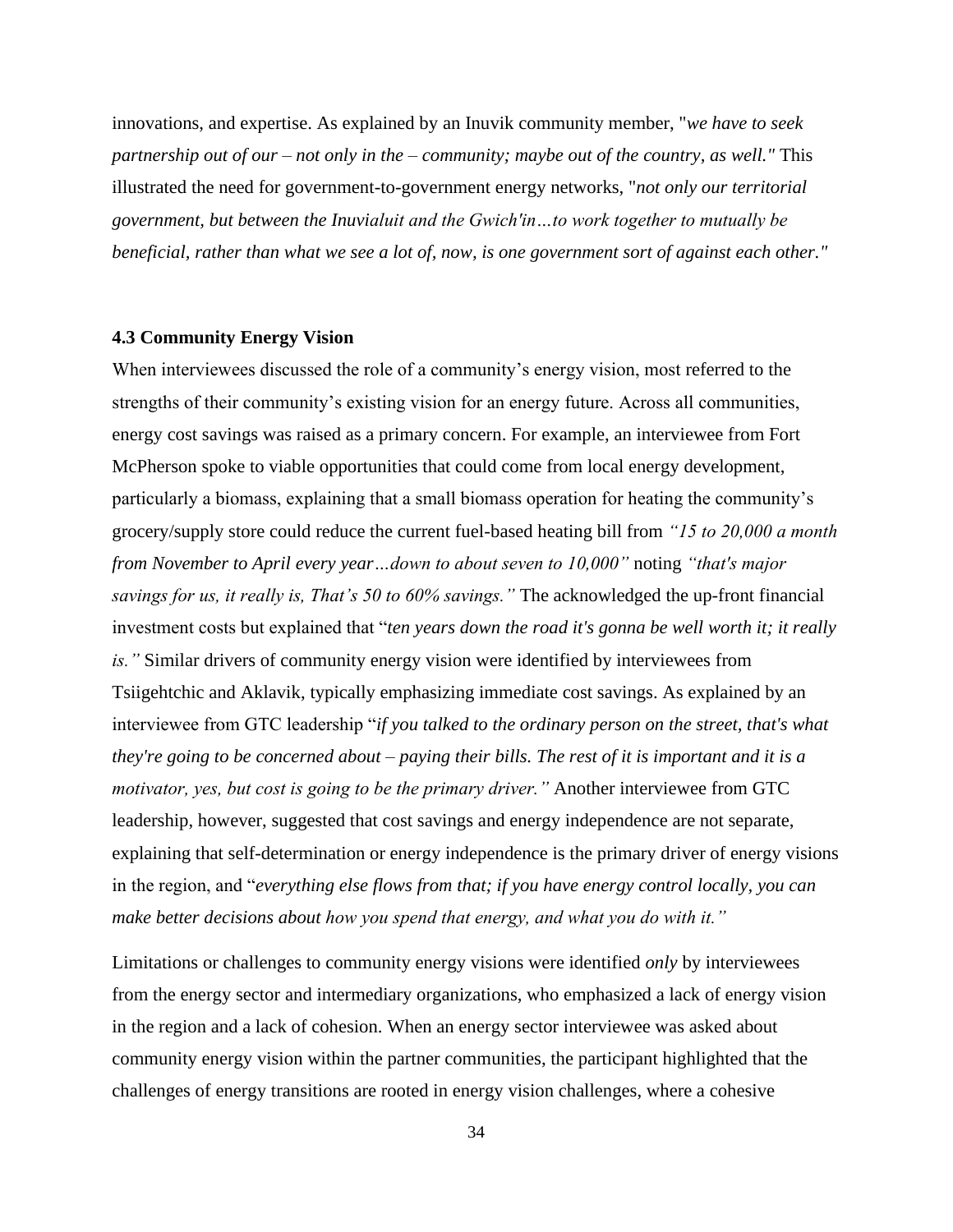collective vision is lacking: *" it comes back to that vision, that's exactly what I would like to see., as I've said, even with the GTC, we're not seeing a cohesive group."* One intermediary interviewee identified the benefits of a strong community energy vision, from energy sustainability and security to improved health, but emphasized the *"encouraged dependency"* that exists a result of colonization, explaining that *"healthy ways of working through that are happening, but its taking time…it's going to take a while to get into a better state."* The interviewee suggested that to expect a community to articulate a clear energy vision is not realistic at the present time, explaining:

*"People have been encouraged to be powerless, and dependency has been the system in place for quite a while. To suddenly expect people to turn around and become independent and, you know whatever, is not realistic. It takes time. And there's a lot of anger and things that need to be worked through."*

### **4.4 Community Energy Value**

Community values, inclusive of a community's social and cultural values, were raised by 83 interviewees as a significant factor in driving energy transitions, whereas 25 individuals spoke to existing challenges of energy options in supporting community values. Environmental values, reinvesting in the community, independence, and preserving cultural values and practices were the dominant topics of conversation around community values in relation to energy. For example, as explained by an interviewee from GTC leadership, most community members are environmentally concerned, they "*want things done with climate change and global warming, just being stewards of the land... they want to see cleaner sources of fuel that we're using to heat our homes and drive our vehicles and everything."* But, for most community member participants, a dominant theme was the added value to local communities from having a secure and affordable energy support and ensuring that the benefits of local energy developments accrue to the entire community. For example, a community interviewee from Inuvik stressed the importance of the whole community needing to benefit from local energy, and that if a community had greater access to and control over local energy, "*it'd be a lot of money going back into the economy and into the schools and into everything…there'd be programs and money to fund programs... for the community.*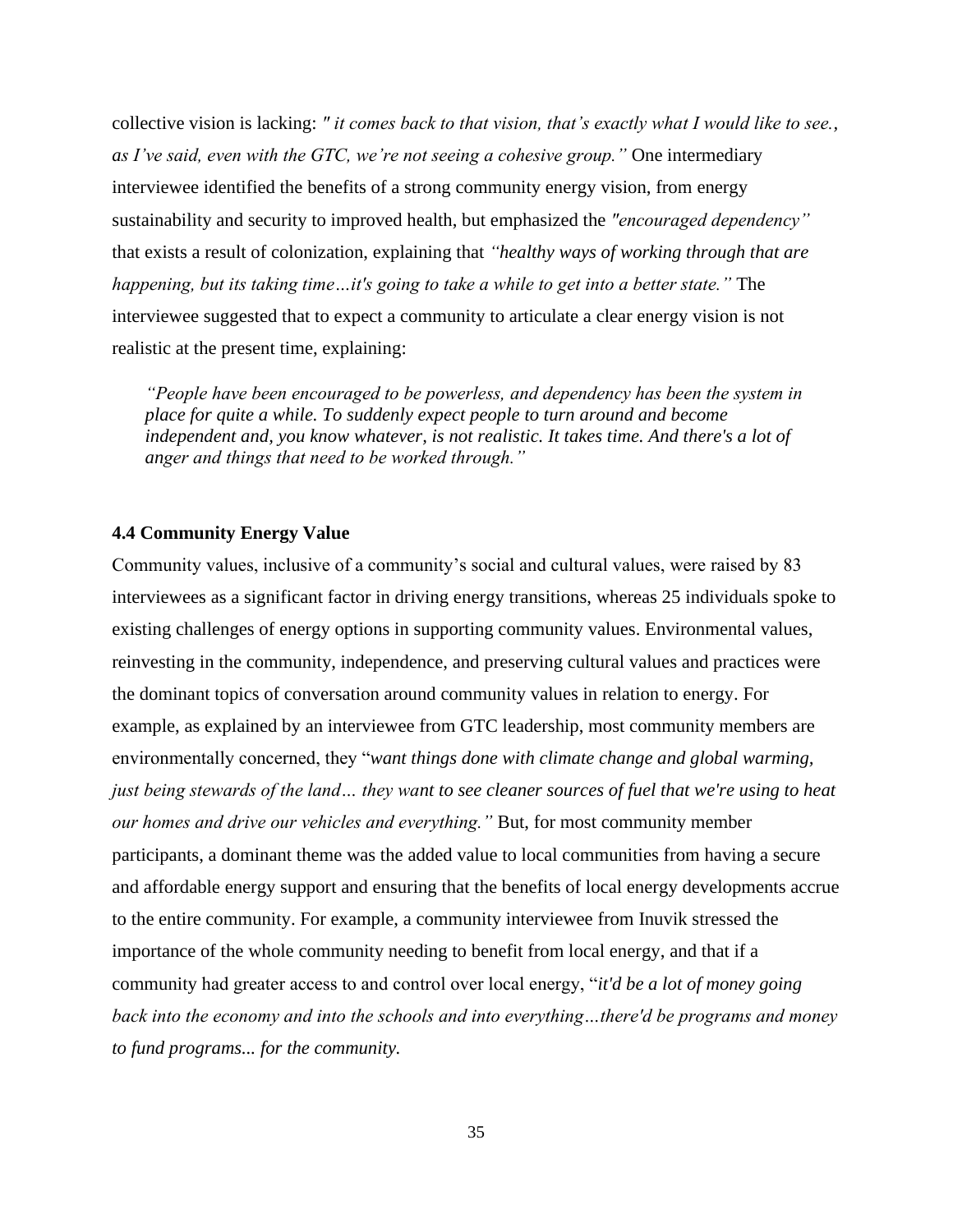An additional participant from Inuvik similarly emphasized that for daycares, schools, and recreational centers – all of which are highly-valued community services – "*if you could lower their operating costs, they could deliver more programs/services, so there's benefit there if you can do something…[if] you have gas, or you have wind, solar, and battery bank."* An interviewee from GTC leadership echoed these comments, noting the value that local energy developments could bring to the communities, but emphasized the larger opportunities it would create – specifically, supporting greater self-determination and breaking the *"long history of colonial policies and colonial approaches telling us how we need to do things."* In this context, the participant spoke to the importance of local knowledge holders in the communities, who understand the land, shape local value, and can provide guidance to those that make important decisions about community futures.

Closely related, participants across all four communities emphasized preserving the land and maintaining cultural values as prominent factors when discussing community values toward energy – values that need to be supported under any energy mix. For example, an interviewee in Fort McPherson explained that wood is important for home heating, because sometimes some people don't have jobs and can't afford the fuel oil. However, even community members who use wood for a heat source still need fossil fuels – they still need affordable fuel for their skidoos to harvest that wood, or for generators at cabins or when out on the land. The participant also raised the importance of fossil fuels for Elders within the communities, noting that *"diesel is important, especially for people that are Elders and people that and need heat and…for people that don't have stoves, they need that diesel."* That said, the affordability of fuel to support local way of life and access to the land was a concern raised across all communities. A participant from Inuvik spoke to the effects of energy costs on hunters and trappers, noting that "*a lot of our hunters and trappers can't go hunting and that because the cost of gasoline is too high. I've got a boat, but I don't use it as much as I used to because the price of gas is quite costly. I know a lot of our elderly hunters and trappers that want to get out there, they can't afford to. It's just too expensive."*

Of those who spoke to challenges, 21 of the 25 participants were community members, 2 participants were representatives of intermediary organizations, and 1 participant was from GTC leadership and the energy sector respectively. Of the community members who commented on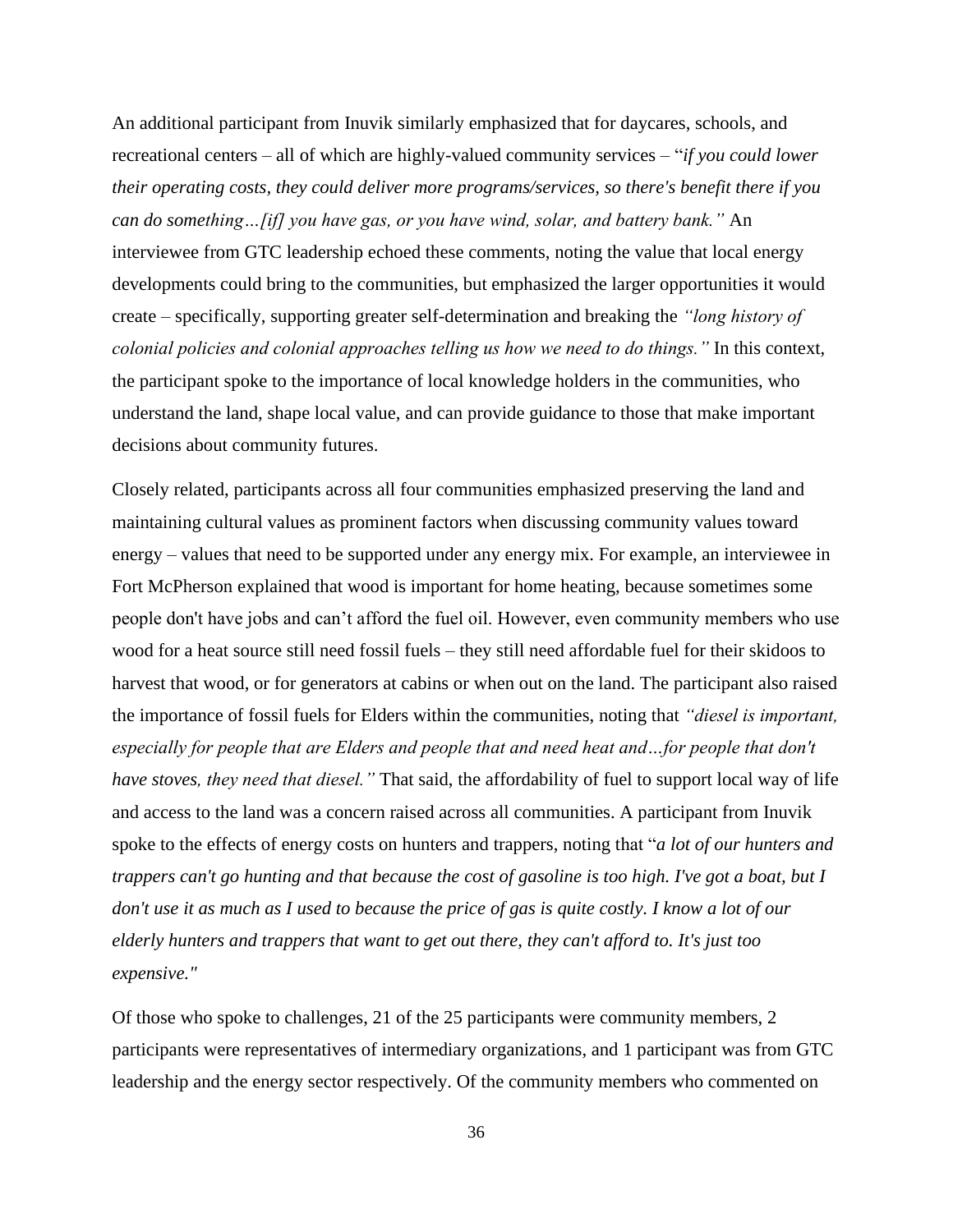the challenges of community energy value, most suggested that the community's energy situation does not currently impact traditional practices within the communities. For example, from the perspective of an interviewee from Tsiigehtchic, when asked if the current energy profile impacts traditional practices, *"I don't think so… 'cause if you're gonna be going hunting, trapping, or fishing, the only energy you're using is your snowmobile, your boat, which is not really energy."* This may reflect how participants understand energy security in their communities, disassociating energy for electricity and heating, and the costs of energy, from energy sources used for other purposes. All interviewees from Tsiigehtchic, Fort McPherson, and Inuvik who commented on the challenges of community energy value described negligible impacts, positive or negative, of energy transition on traditional practices.

Interestingly, Aklavik participants who commented on energy values offered only a lukewarm perspective on the value of energy transitions. One participant, for example, referenced previous investments in renewable energy developments, indicating "*they setup solar panels a while ago, haven't seen much change though."* This relates to a perspective presented by an intermediary organization, who suggested that some community members were upset after the solar farm development and referring also to an abandoned wind farm proposal in a neighbouring community. The participant went on to explain, however, that this may have more to do with planning processes and consultation than local values about renewables, in that *"the community has to live with it, they need to know about it, they need to want it, they need to approve it or else it's just not right."*

#### **4.5 Energy Literacy**

Energy literacy, inclusive of communities' existing energy literacy and access to energy literacy programs, was described as a challenge by 38 interviewees, whereas 14 spoke to existing strengths. Interestingly, those who spoke to strengths were representatives of either GTC leadership, intermediary organizations, or the energy sector – but even those participants were conservative about the level of energy literacy that existed in the communities. An interviewee from GTC leadership explained that most community members understand that diesel is a main fuel source for community heating, but beyond that most would not understand the details of how the system actually worked. The participant explained: "*if you were to go ask people what*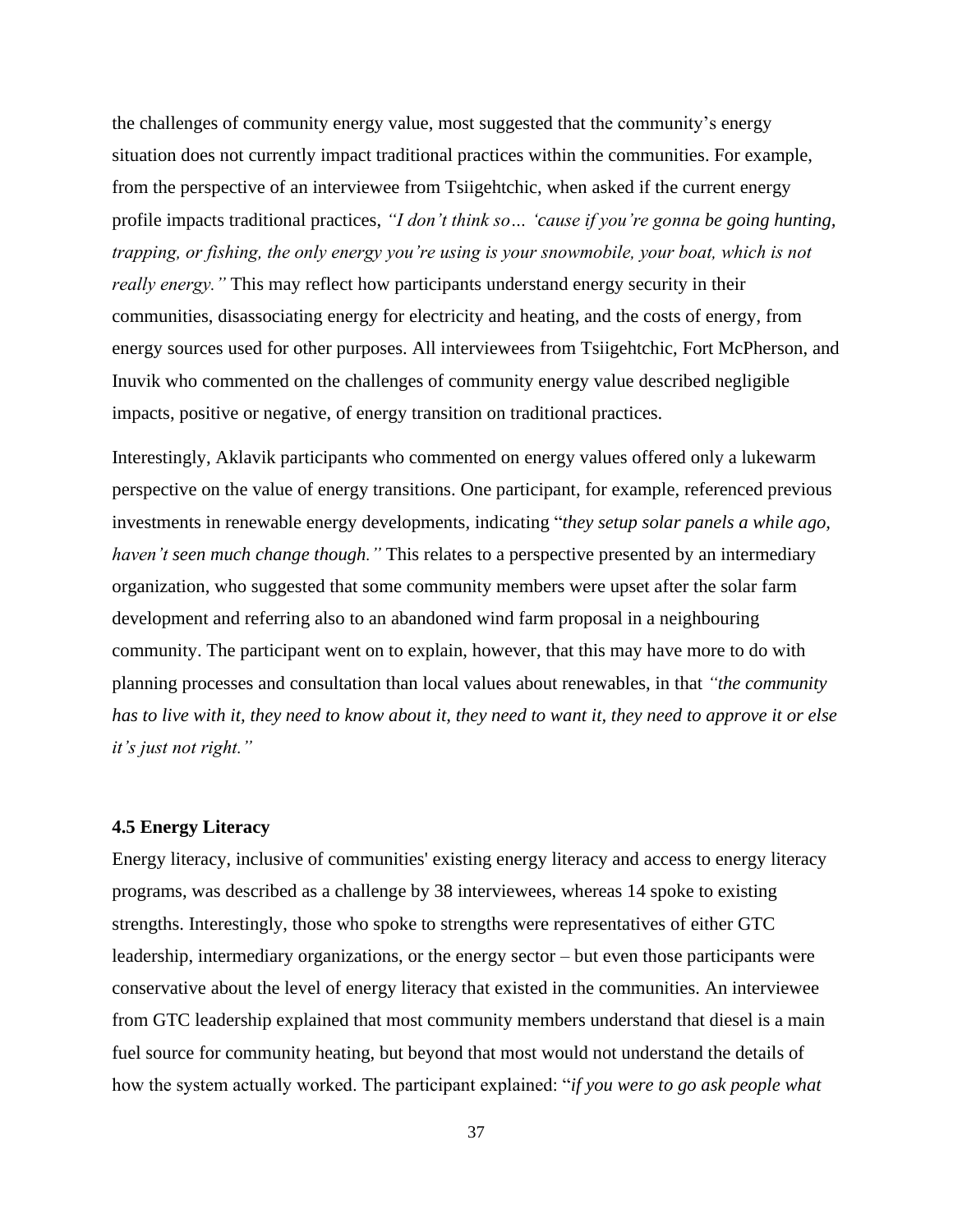*does the Aadrii Joint Venture do, I don't think many people in Fort McPherson would actually know that...this joint venture is taking heat from the diesel system and circulating it other areas of McPherson, mainly the school."* An additional interviewee of GTC leadership provided a similar illustration for Aklavik, noting the community's *variable speed generator and solar system, in that "both things were installed and no one knows what they are", identifying* an overall lack of understanding of the energy supply chain from source to home.

The deficit of energy literacy programming across the communities was identified as a major challenge. A GTC leader identified only the efforts of the AEA on raising awareness about energy use and emissions, but no broad-scale community energy literacy efforts. Similar concerns were evident from community interviews in Aklavik, Fort McPherson, and Tsiigehtchic. A participant in Tsiigehtchic, for example, emphasized *"we can't keep relying on non-renewable energy like oil and gas, it's not good for the planet, it's not good for the environment*" and went on to note that greater efforts are needed to improve energy literacy in the community, specifically: *"if we could start having our kids thinking of those, maybe we can not only cut down on the climate change, but I think we could really have a community that thinks energy efficient."* Similar concerns about energy literacy were also voiced by an interviewee in Fort McPherson, who also expressed the need for more community education on how *"it will save them money and how it will save the environment."* Responses were slightly different in Inuvik, where community participants indicated that there has been a lot of prior work on energy literacy programming. This may suggest an imbalance across the Gwich'in communities in terms of access to energy literacy development opportunities; as one interviewee noted: "*they've done a lot of workshops. But I just don't think the message is getting out there*."

Overall, across all participants, when speaking about the need for improved energy literacy a dominant focus of community interviewees was on enabling a better understanding of energy efficiency*,* as opposed to understanding energy production, distribution, use, and opportunities more broadly. This was reinforced by a participant from an outside intermediary organization:

*"A lot of the energy literacy…tends to focus on how to conserve energy in your house, changing the LED lights, that kind of thing. And that kind of energy literacy is good of course, because you're reducing your energy consumption which is good. But it really doesn't help people understand how electric power systems work in the first place."*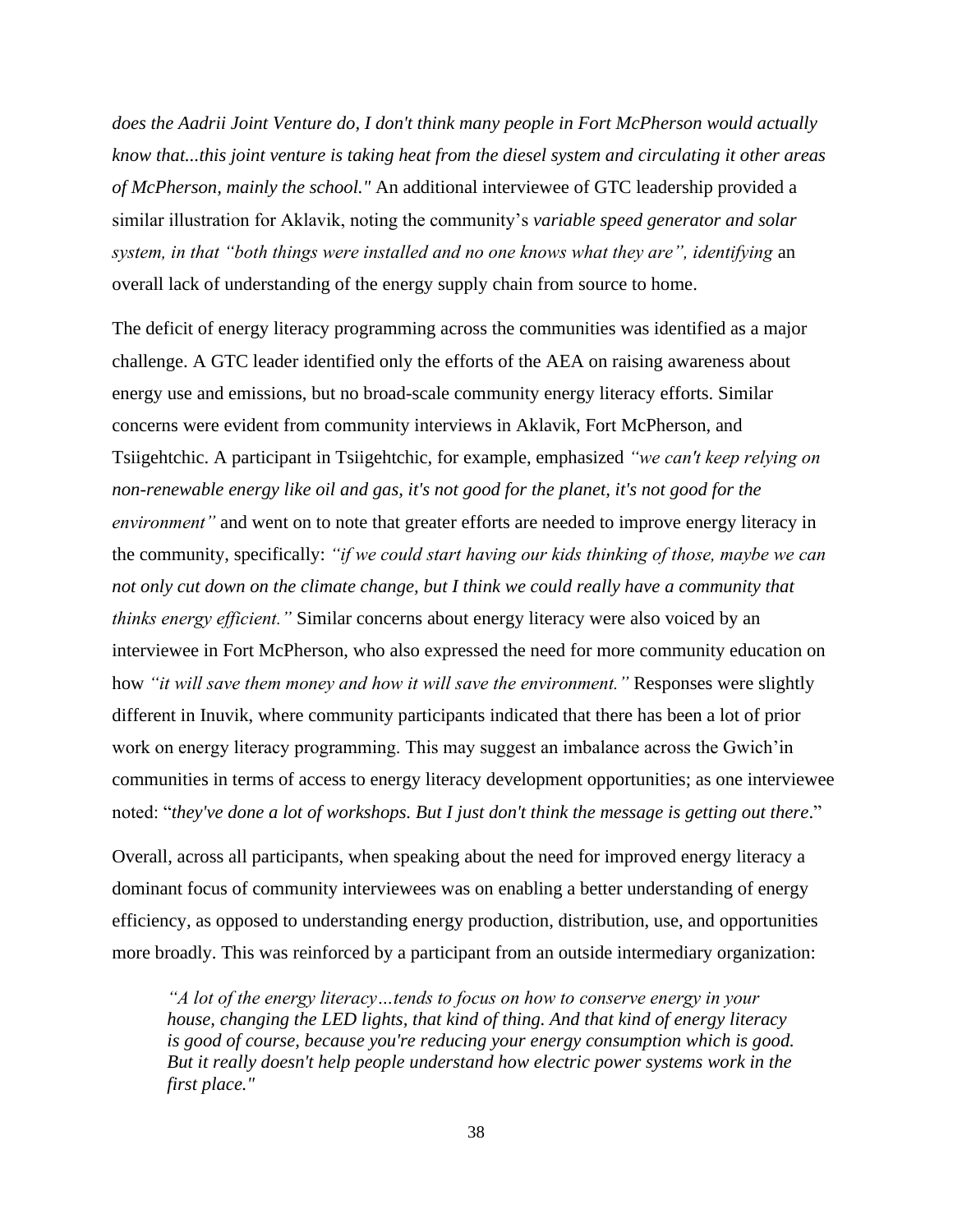### **4.6 Embedded Skills**

When interviewees referred to the embedded skillsets within the communities, most referred to the strengths. When challenges were raised, they were raised primarily by interviewees from intermediary organizations. For example, one interviewee stated that their organization could provide the technical resources for communities, suggesting that communities do not have the skills needed to support energy transition – a perspective that does not align with the community perspective presented by multiple community members.

In Aklavik, Fort McPherson, and Tsiigehtchic, multiple interviewees raised specific skillsets within the community, such as technical, managerial, or retired skillsets that could support local energy initiatives. In Tsiigehtchic, multiple interviewees mentioned how one community member had taken solar panel installation training. An interviewee from Aklavik spoke to the resilience of technical skillsets within the community, especially for the community's variable speed generator, in that "w*e have everything in house…we have our own techs.*" The interviewee explained that it's not necessary to have such skillsets in every community, and that *"it's only on special stuff that we bring in people…like to do the generator re-windings - that goes out every 3 or 4 years, so it just wouldn't make sense to hire someone to stay there."*

An interviewee in Fort McPherson brought up existing technical skills within the community related to biomass (e.g., training on the woodchipper) but emphasized the lack of business development skillsets, explaining "*let's say we wanna do a proposal, then we'd have to get the consultants to help do that."* Interestingly, however, another community member provided an opposite perspective, indicating uncertainty as to whether the community had sufficient technical skill sets but emphasized existing and retired business skill sets: "*there are many people that have managed businesses, and lots of people that have qualifications and training to help with that"* 

Participants in Inuvik offered similar observations, with participants identifying retired individuals with electrical and other trades who could provide the skills for simple solar installations: "*from kids and Elders who have certain trade skills, that or even just Elderspeople who have retired but have certain trade skills like electrical… that would be useful for doing stuff simple as setting up solar panels at a cabin, for instance.*" Another interviewee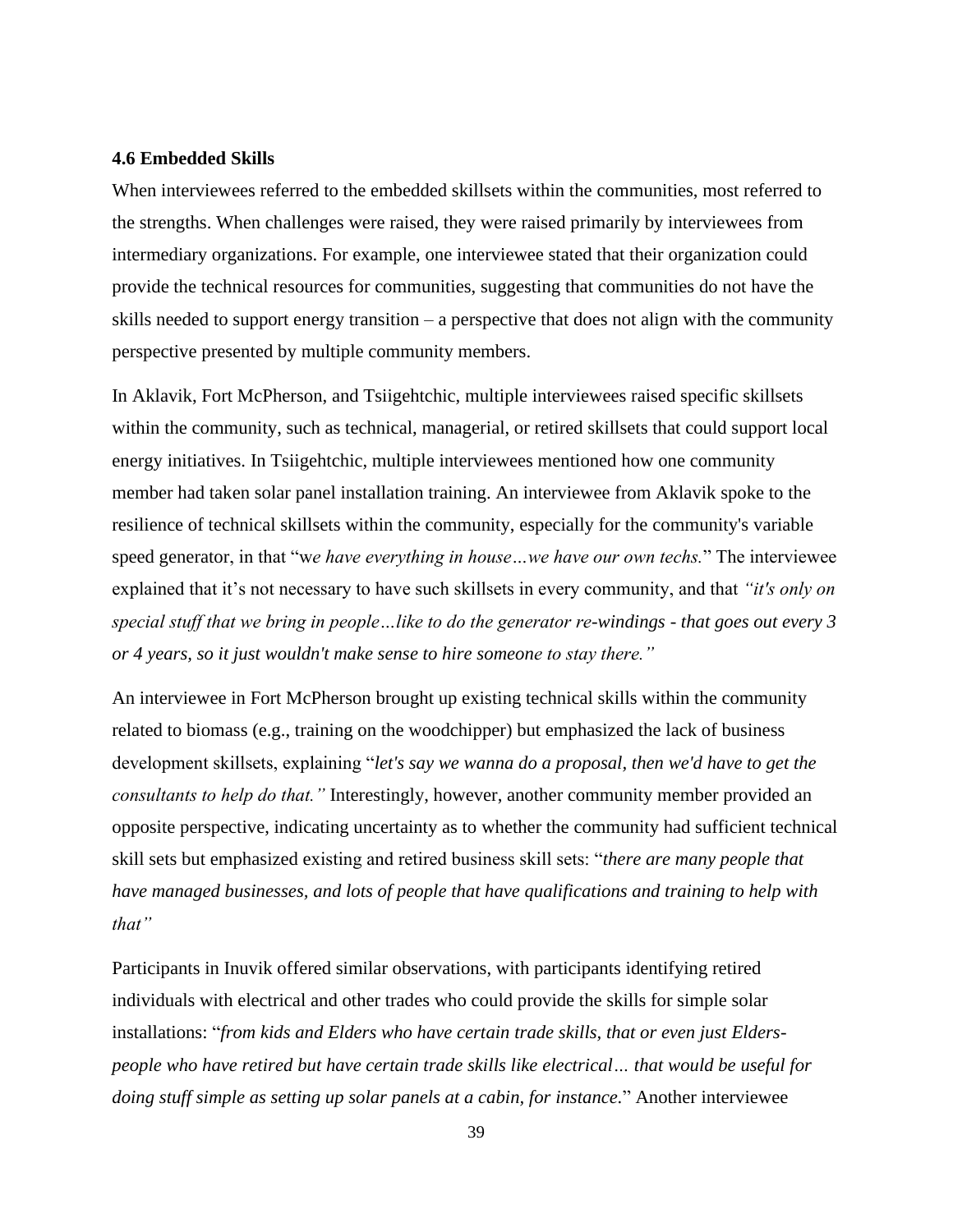focused on transferable skills, especially in the mining and oil and gas sector, explaining "*there are a lot of people with a lot of really good skills here that they've developed for heavy equipment operators or drilling and things like that, that are very easily transferable and then, they could be retrained into working in renewable energy."* The participant also spoke to the impact these community members could have on long-term energy transitions within the community, indicating that these existing skill sets *"would go a long way towards really making a solid, redundant energy infrastructure that is sustainable up here… they just need the training to transfer over.* However, Inuvik was unique from the other communities, as there were references to a broader range of embedded skill sets within the community, versus pinpointing one strong skill set. That said, participants still identified the limitations to existing skill sets for local energy, and the need to still bring in specialized skills from outside the region when needed to resolve new challenges or to address new technologies or complex problems.

Across the region, a dominant perspective was the availability of existing, potentially transferrable skill sets to support local energy developments. As summarized by an interviewee from GTC leadership:

*"There's definitely people who I think have the ability to be able to be trained very quickly. We have a unique group of older men specifically who have worked in the oil and gas field and probably dropped out of school when they were about 15 for oil and gas money because why would you not do that. To work on the oil rigs. And then when oil left, there was no jobs. So, there's definitely a lot people who have passed experience in more technical kind of jobs who I think those skills could just be upgraded."*

### **4.7 Skills Development**

Interviewees from all four communities spoke to the importance of and need for greater access to training opportunities, from how to maintain biomass boilers, to solar designs and installations, to wind, waterpower, electrical and other skill sets. In addition to technical skills, participants identified the need for access to financial and business skills development to assist in securing and managing energy development projects. Explained by an interviewee from Inuvik, *"we also need the training on the finances to maintain that and to budget and to invest… our Band have struggled with in the past with our business deals…I just think that we need to invest in ourselves and we need to know how to invest in ourselves."*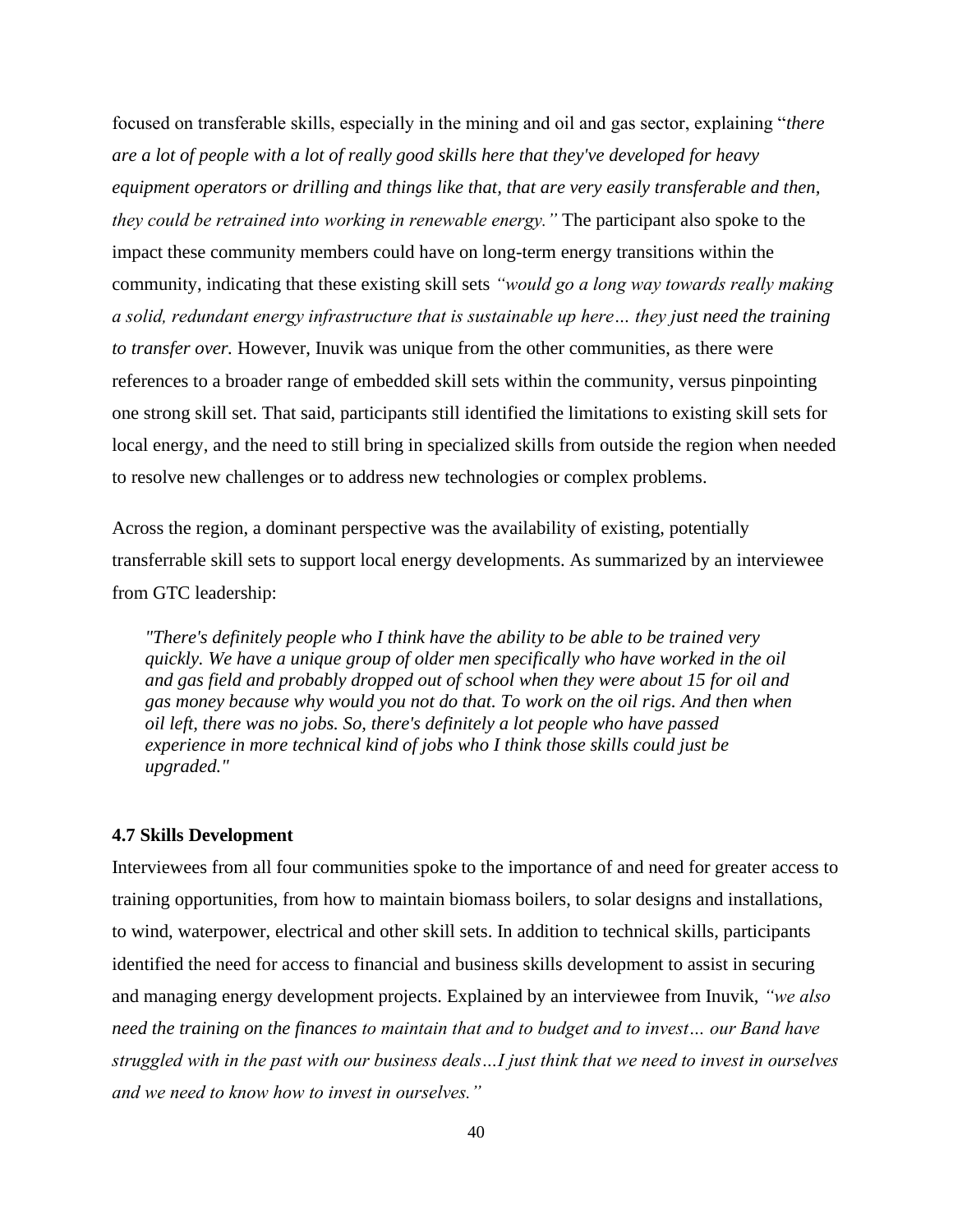The accessibility of training programs within the communities, however, was a significant challenge raised by most all participants. Interviewees from all four communities commented on a lack of access to training opportunities, especially locally. For example, an interviewee from Inuvik explained that there are limited training opportunities in the region. There are individuals from outside the region, such as solar installers, who will help train local people during installs to help with maintenance, and *"they will help find funding for them to go down south to be more well-versed."* However, a community member from Tsiigehtchic raised a sharp contrast in terms of local access to skills development training in their community versus the opportunities available to the larger town of Inuvik:

*" They've just sent us a little poster that we post up. There's nobody that comes into the community or even has phoned our office and said, "We're based in Inuvik." Or "We're based in Yellowknife, and we're taking care of your community, and we want you to know that we have so much money in our budget for your community, and is there people that we can be talking to, to access this program?" Nobody does that training."*

Interestingly, an interviewee from an intermediary organization indicated *"there are programs that exist*" such as through the Arctic Energy Alliance and Indigenous Clean Energy Network. The interviewee indicated that GTC has partnered with these organizations on energy education and outreach, but "the challenge has been that communities typically don't have the resources to do that, for having people in the community that manage energy and energy efficiency." For an interview from GTC leadership, however, a major constraint was that most formal skills development programs that do exist require a background educational level that makes the programs largely inaccessible to local community members. As described by the interviewee, "*the educational incentives are at a much higher degree …incentives for studying at a master's level when we don't have anyone,"* noting that few to no opportunities or incentives seem to be available for people to train technically on specific energy at any level other than masters. The participant went on to explain that what is needed is local access to diploma-based training or technical certification: "*We just don't have very many people who are getting to the Masters level and if they are, then they're not really interested in coming back here."*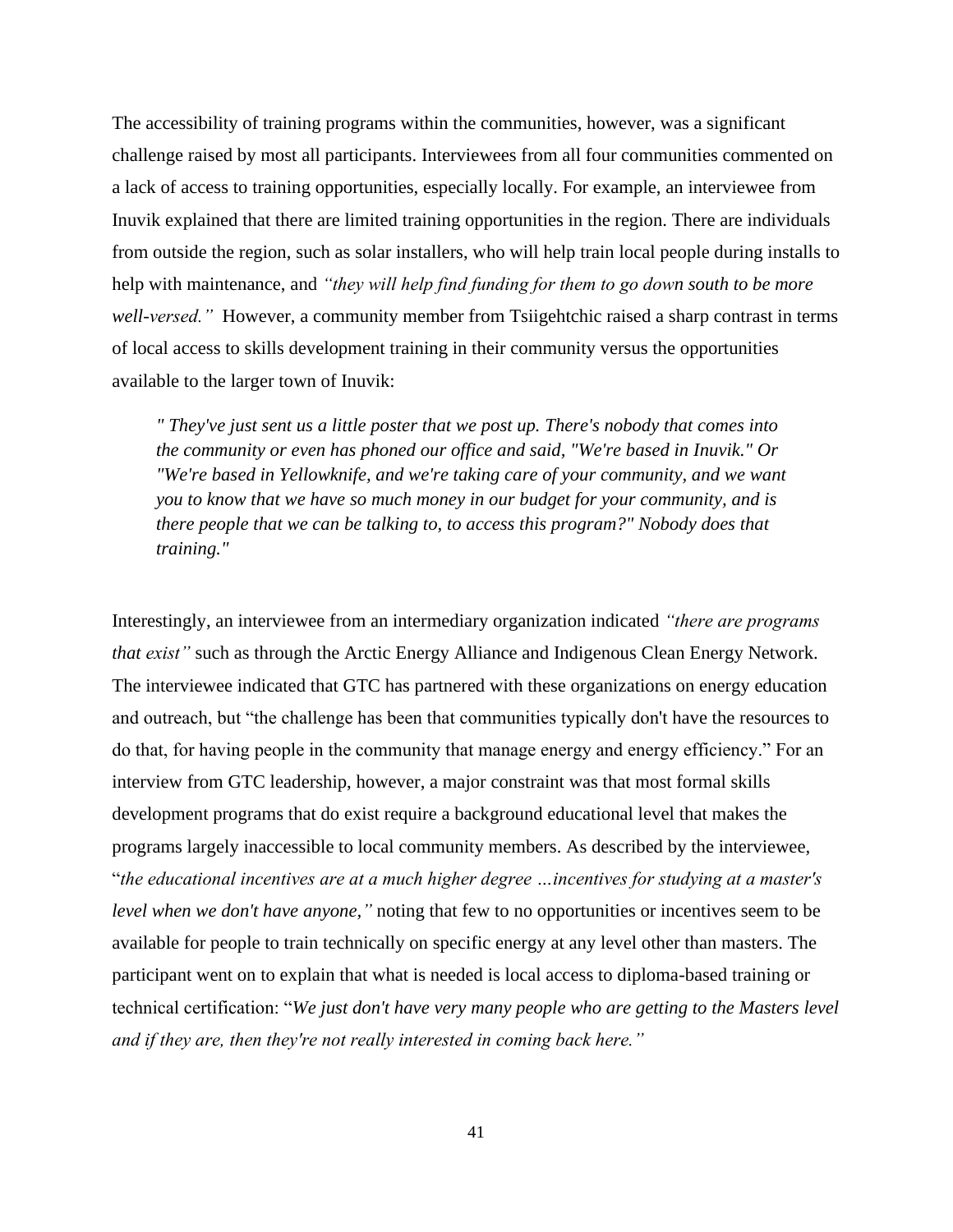In Aklavik, Fort McPherson, and Tsiigehtchic, however, community interviewees often identified opportunities to support skills development by way of more informal training and local mentorship – specifically, community members being trained by other community members who have received formal training. For example, an interviewee in Fort McPherson referred to an individual trained to operate the woodchipper for biomass energy, and the opportunity to provide hands-on training to other community members, especially youth, noting that "*the training part is not in the youth's mind right now, but once they get going, it'll flow*."

### **4.8 Next Generation Leaders**

Few interviewees focused specifically on the role youth in their community regarding energy futures. However, in the conversations where the topic did emerge the majority referred to next generation leaders as a current strength within the communities. However, four interviewees referred to the challenges of next generation leaders. Three of which were presented by community members from Tsiigehtchic and Inuvik – which focused on social challenges within the school systems and the need to develop energy education curriculum within the school systems. One was presented by GTC leadership, who suggested that energy education existed in the school systems, but that it is it not at the level that it should be.

The strengths of future leaders were identified by participants from each of the communities, intermediary organizations, and Gwich'in leadership. From the perspective of an intermediary participant, the renewable energy sector is growing in the North; referring to Aklavik's solar energy installation: "if you are a student and you've never seen a solar system and all of the sudden you get one, and it peaks your interest, it might encourage you to follow that as a career." Gwich'in leadership participants also spoke to the value of having an example of an energy development accessible to the students in terms of sparking their interest to pursue energyrelated careers. One participant referred to the high school in Fort MacPherson, which is heated by biomass, noting "that's an example right where they are where renewable energy is happening right in their community."

Gwich'in leadership participants also spoke to existing opportunities within communities to engage youth in renewable energy and energy efficiency, noting existing STEM projects taking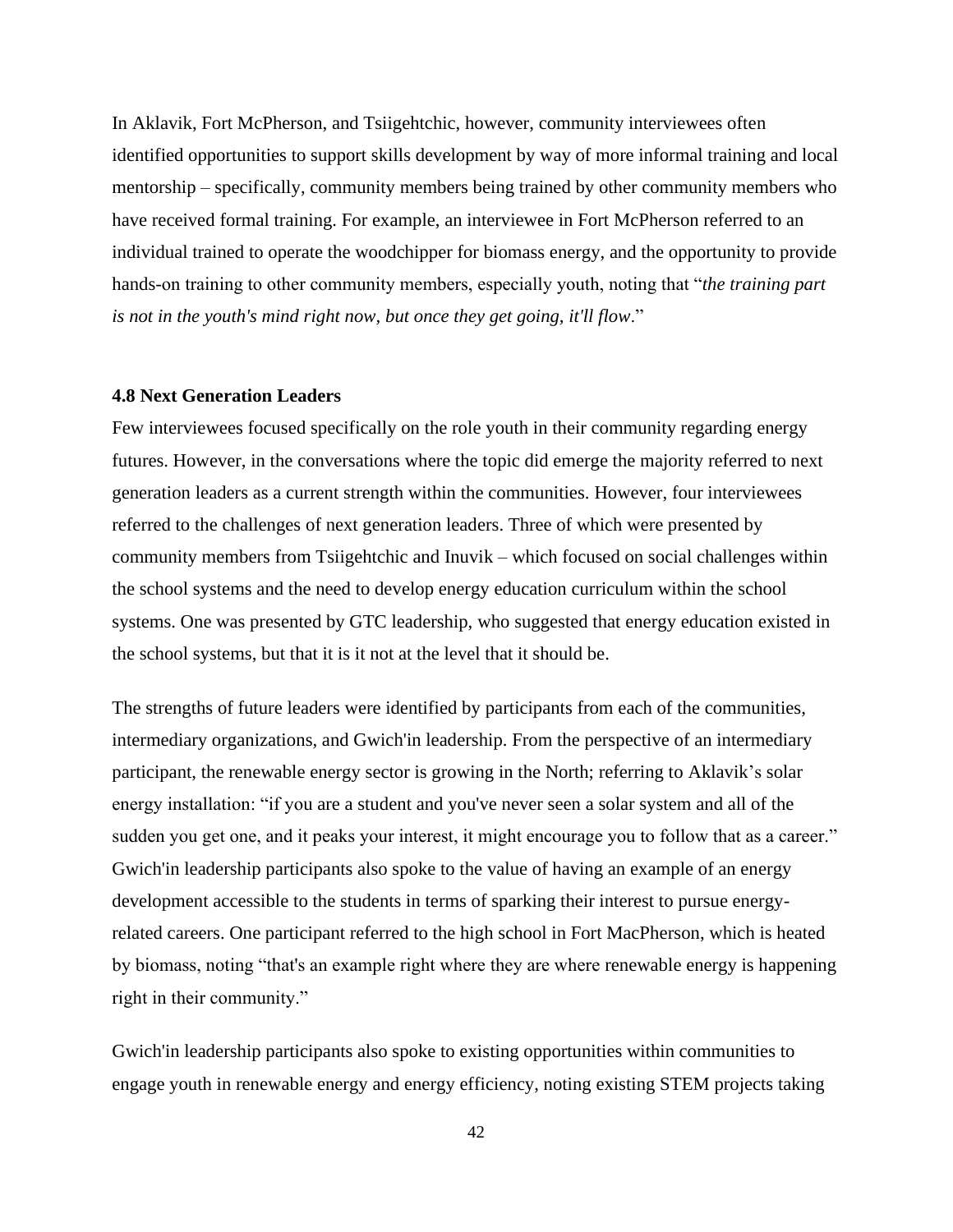place in the schools, from the ages of preschool to high school. One participant noted the work of GTC leadership to help recruit youth into careers the energy sector, by providing scholarships and bursaries to be trained as engineers and more technical positions to office-based positions. Another interviewee commented on a recent initiative with the Northwest Territories Power Corporation, to *"provide for more apprentice type training positions for those right out of high school."*

The regional Gwich'in youth council, which has a youth representative from each community, was identified as an example of next generation leadership capacity. A Gwich'in leader explained that the youth council members attend academic conferences each year, and they have a high success rate of youth council members then attending post-secondary education. The initiative targets youth who have recently graduated high school but haven't attended postsecondary. After the first four years of the program, 83% of participating youth have gone to a post-secondary program, an internship, or some sort of education or training. As explained by an interviewee from GTC leadership, investment in next generation leaders is "helping young people be aware of their responsibility especially as Indigenous people and specifically Gwich'in." The participant explained "We were all taught a very deep responsibility to be a part of our communities and to give back, and if you have the ability to do so, then it's your responsibility to do so."

### **4.9 Energy Technologies – An Emergent Theme**

An additional, recurrent theme that emerged from the interviews that did not map to the conceptual framework was energy source or technology preference. Over 80% of participants discussed various energy preferences during the interview process, often discussing a preference for what type of energy technologies the communities should pursue. This may reflect the individual's energy vision. A commonality between all partner communities was specific, intentional, technology preferences dependent upon geographical considerations and the location of the respective community.

Of the 74 total community participants, 70 discussed energy technology preferences. The technology that was raised most frequently was solar, followed by biomass and wind, and then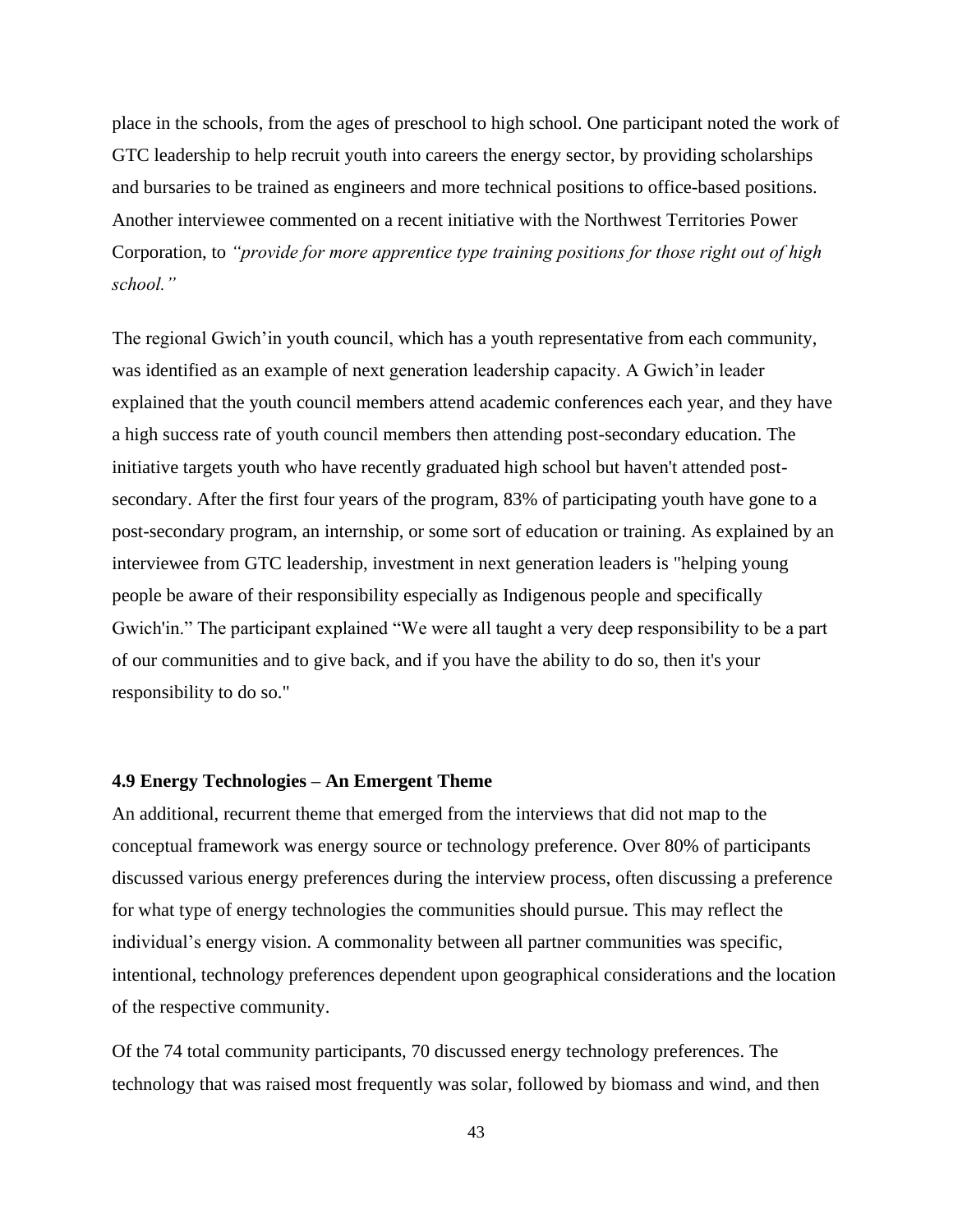hydro developments. In Tsiigehtchic, for example, an interviewee expressed the importance of hydroelectric and wind developments for their community's energy future, due to the geographic location of the community:

*We're right up on a hill if you look at the map. The two rivers come – this is a river coming and then this is the Mackenzie going. So, we're in between the rivers and on a hilltop. So, the winds are always coming and blowing, and we can make good use of that wind energy. And our 24-hour sunlight in the summer.*

Of the other interviewees expressing technology preference, 6 interviewees from GTC leadership raised interest in biomass, wind, and solar developments; 1 participant from the energy sector commented on the potential for hydro development; 4 participants representing intermediary organizations expressed technology preferences based on biomass, wind, hydro, and solar. Several of these interviewees also raised consideration of community members' preferences, in that communities' support for a development can make or break the project, noting there's always risk that development driven by outside preferences can mean that a project *"just turns out to be a dud because the community didn't want that…there's a risk of upsetting the community if you don't do the sort of pre-commissioning work and get the feedback.*" As summarized by an additional intermediary interviewee, "*ultimately, it's always going to depend on the community…there's never a one size fits all."*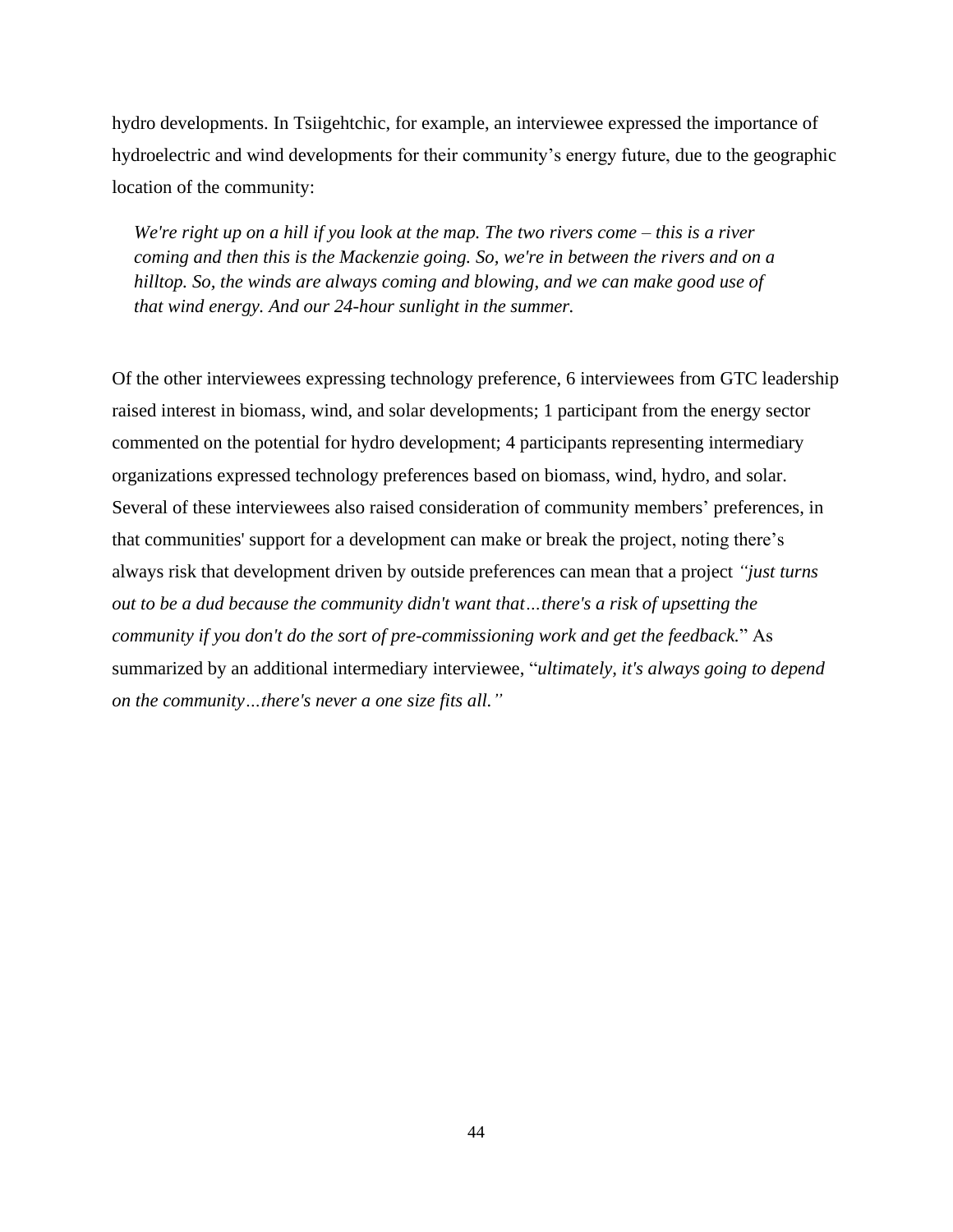# **Chapter 5 - Discussion**

This research identified several baseline socio-technical capacity strengths and challenges for Gwich'in communities. Results indicate several attributes where a strong baseline capacity for energy transition exists, such as community energy values, inclusive of community vision; or the embedded skillsets of the communities, coupled with opportunities for strengthening community energy knowledge and next generation leaders. In turn, there were areas where significant capacity building may be required for community energy transition, such as supports for local energy champion(s) and enabling inter-local energy networks.

Results also show that the foundational attributes of social capacity for energy transition in northern communities are interconnected, and strengths or challenges in one area often reflect strengths or challenges in another. For example, successful energy transitions often hinge on community's identifying value-added in energy planning or in specific energy developments, which may hinge on available and sufficiently resourced local community energy champions (Hoicka et al., 2021; Krupa, 2012) – a noted capacity deficit among study communities in this research. In turn, however, if communities have not articulated or understand the potential valueadded of community energy or alternative energy systems, beyond energy conservation measures, it may be difficult to identify passionate leaders from within the community to drive transitions (Middlemiss & Parrish, 2010; St. Denis & Parker, 2009; van der Horst, 2008; Walker & Devine-Wright, 2008).

Similarly, noted deficiencies in energy literacy (e.g., education, programming) and skills development opportunities (e.g., technical skills training) appear tightly coupled. At the most fundamental level, these two capacity deficits reflect limited local access to education and training opportunities, whether for enhancing and developing basic community energy literacy or for specific technical skills development. In terms of which of the two attributes is the catalyst to the challenges identified, one could argue that the challenges in either one reflects or cause deficits in the other. Without relevant skills development opportunities for training and capacity development related to energy transitions, it is challenging to develop strong energy literacy programs in communities (Arctic Council & Sustainable Development Working Group, 2019; Mercer et al., 2017; Rosenbloom et al., 2016); without energy literacy programs, education, and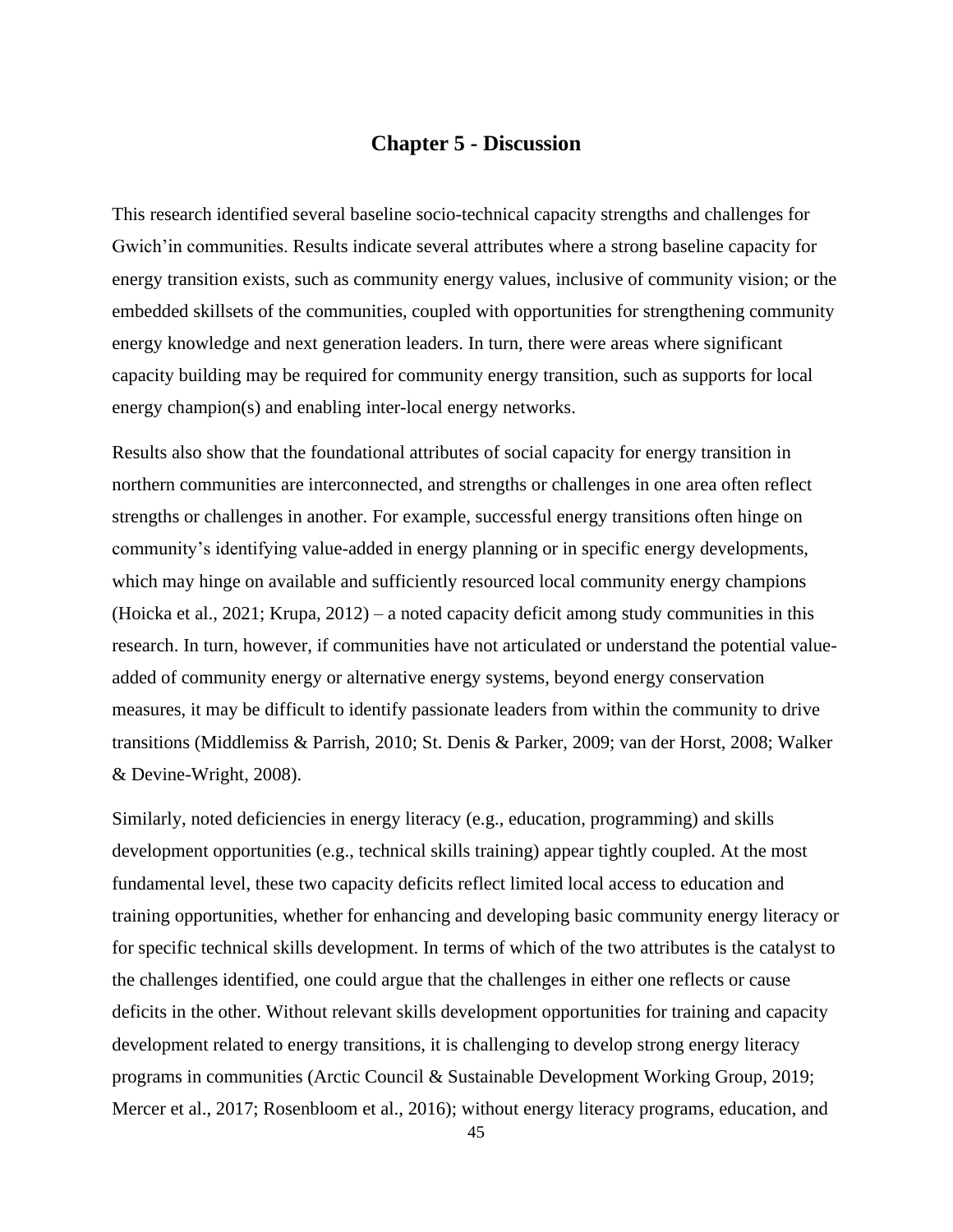workshops, it is challenging to nurture energy-relevant skills development opportunities to support transitions (Holdmann et al., 2019; Lovekin et al., 2016; McDonald & Pearce, 2012). Unfortunately, deficits in energy literacy programming and skills development opportunities, may cause deficiencies in the future embedded skill sets of a community (Bhattarai  $\&$ Thompson, 2016; Mortensen et al., 2017; Pasqualetti et al., 2016; Stevenson & Perreault, 2008) and in next generation leaders to maintain community energy projects and energy transitions in the longer-term (McCarthy & Morrison, 2020; Nelson, 2019; Yazdanpanah et al., 2015).

Reflecting on these relative opportunities, strengths, and actor perspectives, this Chapter presents several key observations regarding the capacity for long-term socio-technical energy transitions in communities and across the Gwich'in territory, alignment of current energy transitions literature with a northern perspective, and the merits of the conceptual framework used in the research.

## **5.1 Capacity Building that Aligns with Community Needs and Aspirations**

There are often diverging perspectives between community members and other interests, including intermediaries, about community energy transition capacity opportunities and challenges. Two examples in particular that emerged from this research, where the views of local community participants differed from those of other participants regarding different capacity attributes, opportunities, and needs – specifically local access to energy literacy and training programs, and also the skills development and training opportunities needed to pursue community energy. If communities lack knowledge about energy or if widespread misinformation exists, it can obstruct transitions and diminish their social value (Mercer et al., 2017). Through successful transitions in Alaskan communities, for example, energy literacy programs were seen as essential for helping community members understand energy systems and how they can reduce costs (Holdmann et al., 2019). Interestingly, in this research, the need for improved energy literacy was noted across all participants, but specific challenges related to energy literacy were primarily raised by Gwich'in community members, usually referring to the lack of locally accessible energy literacy education and workshop opportunities. Similar capacity building constraints were identified by community members regarding training opportunities, indicating the need for local access to energy training opportunities in the forms of energy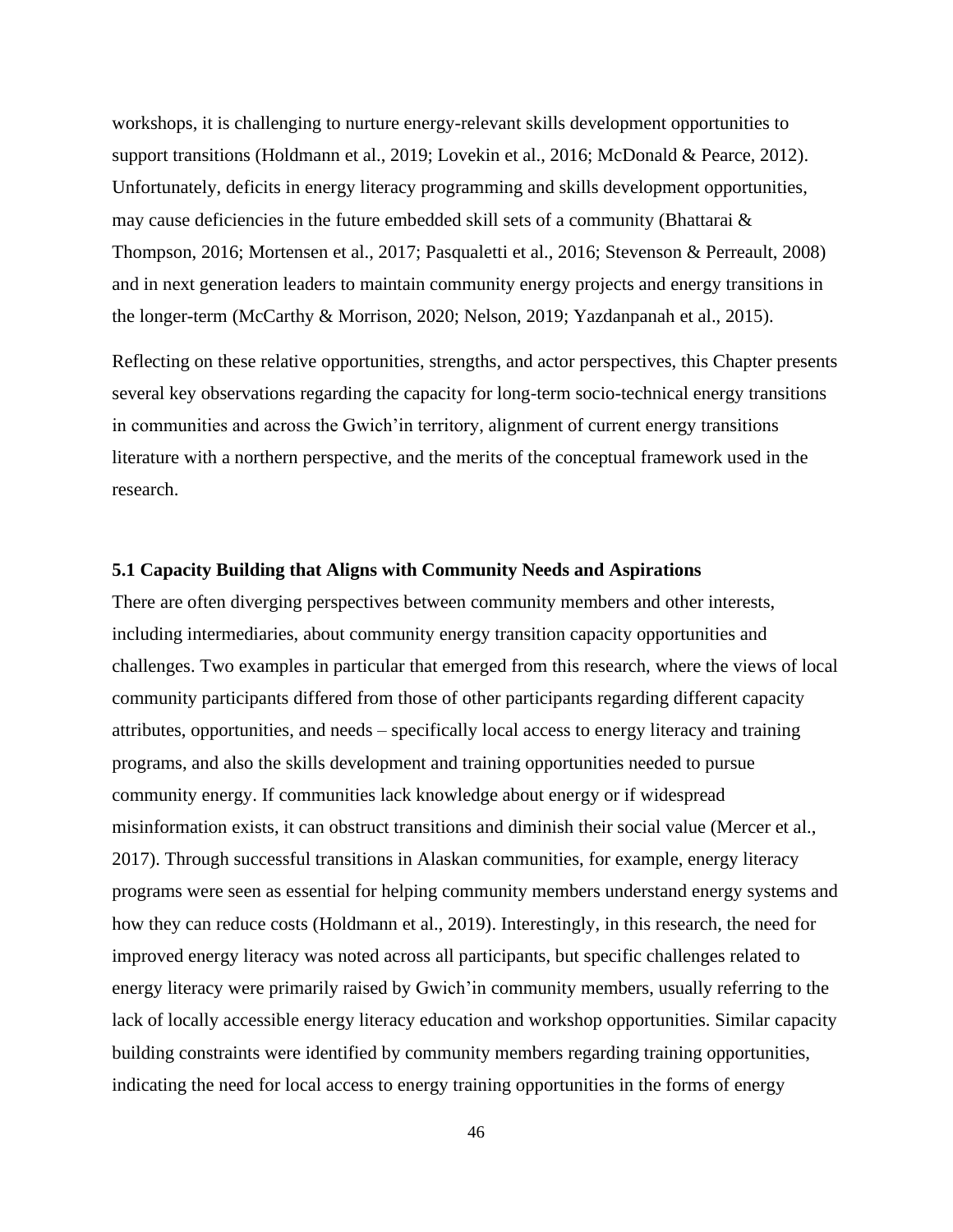systems maintenance, operations, and installations, and the need for hands-on training and mentorship from individuals in other communities who have found successes with energy transition efforts. This deficit in energy literacy programming and training opportunities often contrasted with the perspectives of other participants including intermediary organizations, and sometimes GTC leadership, who spoke of the variety of programs and their availability and accessibility across the Gwich'in communities.

Part of the reason for the divergence may be a misalignment between the types of energy literacy and skills development programs available versus what communities are interested in for their energy future. For example, intermediaries and GTC leadership often spoke of energy efficiency and energy use education and training, but community members tended to emphasize the need for more knowledge and training about energy production, distribution, use, and opportunities more broadly related to pursuing new energy projects or alternative energy systems as opposed to using less energy or energy efficiencies per se. Similar challenges may be the source of divergence regarding training opportunities, whereby energy efficiency workshops or new opportunities for university-level training may not align with the community's desires for their energy system, with current education levels in the community to pursue university-related training , or with actual community energy training needs. Cherniak et al. (2015) and Mercer et al. (2017) indicate that limited access to energy literacy education in the North, coupled with limited access to energy skills training and development opportunities, poses significant barriers to community energy development. This research shown that equally important to access is that the literacy programs and training opportunities that are available are community appropriate and align with community needs, values and aspirations.

The above points may speak to much larger capacity challenges facing northern and Indigenous communities to pursue local energy projects, but more importantly they may also reflect a more significant and underlying challenge faced by Indigenous communities. In absence of local capacity, energy projects can be implanted and values attempted to be reshaped by other interests, resulting in energy futures or priorities that may not succeed in the long term or serve to enhance community values (Ikejemba et al., 2017; Tenenbaum, Greacen, Siyambalapitiya, & Knuckles, 2014). In this research, interviewees from the smaller communities of Aklavik, Fort McPherson, and Tsiigehtchic, but not necessarily the larger center of Inuvik, often spoke of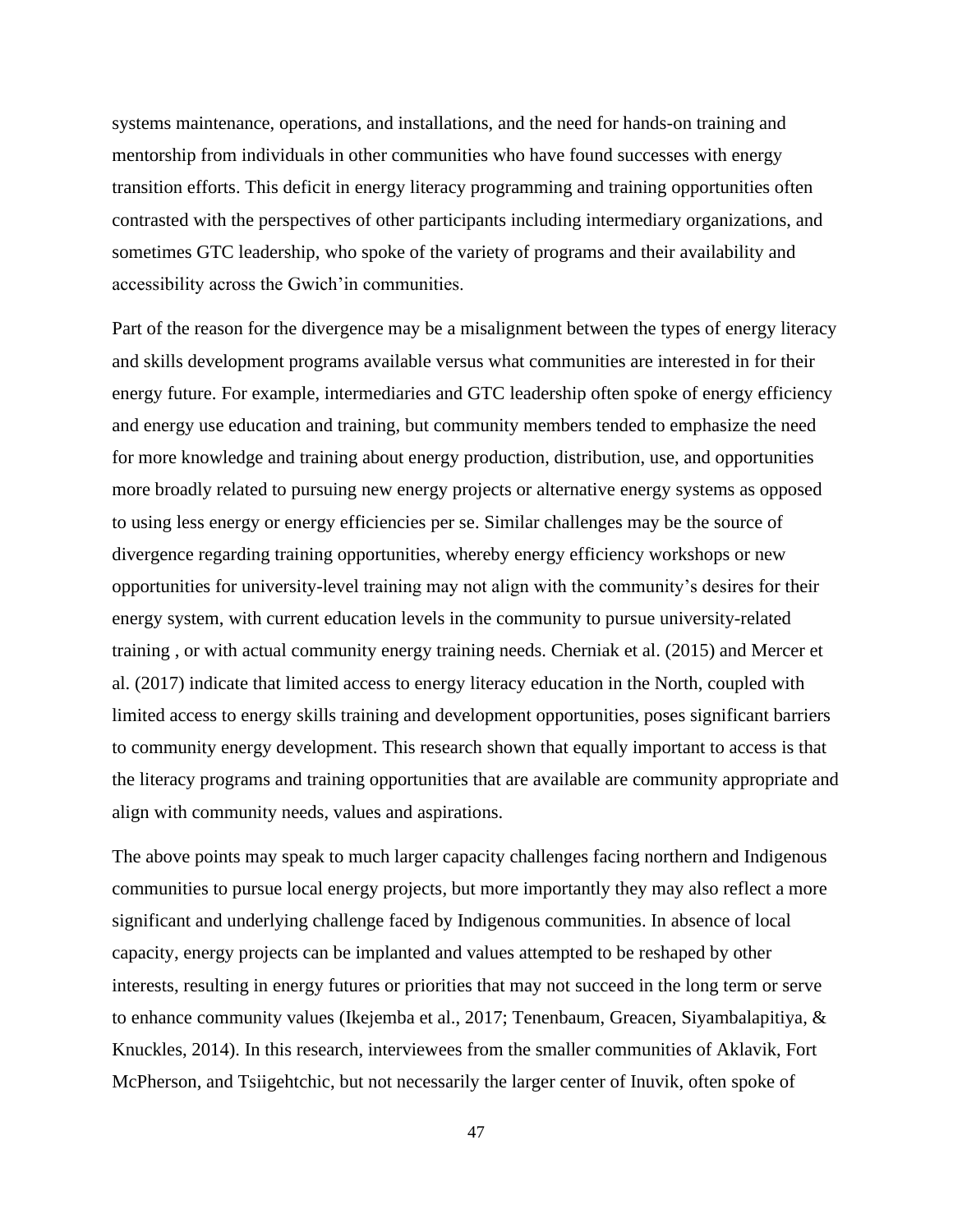energy intermediaries or the federal government as 'outsiders' to the community. This notion that those agencies or organizations supporting communities in energy efforts may have different perspectives or values to that of community members was emphasized by an interviewee from Tsiigehtchic, who expressed that Indigenous communities are often still treated like they are in Residential Schools – outside interests often claim to know what is best for the community. Thus, there are significant, and broader implications for the difference in perspectives identified in this research related to local energy capacity and capacity building needs. However, across the country, it should not be astonishing that these difference of opinions and values exist. Canada's history reflects systemic differences of values, priorities and often a divide between what Indigenous communities want versus what external interests believe is *bes*t for Indigenous communities. Focusing on community-appropriate capacity building is needed, aligning with the values and interests of the communities and Elders, those who know the geography and terrain, know where the willows grow and how fast they grow, and who know where the wind blows  $-$  is essential for a successful, long-term sustainable socio-technical energy transition.

#### **5.2 Sister Communities for Capacity Building**

Strengthening sister community relationships between communities within and external to the Gwich' in region may be a solution to many local capacity challenges across multiple attributes. There are numerous examples in the literature of the opportunities that can emerge from interlocal regional networks. In five years in Germany, for example, over 450 energy cooperatives surfaced that played an essential role in supporting local energy grids (Juntunen & Hyysalo, 2015). In Wales and Scotland, energy cooperative programs have been most successful in networks of close-knit rural communities (Strand, 2018). In Alaska, several regional grids have been developed, and utilities have developed systems for supporting regional energy planning and project maintenance across otherwise remote (Holdmann et al., 2019). In the global south, research has shown the value in community-to-community mentorship programs for developing solar power projects in rural areas, and providing a network for knowledge transfer from India to Kenya (Ulsrud et al., 2018). In the circumpolar region, research has emphasized that mentorship programs are critically important; as they are a way to provide support and enable communities to share success stories and lessons learned of energy transition efforts across the North (Cherniak et al., 2015).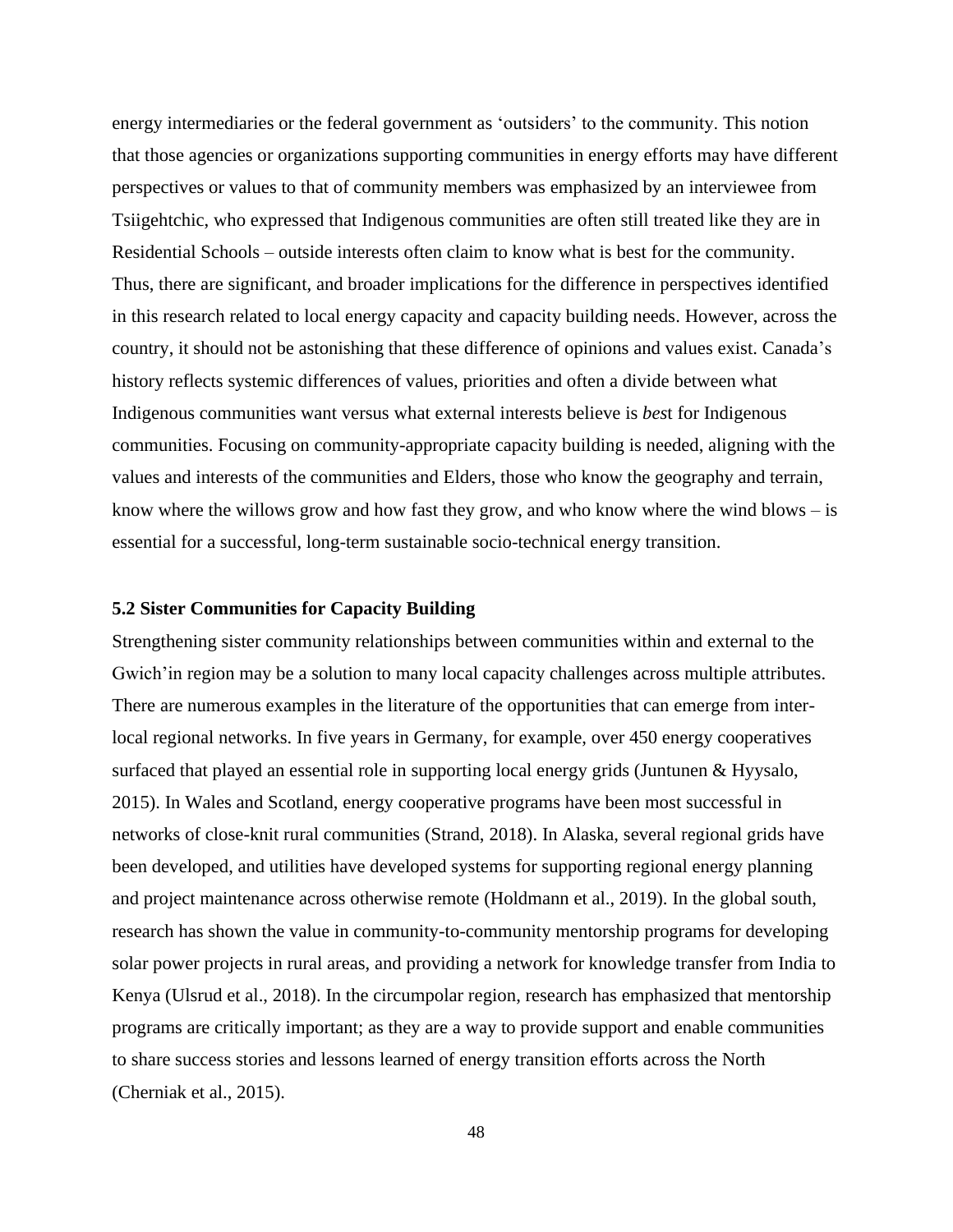Results from this research indicate that there is limited networking and knowledge transfer among the four communities regarding community energy planning or energy transition opportunities. A strong inter-local energy network among communities may allow for capacity deficits in one community to be leveled out by the collective capacity strengths of the network of communities (Berka et al., 2020; Onyx & Leonard, 2011; Poelzer et al., 2016; Shaw, 2017). For example, if Aklavik does not have a locally resourced community energy champion, they may leverage the strengths of the other partner Gwich'in communities. Similarly, if Fort McPherson implements a robust new energy literacy curriculum, it could be shared with the other partner communities to strengthen the energy literacy of the network via GTC leadership. As the larger of the four communities, if Inuvik has certain embedded energy technology skill sets, there is an opportunity for knowledge transfer and training to build similar skillsets in Tsiigehtchic. However, perhaps some of the reason for the limited energy networking and knowledge transfer among the four communities is simply because they are at similar stages of energy transition – thus emphasizing the importance of sister community relationships that extend beyond the Gwich'in territory.

Results show a cohesive regional interest held by community members, Gwich'in leadership, and representatives of intermediary organizations and the energy sector in developing partnerships and knowledge-sharing platforms, and a shared interest in future inter-local energy networks. Such interests included partnerships between the four communities and other northern communities, partnerships between different First Nations governments, and partnerships among First Nation governments and territorial, municipal, and federal governments. The concept of inter-local learning is defined as learning between specific socio-technical experiences in different geographical contexts, where practical projects with technology innovations are piloted and lessons and new skill sets transferred to other settings (Ulsrud et al., 2018). In this research, many community interviewees spoke of the desire to learn from other communities in the Northwest Territories that have embarked on local energy initiatives, and especially the opportunity to learn from neighbouring Alaskan communities who are recognized as leaders in community energy transition solutions. Such networks could build local capacity through community-to-community learning, even in absence of more formal training programs locally, and support more collaborative energy planning, technology transfer, resource sharing, and transition opportunities across the territory.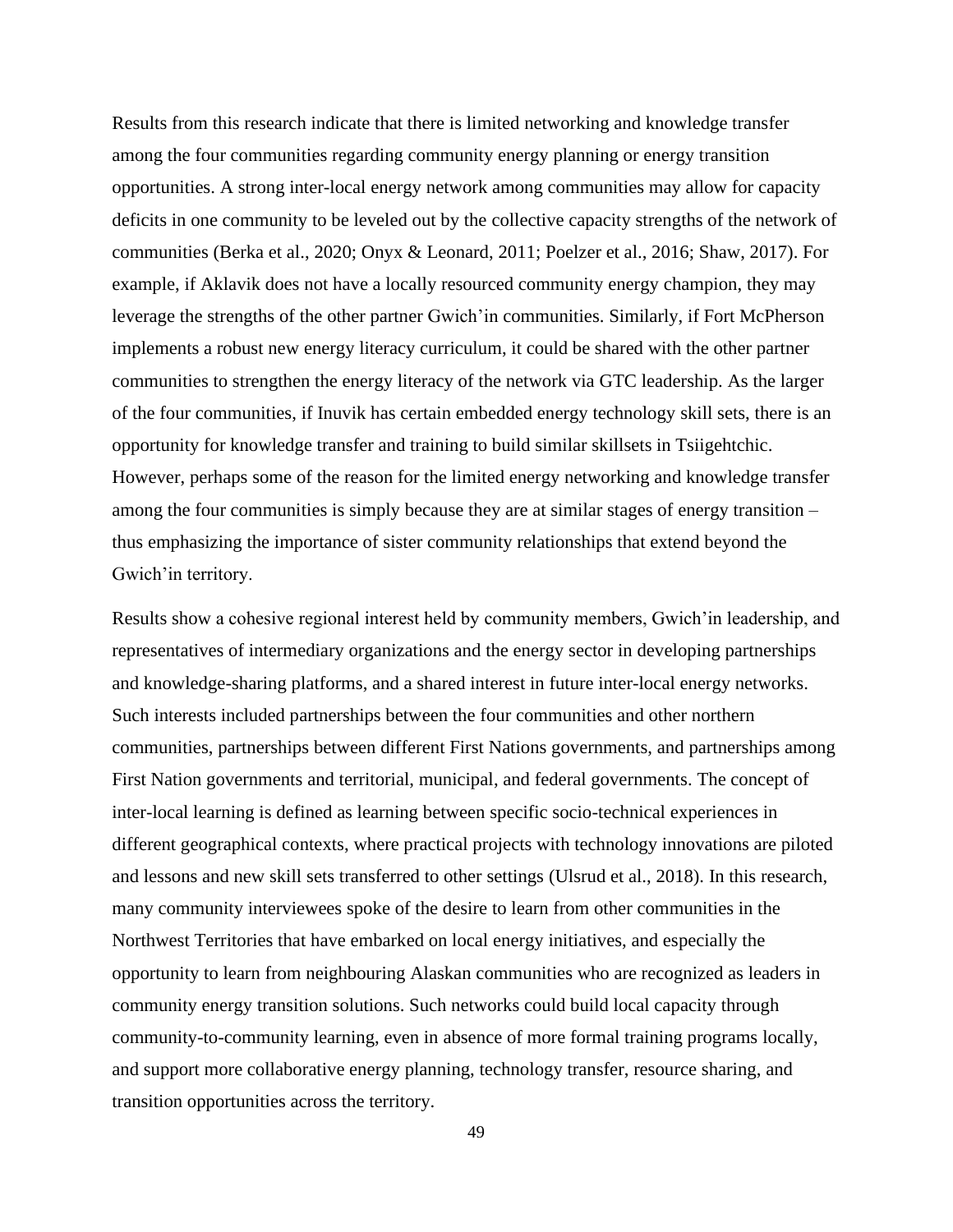#### **5.3 Northern Context in Contrast to Community Energy Scholarship**

There has been research on capacity for energy systems development, but largely in urban contexts (Middlemiss & Parrish, 2010; Mühlemeier & Binder, 2017; Zhao et al., 2016) or in rural regions of the global south (Akmalah & Grigg, 2011; Feroz et al., 2011; Miller, O'Leary, et al., 2015); there has been much less attention to the baseline capacity and capacity-building needs for northern communities to embark on such complex socio-technical transitions. Throughout the literature, an underlying notion is that energy transitions are accompanied by social shifts; therefore, energy policy and planning must expand into understanding local capacity to recognize, pursue, incorporate, and governing such complex and dynamic social transitions (Feurtey et al., 2016; Miller, O'Leary, et al., 2015; Miller & Richter, 2014; Newell et al., 2017). Arguably, however, recent scholarly literature regarding local capacity for community energy does not always tightly align with, or reflect the nuances of, energy transition in northern and Indigenous communities.

For example, literature has emphasized the importance of leadership in community energy planning and transition initiatives, emphasizing that the lack of local energy champions can pose barriers to community energy support and is among the most significant challenges to energy transition in the North (Axon et al., 2018; Cherniak et al., 2015). It is true that community leadership is important to maintain financial and technical resources for energy projects, enable knowledge transfer, and establish and maintain important energy support networks with external actors (Ghorbani et al., 2020; Martiskainen, 2017). This often requires a set of formal professional, technical, and managerial skills and attributes. However, the lack of formally designated community energy leadership is constraining but it should not be assumed that the communities have no local leadership to advance community energy. As emphasized by participants in this research, there are energy champions in each community that may not carry an official title but are energy champions through their traditional way of life – promoting community well being, environmental and cultural awareness, and thus mobilizing the social capital necessary for transitions. This understanding of energy champion(s) as community social and cultural leaders should be considered when approaching energy leadership in communities in the North, in addition to more formalized understandings of community energy leadership.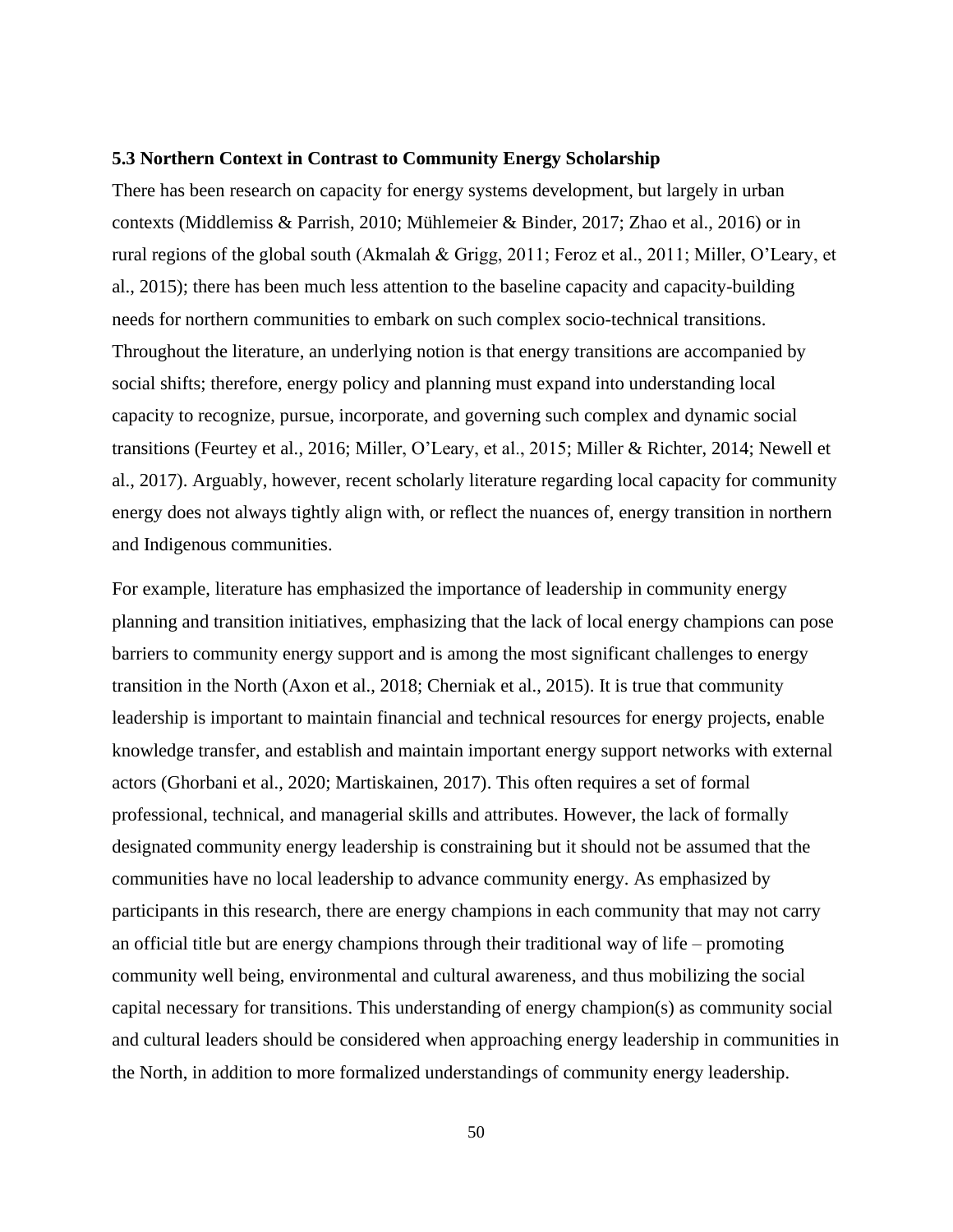Second, recognizing the social value of energy is critical to transition efforts (Jenkins et al., 2018). The dominant focus of much of the community energy literacy however, including energy policy and the efforts of energy intermediaries, is often on energy efficiency and emissions reduction (Government of Canada, 2016; Hossain et al., 2016). In this regard, energy transitions are often conceptualized based on top-down values (Stefanelli et al., 2019). However, an overarching emphasis in the conversations had with community members in this research was the importance of energy for the entire community, generating broader community value and generating new resources or energy savings that could go back into programming and services, schools, lower energy costs, or daycares. Cultural and social values play a significant role in shaping energy transition in northern Indigenous communities (Krupa, 2012).

Third, literature often focuses on the capacity deficits of northern and Indigenous communities (Stevenson & Perreault, 2008), focusing on the specific skill sets that are missing rather than also focusing on the resilience of existing skills and experiences in the community. Literature will often talk about professional skills and training programs and the lack of skills, or skill deficiencies in the communities as barriers to energy transition (Advanced Energy Centre, 2015; Cherniak et al., 2015; Mortensen et al., 2017). But in this research, participants discussed the value of hands-on learning and existing and retired skillsets, passing their knowledge on to others in the communities, as important embedded skills and an overarching strength across the partner communities. Of particular importance in assessing social capacity is the resilience of skillsets in a community to adapt and be transferred to new types of energy systems and transition efforts.

### **5.4 Framework Improvement**

The conceptual framework presented in this paper sets out the attributes for rapid assessment of the capacity needs of rural and remote Indigenous communities in the North to pursue, and sustain, local energy transitions. These attributes emphasize the importance of: local energy champions and inter-local energy networks to enable knowledge sharing, innovation, and capacity building and inter-local energy networks to enable knowledge sharing, innovation, and capacity building across communities; articulation of community values and longer-term and overarching goals of energy transition, including the desirable cultural, social, or economic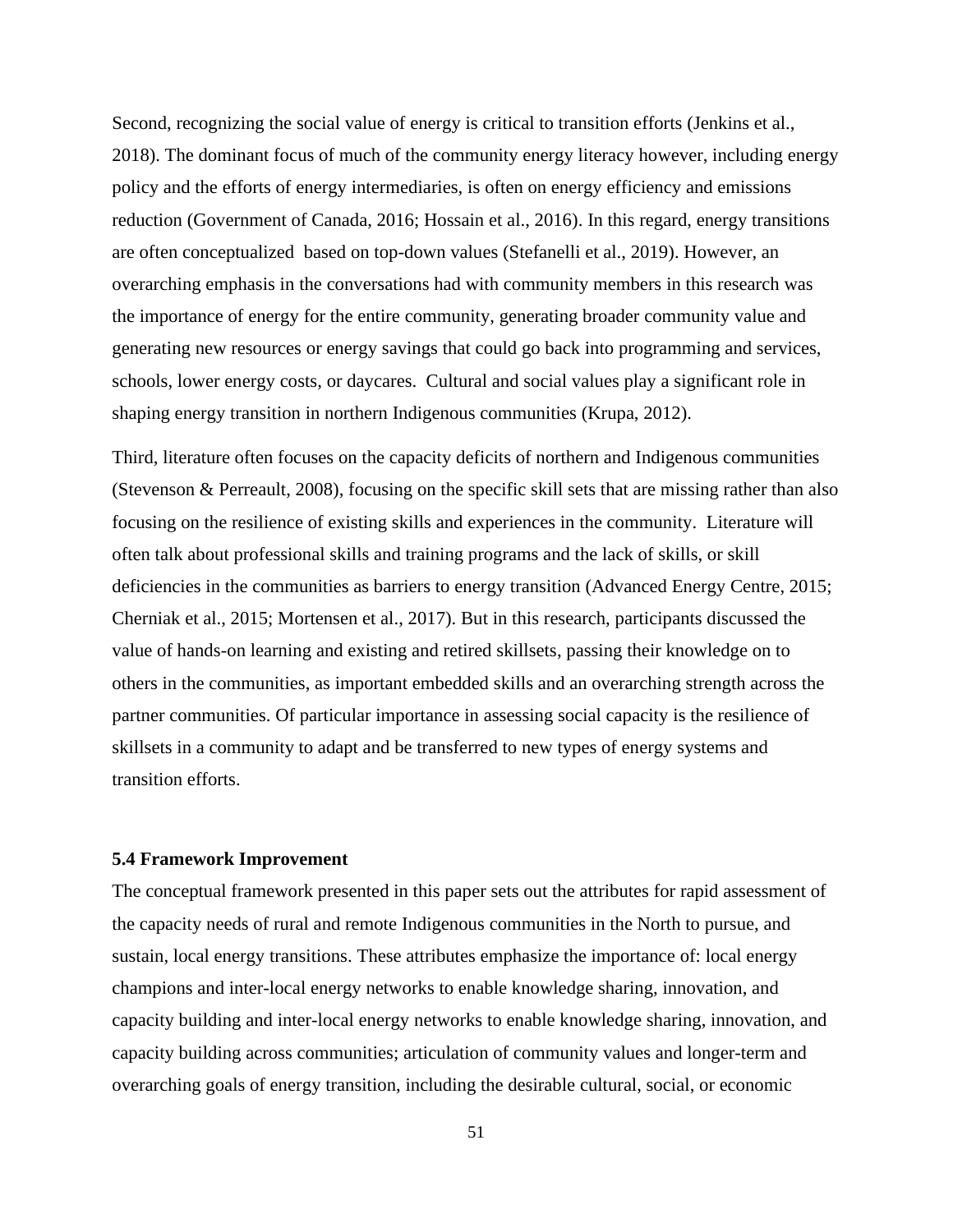values and opportunities to be supported or created by a more sustainable energy system; community knowledge, including not only a community's understanding of their energy resources, technologies, and opportunities, but also the technical, managerial and other embedded skills in the community to support energy transitions; and considerations of community futures, specifically, the skills innovation required to pursue and manage new energy systems coupled with the longer-term engagement of, and capacity building for, local youth – the next generation of community energy leaders.

These attributes are not predictive of energy transition success, or explanatory of why some community energy projects succeed while others fail; rather, they offer conceptual guidance to the exploration of fundamental baseline capacities of a community prior to embarking on local energy initiatives. No single framework or suite of attributes may be comprehensive of all local issues or opportunities—context matters – but rapid assessment frameworks are valuable tools in community energy transitions planning. A rapid assessment framework can provide fast, sufficiently accurate, and flexible ways of understanding a community's baseline capacity to engage in energy systems planning (Daryabeigi Zand, Vaezi Heir, & Hoveidi, 2019; Gilbuena et al., 2013). However, it is acknowledge that a rapid assessment tool is not a substitute for other forms of detailed assessment and community engagement; rather it is a means for making broader uncertainties, opportunities, and capacity needs known (Upham & Smith, 2014).

There is an opportunity for further development to accompany the attributes presented in the framework, including adapting the framework to local contexts and applications and integrating new factors and considerations. For example, as discussed above, energy technology preferences continued to emerge during the interviews, with participants routinely couching their conversation in terms of what type of energy technologies communities should pursue. Thus, a communities' preference for an energy technology, their knowledge about that technology, and understanding what or who helped shaped energy technology knowledge and preference, may be important context when assessing capacity for socio-technical transition efforts move forward in the North, as in all of the partner communities, intentional preferences for technology pursuits existed. This may influence how individuals address or respond to certain capacity issues, should they be addressing those issues with a particular technology in mind (e.g. Mercer et al., 2020). Treating the application of the framework in this research as pilot testing with the partner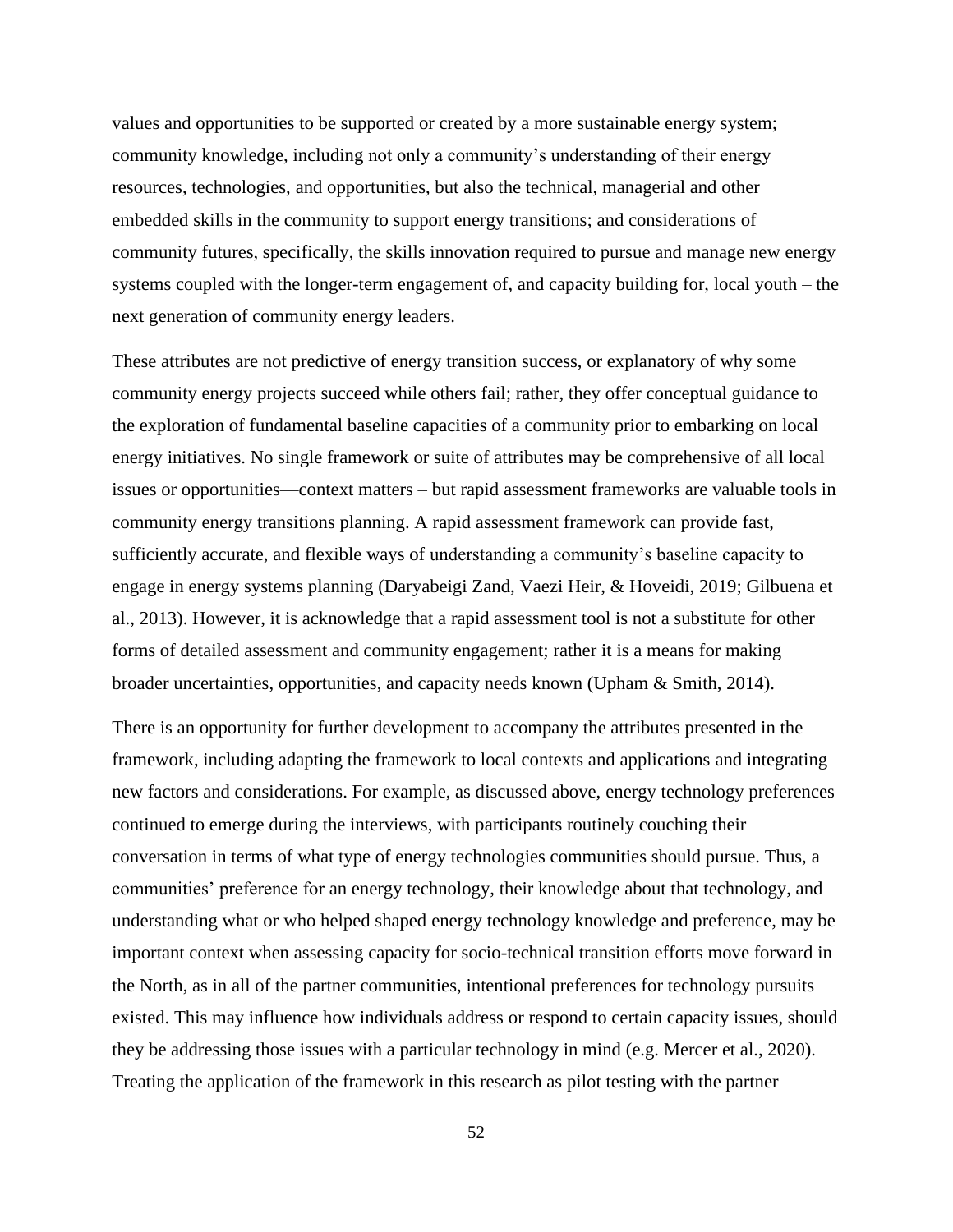communities, and considering the key lessons emerging as discussed above, will allow future researchers to improve, curate, extend, and continue to improve socio-technical baseline capacity rapid assessments tailored for communities in the North.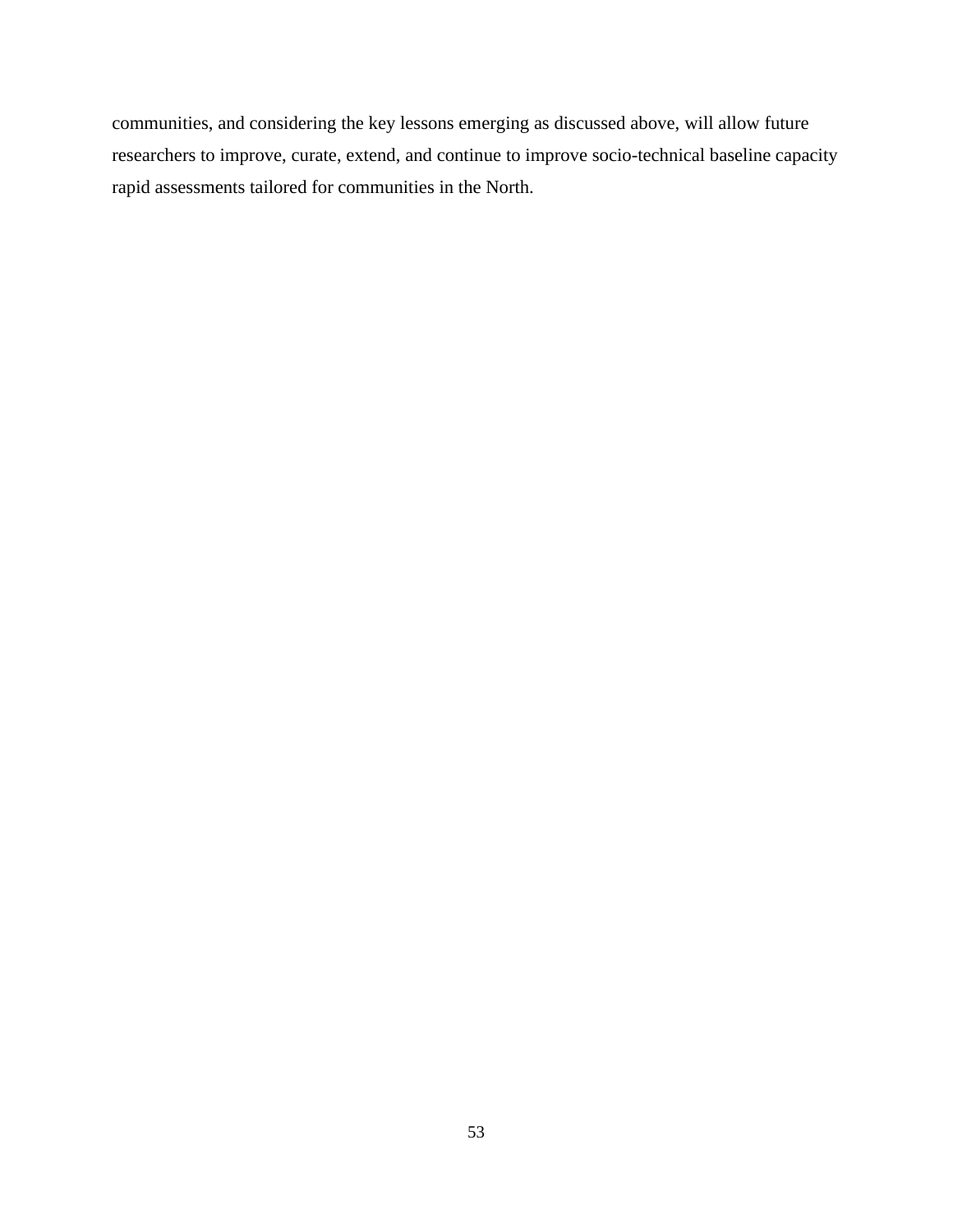# **Chapter 6 – Conclusion**

Fully realizing the long-term community benefits of renewable energy development in northern and remote regions requires more than building new energy projects – it requires developing the local socio-technical capacity to design, implement, and maintain renewable energy projects (Daley, 2017). Community capacity is an important pre-requisite to energy transition and to the development of community renewable energy projects, but increased community capacity is also a longer-term outcome of investment in local energy. If advancements in community energy across the North are to meet the longer-term goals of socio-economic development, energy selfsufficiency, and greater self-determination over energy futures, the planning, design, and implementation of remote energy systems that are community-appropriate requires a much improved socio-technical understanding of a community's fundamental capacity to transition, the social processes that stimulate and manage transitions, and the social outcomes of transitions (Miller et al., 2013).

This research aimed to understand the socio-technical baseline capacity for renewable energy transition in Gwich'in communities in Northwest Territories, specifically Aklavik, Fort McPherson, Inuvik, and Tsiigehtchic. The results paint a complex regional picture of multiple strengths and challenges across communities and attributes. Across the region, community vision to guide energy transitions and shared community energy values, often expressed through the lens of cultural, community, or shared social and economic considerations, were identified as essential and existing strengths. These strengths were coupled with the importance and presence of next generation leadership to ensure long-term socio-technical capacity, and the resilience of embedded skillsets in the community to support local energy planning and project implementation and management. That said, challenges were also noted including resourcing for local energy champions, inter-local energy networks, and access to community appropriate skills development programs.

The results of the research yielded several important observations, The first observation concerns the interconnectedness of many capacity attributes for energy transition in northern communities, whereby strengths or challenges in one area often reflect strengths or challenges in another. Second, the perspectives of community members and intermediary organization representatives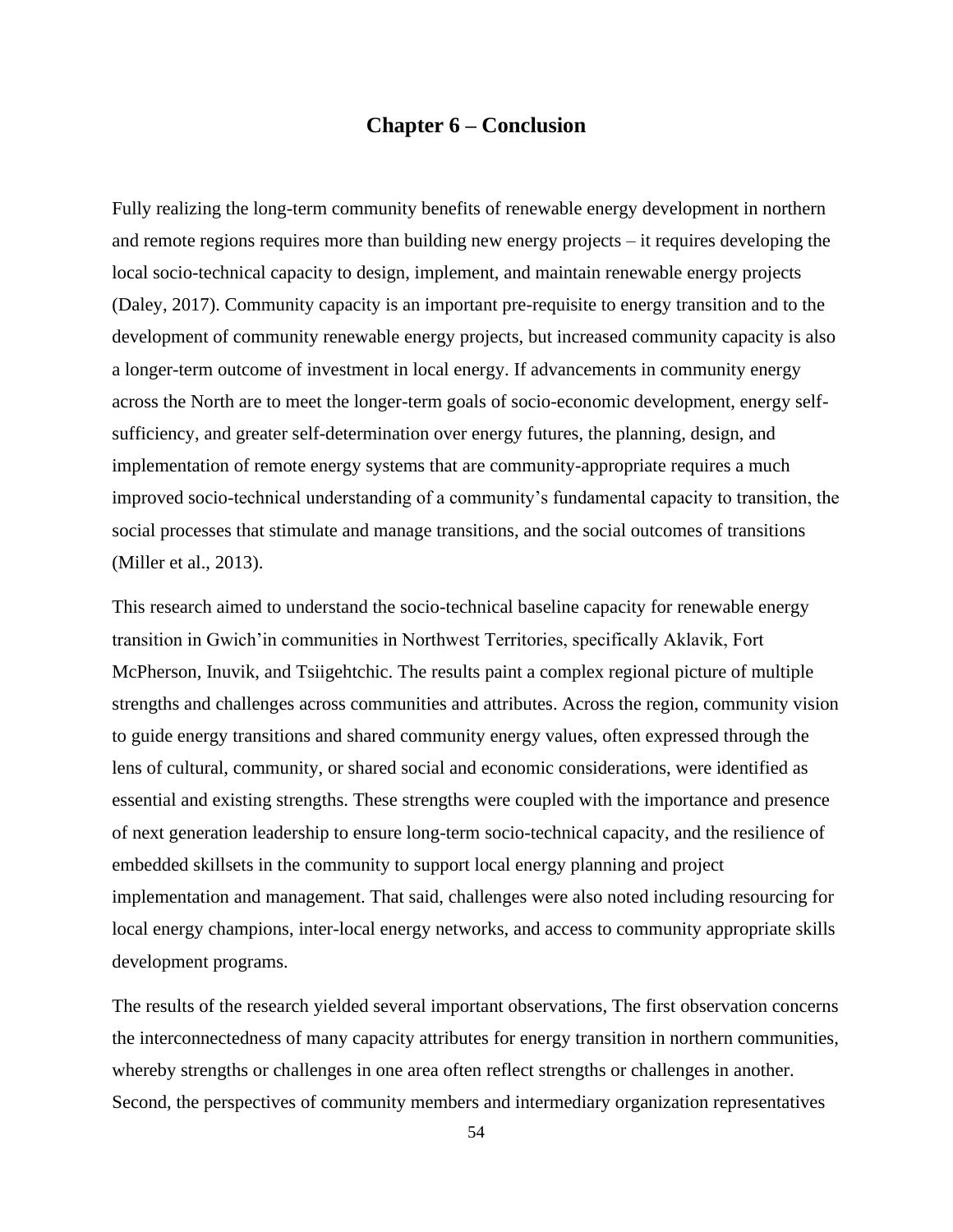sometimes diverged, particularly on community energy literacy, and appropriateness of skills development opportunities. Equally important to access is that the literacy programs and training opportunities are community appropriate and align with community needs, values and aspirations. This perhaps speaks to a more significant systematic divergence between community interests in energy transition and the interests of 'outsider' interests. Third, strengthening sister community relationships within the region and with communities external to the region may be an opportunity to address many local capacity challenges across multiple attributes. A collective interest in developing such networks was expressed by community members, community leadership, and representatives of the energy sector and intermediary organizations, allowing for mentorship and educational opportunities through building off and sharing of existing skills and resources of sister communities. Fourth, this research demonstrated, at times, conflicting perspectives between community members and recent scholarly literature on community energy. Specifically, recent scholarly literature on local leadership for community energy does not always tightly align with, or reflect the nuances of, energy transition leadership in northern and Indigenous communities, namely the important role of cultural leadership in mobilizing the social capital necessary for transitions. Further, literature, dominant policy, and energy intermediary interests in energy efficiency and emissions reduction does not necessarily support community interests in more substantive energy transitions allow access to renewable energy for the entire community, in a way that generated new social and cultural value through energy planning, transitions and project developments.

Finally, there may be no single framework or set of attributes for assessing social capacity that is comprehensive of all local issues or opportunities related to community energy transition across northern communities. However, building on the literature, and drawing on the lessons from onthe-ground application, the conceptual framework advanced in this research provided a rich insight into socio-technical baseline capacity challenges and strengths across the partner communities for initial energy planning guidance. In doing so, the research will help advance knowledge and create opportunities for all other northern and Indigenous communities to inform the exploration and assessment of their own baselines, energy futures and opportunities for energy transitions. Perhaps more significant to the context of this research, however, are the capacity opportunities and needs of the four Gwich'in communities to support each other's challenges and share each other's possibilities to further the region's energy planning, transition,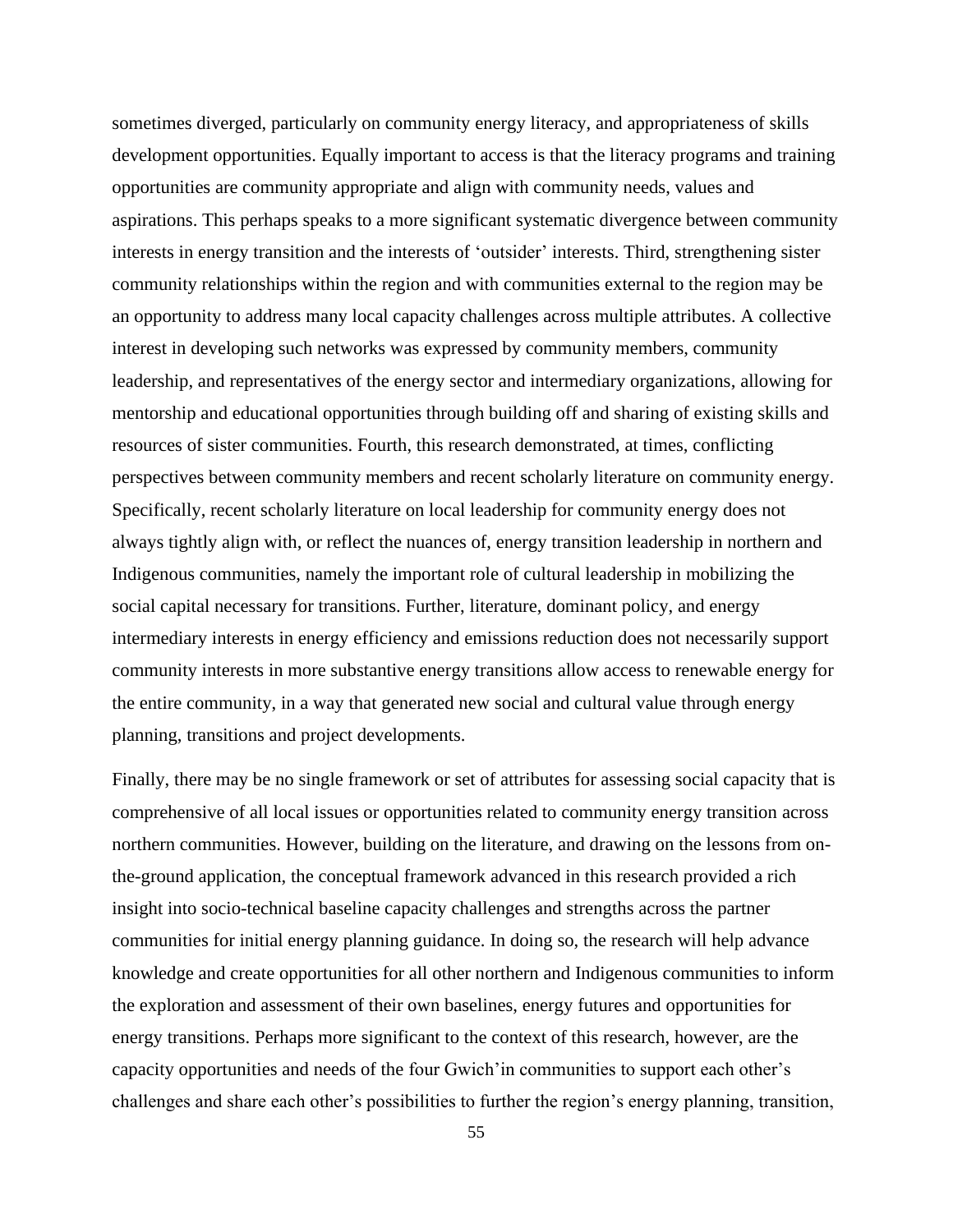and development efforts through interdependent energy networks and support systems. Arguably, this is the most important contribution of this research– a snapshot of community socio-technical capacity to assist in opening up prospects for long-term capacity building in the partner communities to make informed energy planning decisions for their respective sovereign energy futures.

This most important contribution, a snapshot of community social technical capacity, would not have been possible without the successful community youth engagement. The youth researchers in each of the respective partner communities tremendously enhanced the research, they conducted 71 of the 94 interviews. Perhaps this is an additional contribution of the research, and the greatest lesson for future researchers, that true community youth engagement can truly enhance research and community youth engagement is the path forward for community energy research. As this research would not have been possible without them.

In conclusion, community capacity is about the collective ability of a community to create and seize opportunities to meet community needs, thus providing for greater self-sufficiency and control over social and economic futures (Smith et al., 2001) – and for many Indigenous communities, charting a course for self-determination (Rakshit et al., 2018). Understanding the social capacity to pursue, implement, and maintain community energy projects is thus important to community energy transition planning and to energy sovereignty (Bullock et al., 2018; Hossain et al., 2016). Building capacity for energy transition starts with people, not technology (Simpson et al., 2003) – especially in rural and remote regions where community energy opportunities must align with local resources, values, aspirations, and current and future capacities.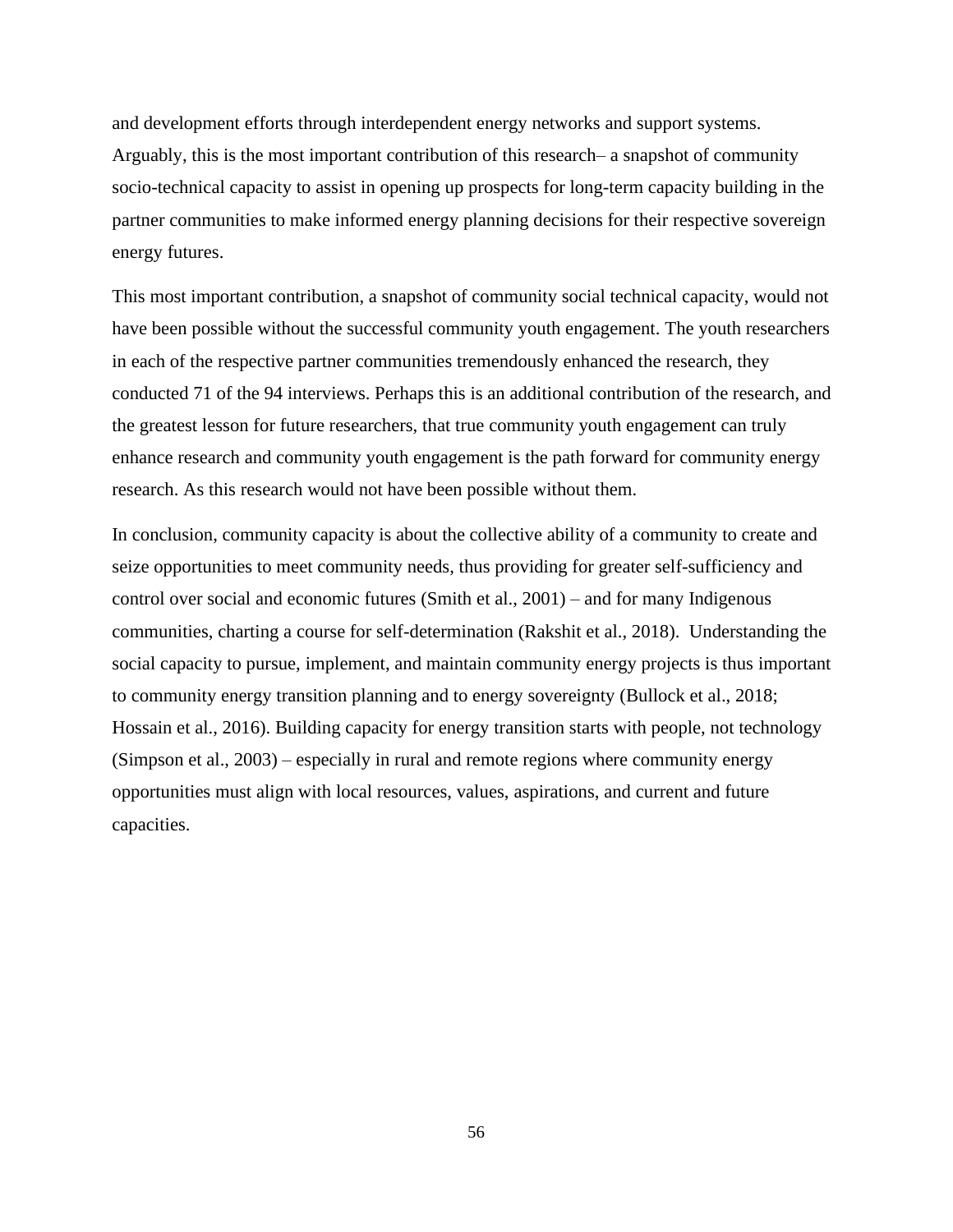# **References**

- Acosta, C., Ortega, M., Bunsen, T., Koirala, B. P., & Ghorbani, A. (2018). Facilitating energy transition through energy commons: An application of socio-ecological systems framework for integrated community energy systems. *Sustainability (Switzerland)*, *10*(2). https://doi.org/10.3390/su10020366
- Advanced Energy Centre. (2015). *Enabling a Clean Energy Future for Canada's Remote Communities*. Ontario, Canada.
- Akmalah, E., & Grigg, N. S. (2011). Jakarta flooding: Systems study of socio-technical forces. *Water International*, *36*(6), 733–747. https://doi.org/10.1080/02508060.2011.610729
- Arctic Council & Sustainable Development Working Group. (2019). *Arctic Community Energy Planning and Implementation Toolkit*. Tromsø, Norway.
- Arctic Energy Alliance. (2020a). *Aklavik Energy Profile*. Retrieved from https://aea.nt.ca/communities/aklavik/
- Arctic Energy Alliance. (2020b). *Fort McPherson Energy Profile*. https://doi.org/10.1351/goldbook.e02112
- Arctic Energy Alliance. (2020c). *Inuvik Energy Profile*. Retrieved from https://aea.nt.ca/communities/inuvik/
- Arctic Energy Alliance. (2020d). *Tsiigehtchic Energy Profile*. Retrieved from https://aea.nt.ca/communities/tsiigehtchic/
- Arctic Energy Alliance. (2022). About. Retrieved from Arctic Energy Alliance website: https://aea.nt.ca/about/
- Arctic Energy Alliance, Natural Resources Canada, & Hamlet of Aklavik. (2017). *Hamlet of Aklavik Community Energy Plan*. Retrieved from https://aea.nt.ca/communities/aklavik/
- Assembly of First Nations. (2010). *Taking Action for First Nations Post Secondary Education: Access, Opportunity, and Outcomes Discussion Paper*. Ottawa, Ontario.
- Avelino, F., & Wittmayer, J. M. (2016). Shifting power relations in sustainability transitions: A multi-actor perspective. *Journal of Environmental Policy and Planning*, *18*(5), 628–649. https://doi.org/10.1080/1523908X.2015.1112259
- Axon, S., Morrissey, J., Aiesha, R., Hillman, J., Revez, A., Lennon, B., … Boo, E. (2018). The human factor: Classification of European community-based behaviour change initiatives. *Journal of Cleaner Production*, *182*, 567–586. https://doi.org/10.1016/j.jclepro.2018.01.232
- Beatty, B., Carriere, D., & Doraty, K. (2015). Engaging Northern Aboriginal Youth Key to Sustainable Development. *The Northern Review*, *39*(2015), 1–12.
- Bekareva, S. V., Meltenisova, E. N., & Guerreiro, A. (2018). Arctic energy resources as an economic growth factor: Evidence from Alaska, USA. *International Journal of Energy Economics and Policy*, *8*(4), 1–12.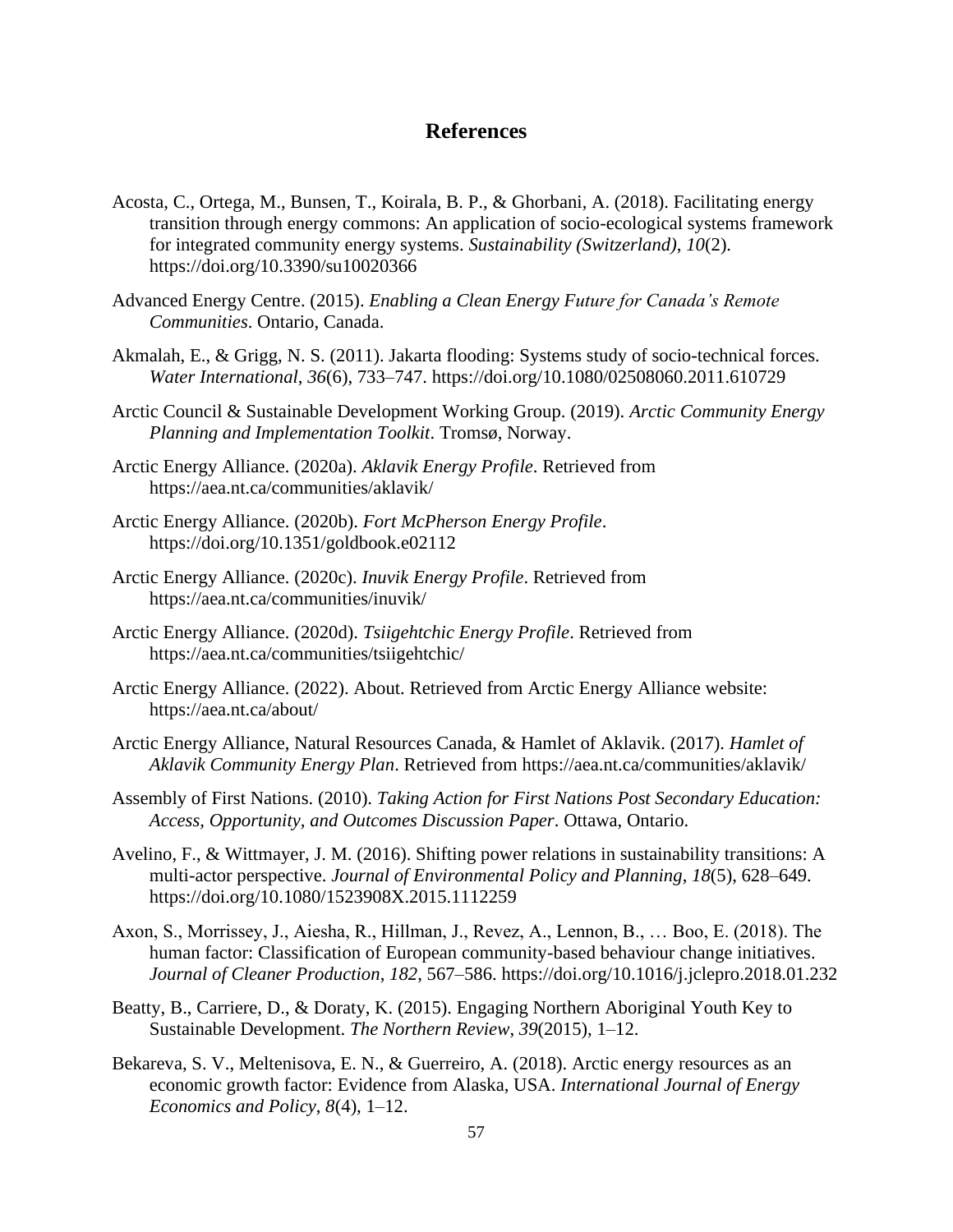- Berka, A. L., MacArthur, J. L., & Gonnelli, C. (2020). Explaining inclusivity in energy transitions: Local and community energy in Aotearoa New Zealand. *Environmental Innovation and Societal Transitions*, *34*(2019), 165–182. https://doi.org/10.1016/j.eist.2020.01.006
- Bhattarai, P. R., & Thompson, S. (2016). Optimizing an off-grid electrical system in Brochet, Manitoba, Canada. *Renewable and Sustainable Energy Reviews*, *53*, 709–719. https://doi.org/10.1016/j.rser.2015.09.001
- Billimoria, J. (2016). Why young people are key to achieving the SDGs. Retrieved from World Economic Forum website: https://www.weforum.org/agenda/2016/09/why-young-peopleare-key-to-achieving-the-sdgs/
- Boamah, F., & Rothfuß, E. (2018). Energy Research & Social Science From technical innovations towards social practices and socio-technical transition? Re-thinking the transition to decentralised solar PV electrification in Africa. *Energy Research & Social Science*, *42*, 1–10. https://doi.org/10.1016/j.erss.2018.02.019
- Boute, A. (2016). Off-grid renewable energy in remote Arctic areas: An analysis of the Russian Far East. *Renewable and Sustainable Energy Reviews*, *59*, 1029–1037. https://doi.org/10.1016/j.rser.2016.01.034
- Brown, V. (2019). This is what Indigenous energy sovereignty looks like (briarpatch). Retrieved from https://briarpatchmagazine.com/articles/view/indigenous-climateaction#:~:text=Energy%20sovereignty%20means%20enabling%20Indigenous,relying%20o n%20corporations%20for%20energy.
- Brummer, V. (2018). Community energy benefits and barriers: A comparative literature review of Community Energy in the UK, Germany and the USA, the benefits it provides for society and the barriers it faces. *Renewable and Sustainable Energy Reviews*, *94*, 187–196. https://doi.org/10.1016/j.rser.2018.06.013
- Bullock, R., Kirchhoff, D., Mauro, I., & Boerchers, M. (2018). Indigenous capacity for collaboration in Canada's energy, forestry and mining sectors: research metrics and trends. *Environment, Development and Sustainability*, *20*(2), 883–895. https://doi.org/10.1007/s10668-017-9917-9
- Cherniak, D., Dufresne, V., Keyte, L., Mallett, A., & Schott, S. (2015). *Report on the State of Alternative Energy in the Arctic*. Ottawa, Ontario.
- Chino, M., & DeBruyn, L. (2006). Building true capacity: Indigenous models for indigenous communities. *American Journal of Public Health*, *96*(4), 596–599. https://doi.org/10.2105/AJPH.2004.053801
- Consoli, D., Marin, G., Marzucchi, A., & Vona, F. (2016). Do green jobs differ from non-green jobs in terms of skills and human capital? *Research Policy*, *45*(5), 1046–1060. https://doi.org/10.1016/j.respol.2016.02.007
- Cresswell J.W. (2008) Chapter 1-The selection of a research design. Retrieved from http://www.sagepub.com/upm- data/22780\_Chapter\_1.pdf
- Daley, K. (2017). Alternative and Renewable Energy in the North: Community-driven Initiatives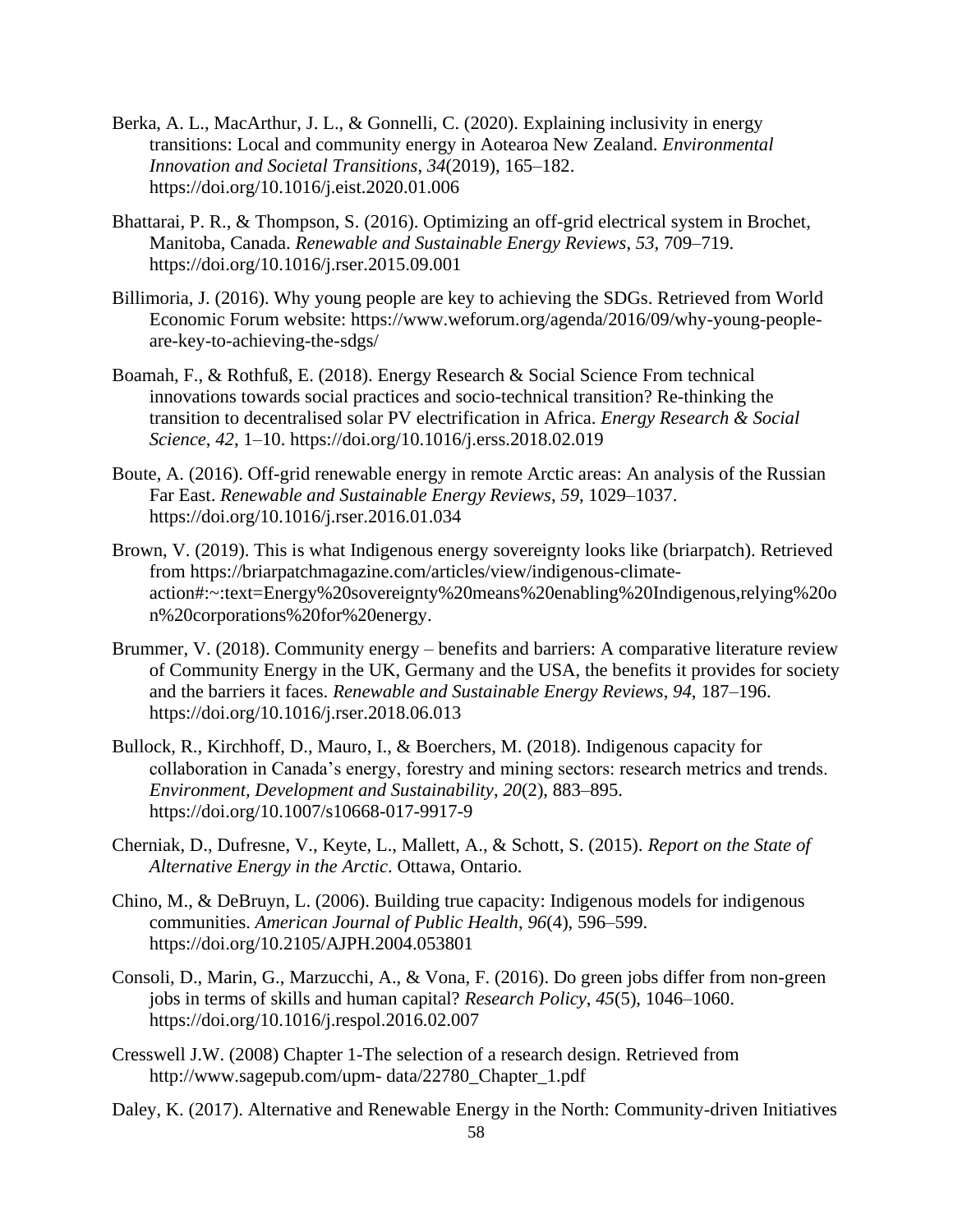(Dalhousie University). Retrieved from https://www.canada.ca/en/polarknowledge/publications/polarleads/vol1-no4-2016.html

- Daryabeigi Zand, A., Vaezi Heir, A., & Hoveidi, H. (2019). Comparative Evaluation of Unmitigated Options for Solid Waste Transfer Stations in North East of Tehran Using Rapid Impact Assessment Matrix and Iranian Leopold Matrix. *Environmental Energy and Economic Research*, *3*(3), 189–202. https://doi.org/10.22097/eeer.2019.170979.1069
- Devine-Wright, P., Batel, S., Aas, O., Sovacool, B., LaBelle, M. C., & Ruud, A. (2017). A conceptual framework for understanding the social acceptance of energy infrastructure: Insights from energy storage. *Energy Policy*, *107*(January), 27–31. https://doi.org/10.1016/j.enpol.2017.04.020
- Ecology North. (2010). *Gwichya Gwich'in Climate Change Adaptation Planning Project*. Retrieved from https://ecologynorth.ca/wp-content/uploads/2020/02/Final-Draft-Tsiigehtchic-Adapation-Plan.pdf
- Ecology North. (2011). *Tetl'it Zheh Climate Change Adaptation Planning Project*. Retrieved from https://ecologynorth.ca/wp-content/uploads/2020/02/Fort-McPherson-Final-Draft-March-15th-2011.pdf
- Eisler, D. (2016). *Energy Literacy in Canada: A Summary*. Calgary, Alberta. Retrieved from www.policyschool.ca
- Feroz, K. G., Moon, J., Park, H. W., Swar, B., & Rho, J. J. (2011). A socio-technical perspective on e-government issues in developing countries: A scientometrics approach. *Scientometrics*, *87*(2), 267–286. https://doi.org/10.1007/s11192-010-0322-5
- Feurtey, É., Ilinca, A., Sakout, A., & Saucier, C. (2016). Institutional factors influencing strategic decision-making in energy policy; A case study of wind energy in France and Quebec (Canada). *Renewable and Sustainable Energy Reviews*, *59*, 1455–1470. https://doi.org/10.1016/j.rser.2016.01.082
- Fobissie, E. N., & Inc, F. (2019). The role of environmental values and political ideology on public support for renewable energy policy in Ottawa, Canada. *Energy Policy*, *134*(August), 110918. https://doi.org/10.1016/j.enpol.2019.110918
- Gale, R. C., Wu, J., Erhardt, T., Bounthavong, M., Reardon, C. M., Damschroder, L. J., & Midboe, A. M. (2019). Comparison of rapid vs in-depth qualitative analytic methods from a process evaluation of academic detailing in the Veterans Health Administration. *Implementation Science*, *14*(11). https://doi.org/https://doi.org/10.1186/s13012-019-0853-y
- Ghorbani, A., Nascimento, L., & Filatova, T. (2020). Growing community energy initiatives from the bottom up: Simulating the role of behavioural attitudes and leadership in the Netherlands. *Energy Research and Social Science*, *70*(March), 101782. https://doi.org/10.1016/j.erss.2020.101782
- Gilbuena, R., Kawamura, A., Medina, R., Amaguchi, H., Nakagawa, N., & Bui, D. D. (2013). Environmental impact assessment of structural flood mitigation measures by a rapid impact assessment matrix (RIAM) technique: A case study in Metro Manila, Philippines. *Science of the Total Environment*, *456*–*457*, 137–147. https://doi.org/10.1016/j.scitotenv.2013.03.063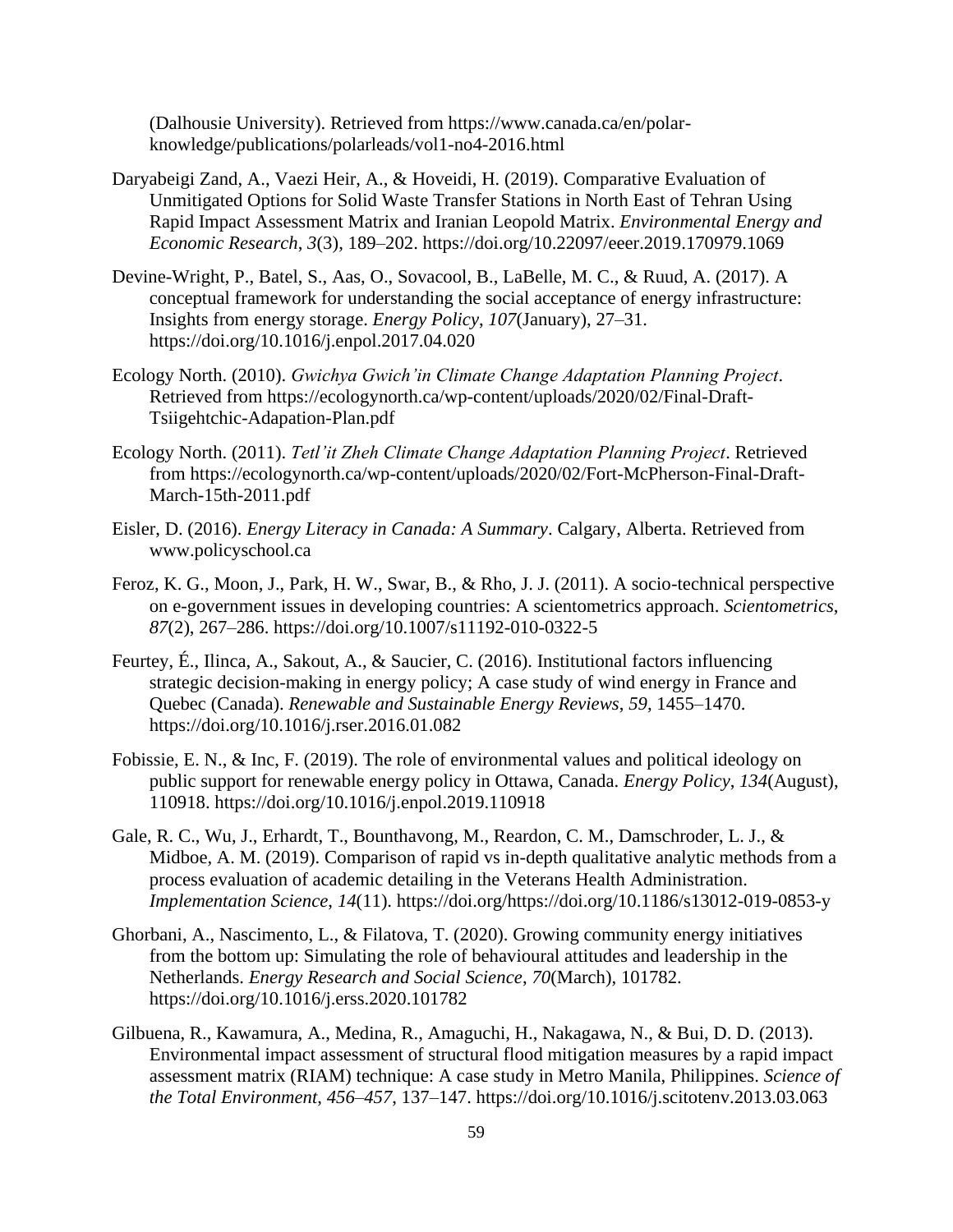- Goodman, J. (2018). Researching climate crisis and energy transitions: Some issues for ethnography. *Energy Research and Social Science*, *45*(January), 340–347. https://doi.org/10.1016/j.erss.2018.07.032
- Government of Canada. (2016). Pan-Canadian Framework on Clean Growth and Climate Change : Canada's plan to address climate change and grow the economy. Retrieved from Environment and Climate Change Canada website: https://publications.gc.ca/site/eng/9.828774/publication.html
- Government of Canada. (2022). Guide to Rapid Impact Evaluation. Retrieved from Government of Canada website: https://www.canada.ca/en/treasury-board-secretariat/services/auditevaluation/centre-excellence-evaluation/guide-rapid-impact-evaluation.html
- Government of Northwest Territories. (2018). *2030 Energy Strategy: A Path to More Affordable, Secure and Sustainable Energy in the Northwest Territories*. Retrieved from https://www.inf.gov.nt.ca/sites/inf/files/resources/gnwt\_inf\_7272\_energy\_strategy\_webeng.pdf
- Gui, E. M., & MacGill, I. (2018). Typology of future clean energy communities: An exploratory structure, opportunities, and challenges. *Energy Research and Social Science*, *35*(October 2017), 94–107. https://doi.org/10.1016/j.erss.2017.10.019
- Gwich'in Renewable Resources Board. (2022). Gwich'in Settlement Area. Retrieved from Gwich'in Renewable Resources Board website: https://grrb.nt.ca/?page\_id=297&doing\_wp\_cron=1647215872.4078059196472167968750
- Gwich'in Tribal Council. (2022a). *Culture*. Retrieved from https://www.gwichintribal.ca/culture.html
- Gwich'in Tribal Council. (2022b). *Gwich'in History*. Retrieved from https://www.gwichintribal.ca/history.html
- Gwich'in Tribal Council. (2022c). *Mission, Vision & Values*. Retrieved from https://www.gwichintribal.ca/mission-vision--values.html
- Haggett, C., & Aitken, M. (2015). Grassroots Energy Innovations: the Role of Community Ownership and Investment. *Current Sustainable/Renewable Energy Reports*, *2*(3), 98–104. https://doi.org/10.1007/s40518-015-0035-8
- Halder, P., Havu-Nuutinen, S., Pietarinen, J., & Pelkonen, P. (2011). Bio-energy and youth: Analyzing the role of school, home, and media from the future policy perspectives. *Applied Energy*, *88*(4), 1233–1240. https://doi.org/10.1016/J.APENERGY.2010.10.017
- Hanna, K., Mcguigan, E., Noble, B., & Parkins, J. R. (2016). *What is Known About the Impacts of Alternative Energy Development? A Gap Analysis of Impact and Assessment Research for Alternative Energy Development*. *1*, 37. Retrieved from http://01.cms.ubc.ca/Assets/IKBSAS+Digital+Assets/CEAR+-+Gap+Analysis.pdf
- Hirshberg, D. B. (2020). *Determining Human Capacity for Energy Transitions in Rural Communities*. Anchorage, Alaska.
- Hoicka, C. E., & MacArthur, J. L. (2018). From tip to toes: Mapping community energy models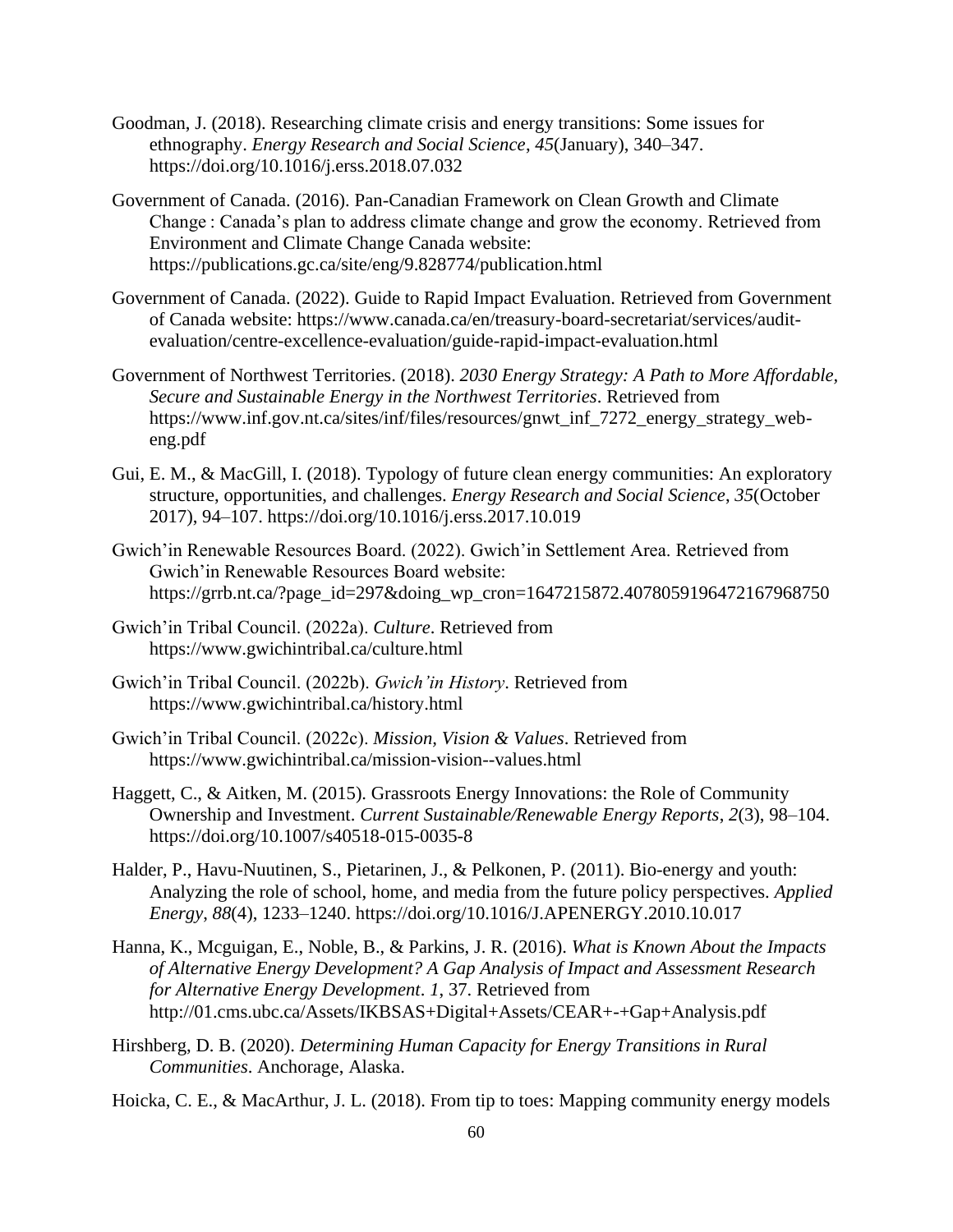in Canada and New Zealand. *Energy Policy*, *121*(June), 162–174. https://doi.org/10.1016/j.enpol.2018.06.002

- Hoicka, C. E., Savic, K., & Campney, A. (2021). Reconciliation through renewable energy? A survey of Indigenous communities, involvement, and peoples in Canada. *Energy Research and Social Science*, *74*(March), 101897. https://doi.org/10.1016/j.erss.2020.101897
- Holdmann, G. P., Wies, R. W., & Vandermeer, J. B. (2019). Renewable Energy Integration in Alaska's Remote Islanded Microgrids: Economic Drivers, Technical Strategies, Technological Niche Development, and Policy Implications. *Proceedings of the IEEE*, *107*(9), 1820–1837. https://doi.org/10.1109/JPROC.2019.2932755
- Hossain, Y., Loring, P. A., & Marsik, T. (2016). Defining energy security in the rural North Historical and contemporary perspectives from Alaska. *Energy Research and Social Science*, *16*, 89–97. https://doi.org/10.1016/j.erss.2016.03.014
- Ikejemba, E. C. X., Mpuan, P. B., Schuur, P. C., & Van Hillegersberg, J. (2017). The empirical reality & sustainable management failures of renewable energy projects in Sub-Saharan Africa (part 1 of 2). *Renewable Energy*, *102*, 234–240. https://doi.org/10.1016/j.renene.2016.10.037
- Iyamu, H. O., Anda, M., & Ho, G. (2017). *Socio-technical systems analysis of waste to energy from municipal solid waste in developing economies : a case for Nigeria*. *21*. https://doi.org/10.1051/rees/2017027
- Jenkins, K., Sovacool, B. K., & McCauley, D. (2018). Humanizing sociotechnical transitions through energy justice: An ethical framework for global transformative change. *Energy Policy*, *117*(November 2017), 66–74. https://doi.org/10.1016/j.enpol.2018.02.036
- Juntunen, J. K., & Hyysalo, S. (2015). Renewable micro-generation of heat and electricity Review on common and missing socio-technical configurations. *Renewable and Sustainable Energy Reviews*, *49*, 857–870. https://doi.org/10.1016/j.rser.2015.04.040
- Kalke, T. R. (2015). *Sustainable energy for Galena, Alaska: Timber harvest management plan*. Oregon State University.
- Karanasios, K., & Parker, P. (2018). Tracking the transition to renewable electricity in remote indigenous communities in Canada. *Energy Policy*, *118* (March), 169–181. https://doi.org/10.1016/j.enpol.2018.03.032
- Kavik-AXYS. (2010). *Town of Inuvik Community Energy Plan*. Inuvik, Northwest Territories.
- Knowles, J. (2016). Power shift: Electricity for Canada's remote communities. *The Conference Board of Canada*, (September), 1–65. Retrieved from http://www.conferenceboard.ca/elibrary/abstract.aspx?did=8249
- Komasi, M. (2019). *Environmental Impact Assessment of the Eyvashan Dam Using the Leopold Modi fi ed Matrix and Rapid Impact Assessment Matrix ( RIAM )*. *5*(2), 133–143.
- Krupa, J. (2012). Identifying barriers to aboriginal renewable energy deployment in Canada. *Energy Policy*, *42*, 710–714. https://doi.org/10.1016/j.enpol.2011.12.051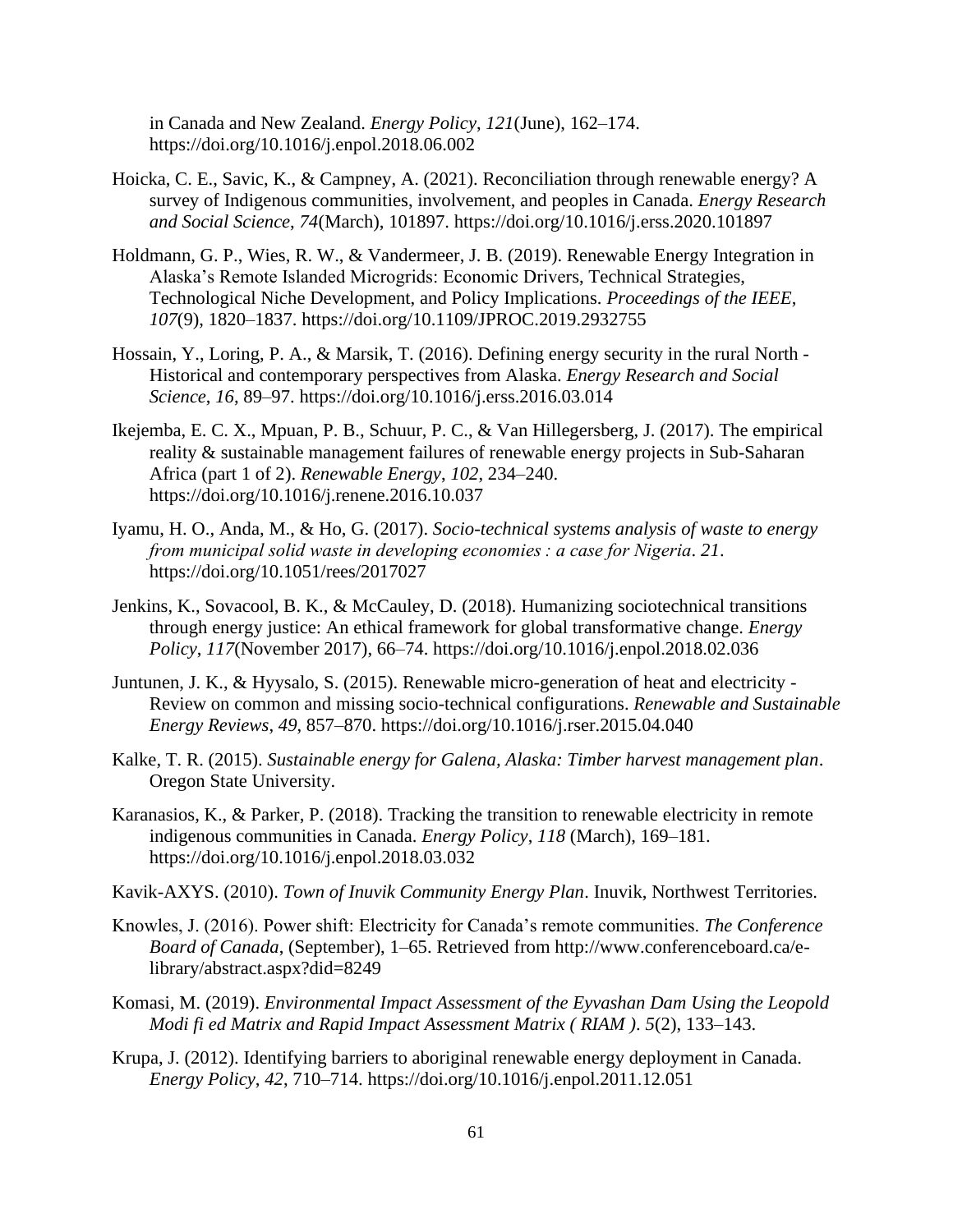- Leonhardt, R., Noble, B., Poelzer, G., Fitzpatrick, P., Belcher, K., & Holdmann, G. (2022). Advancing local energy transitions: A global review of government instruments supporting community energy. *Energy Research and Social Science 83.* https://doi.org/10.1016/j.erss.2021.102350
- Lovekin, D., Dronkers, B., & Thibault, B. (2016). Power purchase policies for remote Indigenous communities in Canada: Research on government policies to support renewable energy projects. *WWF-Canada*.
- Magnani, N., Maretti, M., Salvatore, R., & Scotti, I. (2017). Ecopreneurs , rural development and alternative socio-technical arrangements for community renewable energy. *Journal of Rural Studies*, *52*, 33–41. https://doi.org/10.1016/j.jrurstud.2017.03.009
- Martiskainen, M. (2017). The role of community leadership in the development of grassroots innovations. *Environmental Innovation and Societal Transitions*, *22*, 78–89. https://doi.org/10.1016/j.eist.2016.05.002
- McCarthy, S., & Morrison, T. L. (2020). Feds must incorporate Indigenous youth in clean energy push - iPolitics. Retrieved December 11, 2021, from https://ipolitics.ca/2020/07/14/fedsmust-incorporate-indigenous-youth-in-clean-energy-push/
- McDonald, N., & Pearce, J. (2012). Community Voices: Perspectives on Renewable Energy in Nunavut. *Arctic Institute of North America*, 94–104.
- Mercer, N., Parker, P., Hudson, A., & Martin, D. (2020). Off-grid energy sustainability in Nunatukavut, Labrador: Centering Inuit voices on heat insecurity in diesel-powered communities. *Energy Research & Social Science*, *62*(November 2019), 101382. https://doi.org/10.1016/j.erss.2019.101382
- Mercer, N., Sabau, G., & Klinke, A. (2017). "Wind energy is not an issue for government": Barriers to wind energy development in Newfoundland and Labrador, Canada. *Energy Policy*, *108*(June), 673–683. https://doi.org/10.1016/j.enpol.2017.06.022
- Middlemiss, L., & Parrish, B. D. (2010). Building capacity for low-carbon communities: The role of grassroots initiatives. *Energy Policy*, *38*(12), 7559–7566. https://doi.org/10.1016/j.enpol.2009.07.003
- Miller, C., Altamirano-Allende, C., Johnson, N., & Agyemang, M. (2015). The social value of mid-scale energy in Africa: Redefining value and redesigning energy to reduce poverty. *Energy Research and Social Science*, *5*, 67–69. https://doi.org/10.1016/j.erss.2014.12.013
- Miller, C., Iles, A., & Jones, C. F. (2013). The Social Dimensions of Energy Transitions. *Science as Culture*, *22*(2), 135–148. https://doi.org/10.1080/09505431.2013.786989
- Miller, C., Moore, N., Altamirano-allende, C., Irshad, N., & Biswas, S. (2018). *Poverty Eradication Through Energy Innovation: A Multi-Layer Design Framework for Social Value Creation*. Tempe, Arizona; Waterloo, Ontario.
- Miller, C., O'Leary, J., Graffy, E., Stechel, E. B., & Dirks, G. (2015). Narrative futures and the governance of energy transitions. *Futures*, *70*, 65–74. https://doi.org/10.1016/j.futures.2014.12.001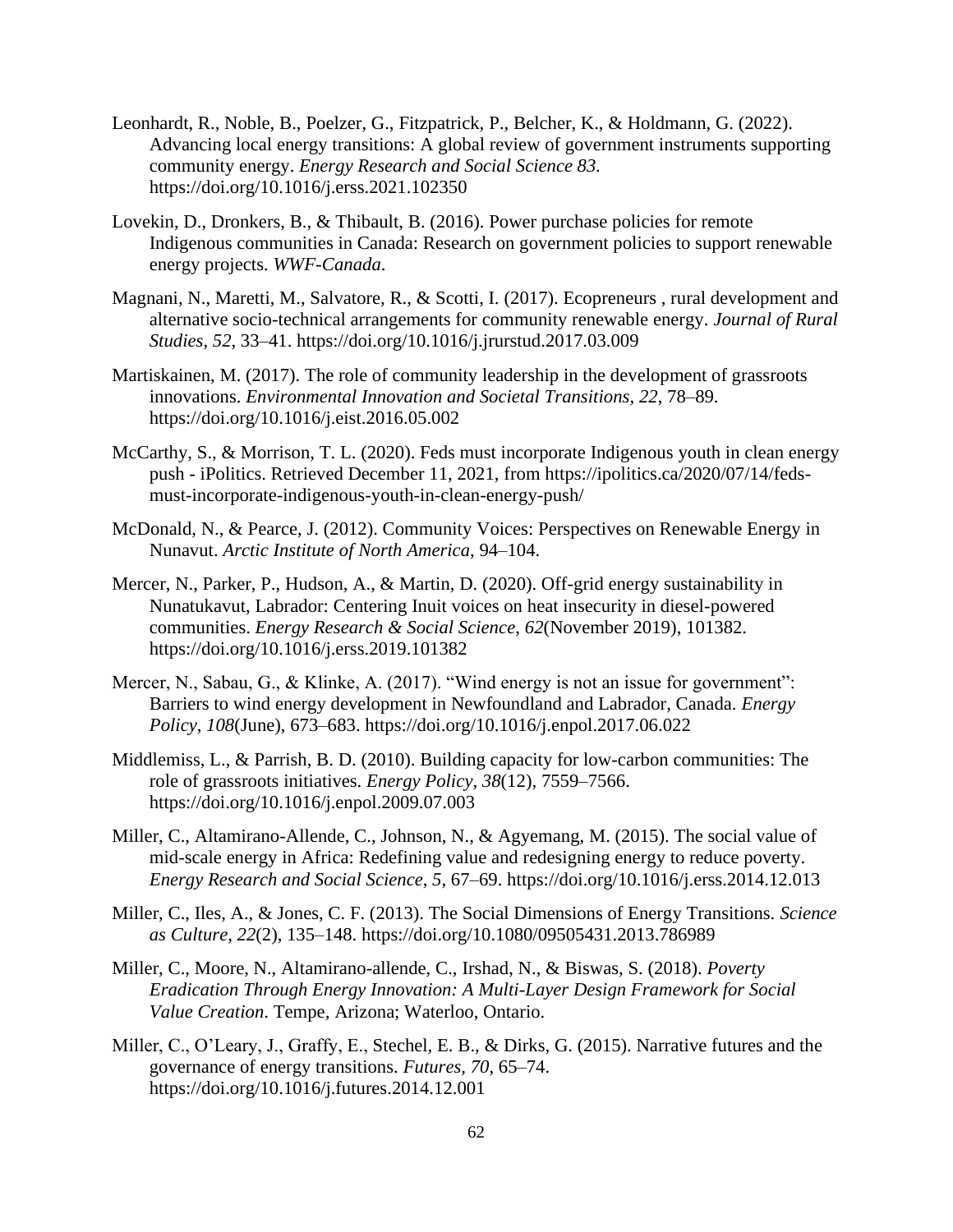- Miller, C., & Richter, J. (2014). Social Planning for Energy Transitions. *Current Sustainable/Renewable Energy Reports*, *1*(3), 77–84. https://doi.org/10.1007/s40518-014- 0010-9
- Miller, C., Richter, J., & O'Leary, J. (2014). Socio-energy systems design: A policy framework for energy transitions. *Energy Research and Social Science*, *6*, 29–40. https://doi.org/10.1016/j.erss.2014.11.004
- Mortensen, L., Hansen, A. M., & Shestakov, A. (2017). How three key factors are driving and challenging implementation of renewable energy systems in remote Arctic communities. *Polar Geography*, *40*(3), 163–185. https://doi.org/10.1080/1088937X.2017.1329758
- Mühlemeier, S., & Binder, C. R. (2017). " It 's an Endurance Race " An Indicator-Based Resilience Analysis of the Energy Transition in the Allgäu Region, Bavaria. *GAIA - Ecological Perspectives for Science and Society*, 199–206.
- The National Indigenous Economic Development Board. (2019). *The Indigneous Economic Progress Report 2019*. Gatineau, Quebec.
- Naumann, M., & Rudolph, D. (2020). Inroduction to the special section: Rural energy transitions - Contestations and perspectives. *Energy Policy*, *142*. https://doi.org/10.1016/j.enpol.2020.111531
- NCCAH. (2017). *Social Determinants of Health Education As a Social Determinant of First Nations , Inuit and Métis Health*. 1–20.
- Nelson, R. (2019). Beyond Dependency: Economic Development, Capacity Building, and Generational Sustainability for Indigenous People in Canada. *SAGE Open*, *9*(3). https://doi.org/10.1177/2158244019879137
- Newell, D., Sandström, A., & Söderholm, P. (2017). Network management and renewable energy development: An analytical framework with empirical illustrations. *Energy Research and Social Science*, *23*, 199–210. https://doi.org/10.1016/j.erss.2016.09.005
- NTPC. (2022a). Aklavik | Northwest Territories Power Corporation. Retrieved from https://www.ntpc.com/community/aklavik
- NTPC. (2022b). Fort McPherson | Northwest Territories Power Corporation. Retrieved from https://www.ntpc.com/community/fort-mcpherson
- NTPC. (2022c). Here's How We Supply Power in Your Community. Retrieved from https://www.ntpc.com/your-community/community-map
- NTPC. (2022d). Inuvik | Northwest Territories Power Corporation. Retrieved from https://www.ntpc.com/community/inuvik
- NTPC. (2022e). Residential Electrical Rates. Retrieved from https://www.ntpc.com/customerservice/residential-service/residential-electrical-rates
- NTPC. (2022f). Tsiigehtchic | Northwest Territories Power Corporation. Retrieved from https://www.ntpc.com/community/tsiigehtchic
- NTPC. (2022g). Zone Rate System. Retrieved from https://www.ntpc.com/your-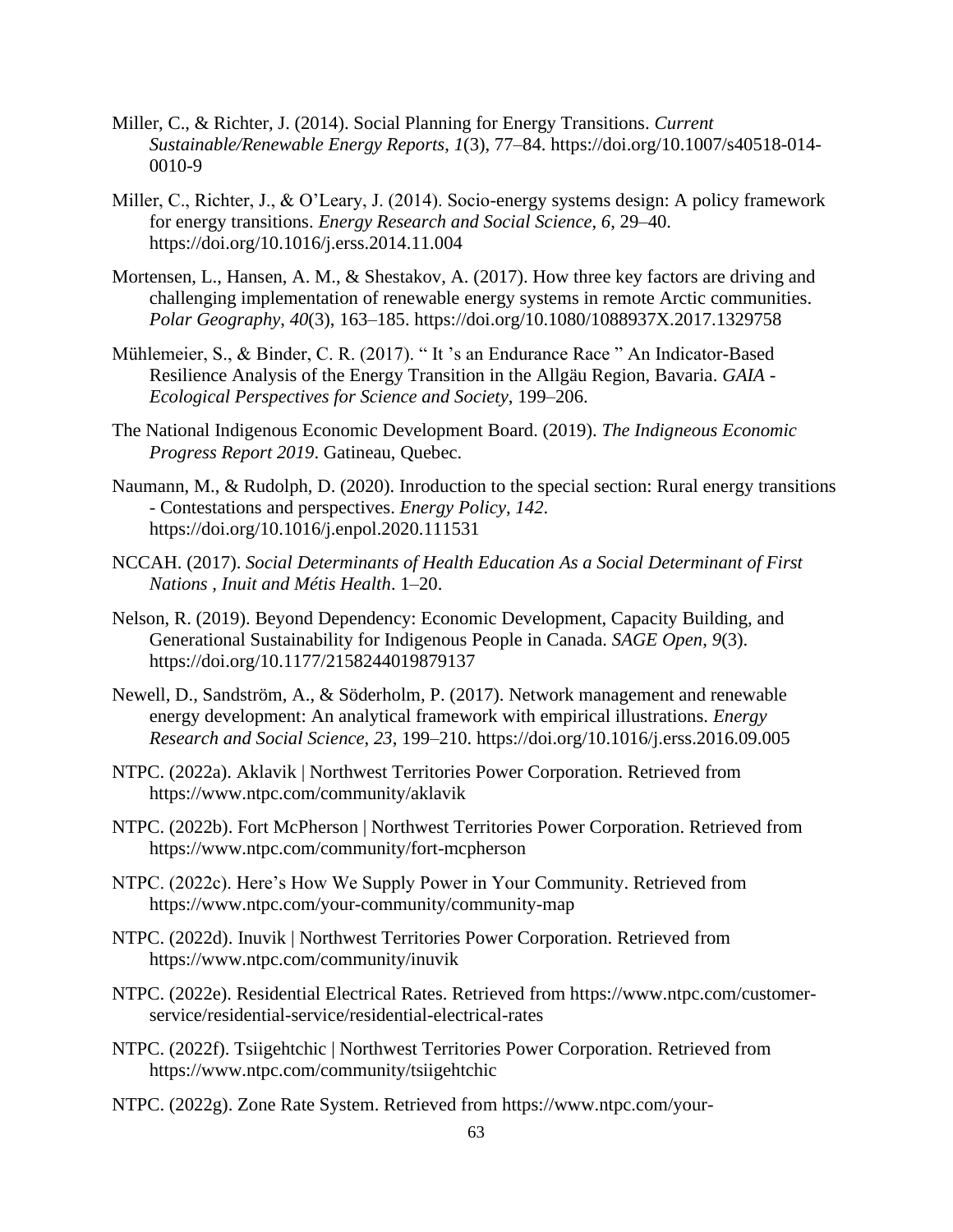community/zone-rate-system

- NWT Bureau of Statistics. (2022a). Aklavik Statistical Profile. Retrieved from Government of Northwest Territories website: https://www.statsnwt.ca/communitydata/infrastructure/aklavik.html
- NWT Bureau of Statistics. (2022b). Fort McPherson Statistical Profile. Retrieved from Government of Northwest Territories website: https://www.statsnwt.ca/communitydata/infrastructure/Fort\_Mcpherson.html
- NWT Bureau of Statistics. (2022c). Inuvik Statistical Profile. Retrieved from Government of Northwest Territories website: https://www.statsnwt.ca/communitydata/infrastructure/Inuvik.html
- NWT Bureau of Statistics. (2022d). Tsiigehtchic Statistical Profile. Retrieved from Government of Northwest Territories website: https://www.statsnwt.ca/communitydata/infrastructure/Tsiigehtchic.html
- Onyx, J., & Leonard, R. J. (2011). Complex systems leadership in emergent community projects. *Community Development Journal*, *46*(4), 493–510. https://doi.org/10.1093/cdj/bsq041
- Orosz, M., Altes-Buch, Q., Mueller, A., & Lemort, V. (2018). Experimental validation of an electrical and thermal energy demand model for rapid assessment of rural health centers in sub-Saharan Africa. *Applied Energy*, *218*(March), 382–390. https://doi.org/10.1016/j.apenergy.2018.03.004
- Ortiz, W., Dienst, C., & Terrapon-pfaff, J. (2012). *Introducing Modern Energy Services into Developing Countries: The Role of Local Community Socio-Economic Structures*. 341–358. https://doi.org/10.3390/su4030341
- Pasqualetti, M. J., Jones, T. E., Necefer, L., Scott, C. A., & Colombi, B. J. (2016). A Paradox of Plenty: Renewable Energy on Navajo Nation Lands. *Society and Natural Resources*, *29*(8), 885–899. https://doi.org/10.1080/08941920.2015.1107794
- Pastakia, C. M., & Jensen, A. (1998). The rapid impact assessment matrix (RIAM) for EIA. *Environmental Impact Assessment Review*, *18*(5), 461–482.
- Poelzer, G., Hoogensen Gjorv, G., Holdmann, G., Johnson, N., Magnusson, B. M., Sokka, L., … Yu, S. (2016). Developing Renewable Sub-Arctic Regions and Communities: Working Recommendations of the Fulbright Arctic Initiative Energy Group. *Environmental Policy*, 1–78.
- Quitoras, M. R., Campana, P. E., Rowley, P., & Crawford, C. (2020). Remote community integrated energy system optimization including building enclosure improvements and quantitative energy trilemma metrics. *Applied Energy*, *267*(April), 115017. https://doi.org/10.1016/j.apenergy.2020.115017
- Rakshit, R., Shahi, C., Smith, M. A., & Cornwell, A. (2018). Community capacity building for energy sovereignty: a First Nation case study. *Sustainability in Environment*, *3*(2). https://doi.org/doi:10.22158/se.v3n2p177
- Raphals, P. (2019). *Energy poverty on First Nation reserves in Manitoba. Report submitted to*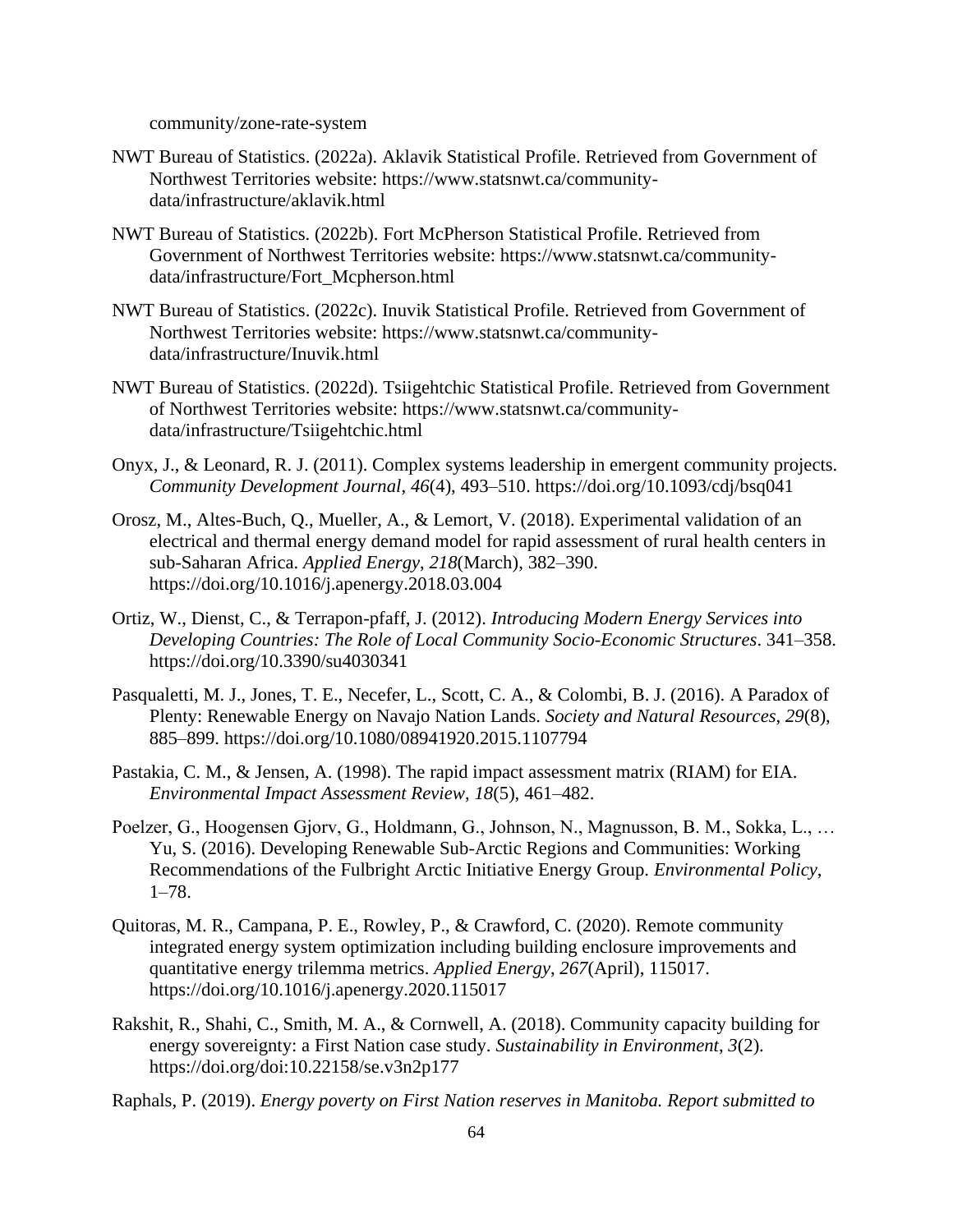*the Manitoba Public Utilities Board on behalf of the Assembly of Manitoba Chiefs*. Montreal, Quebec.

- Raven, R. P. J. M., Heiskanen, E., Lovio, R., Hodson, M., & Brohmann, B. (2008). The Contribution of Local Experiments and Negotiation Processes to Field-Level Learning in Emerging (Niche) Technologies. *Bulletin of Science, Technology & Society*, *28*(6), 464– 477. https://doi.org/10.1177/0270467608317523
- Rawal, N., Rai, S., & Duggal, S. K. (2017). An approach for the analysis of the effects of solid waste management in slum areas by rapid impact assessment matrix analysis. *International Journal of Environmental Technology and Management*, *20*(3–4), 225–239.
- Rezaei, M., & Dowlatabadi, H. (2016). Off-grid: community energy and the pursuit of selfsufficiency in British Columbia's remote and First Nations communities. *Local Environment*, *21*(7), 789–807. https://doi.org/10.1080/13549839.2015.1031730
- Rosenbloom, D., Berton, H., & Meadowcroft, J. (2016). Framing the sun: A discursive approach to understanding multi-dimensional interactions within socio-technical transitions through the case of solar electricity in Ontario, Canada. *Research Policy*, *45*(6), 1275–1290. https://doi.org/10.1016/j.respol.2016.03.012
- Rosenbloom, D., & Meadowcroft, J. (2014). The journey towards decarbonization: Exploring socio-technical transitions in the electricity sector in the province of Ontario (1885-2013) and potential low-carbon pathways. *Energy Policy*, *65*, 670–679. https://doi.org/10.1016/j.enpol.2013.09.039
- Sauter, R., & Watson, J. (2007). Strategies for the deployment of micro-generation: Implications for social acceptance. *Energy Policy*, *35*(5), 2770–2779. https://doi.org/10.1016/j.enpol.2006.12.006
- Schäfer, M., Kebir, N., & Neumann, K. (2011). Research needs for meeting the challenge of decentralized energy supply in developing countries. *Energy for Sustainable Development*, *15*(3), 324–329. https://doi.org/10.1016/j.esd.2011.07.001
- Seyfang, G., Hielscher, S., Hargreaves, T., Martiskainen, M., & Smith, A. (2014). A grassroots sustainable energy niche? Reflections on community energy in the UK. *Environmental Innovation and Societal Transitions*, *13*, 21–44. https://doi.org/10.1016/j.eist.2014.04.004
- Shaw. (2017). What Rural Alaska Can Teach the World about Renewable Energy Scientific American. Retrieved June 24, 2021, from https://www.scientificamerican.com/article/whatrural-alaska-can-teach-the-world-about-renewable-energy/
- Simpson, L., Wood, L., & Daws, L. (2003). Community capacity building: Starting with people not projects. *Community Development Journal*, *38*(4), 277–286. https://doi.org/10.1093/cdj/38.4.277
- Singh, A., & Panackal, N. (2017). Youth and sustainable development overview, theoretical framework and further research directions. *Process Management and Benchmarking*, *7*(1), 59–77.
- Smith, N., Baugh Littlejohns, L., & Thompson, D. (2001). Shaking out the cobwebs: insights into community capacity and its relation to health outcomes. *Community Development*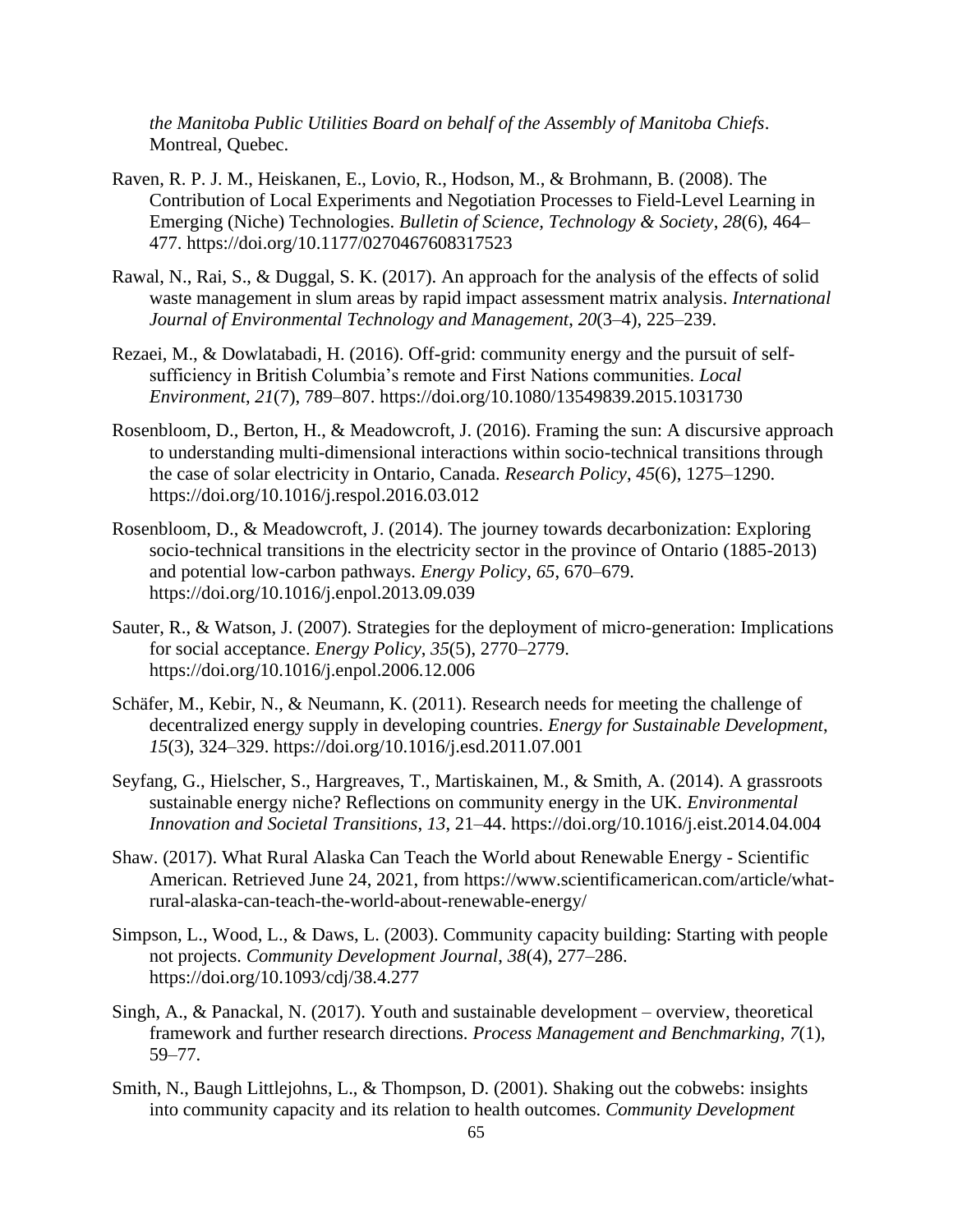*Journal*, *36*(1), 30–41. https://doi.org/10.1093/cdj/36.1.30

- Sovacool, B. K., Agostino, A. L. D., & Bambawale, M. J. (2011). The socio-technical barriers to Solar Home Systems ( SHS ) in Papua New Guinea : '" Choosing pigs , prostitutes , and poker chips over panels ."' *Energy Policy*, *39*(3), 1532–1542. https://doi.org/10.1016/j.enpol.2010.12.027
- Sovacool, B. K., Hess, D. J., Amir, S., Geels, F. W., Hirsh, R., Rodriguez Medina, L., … Yearley, S. (2020). Sociotechnical agendas: Reviewing future directions for energy and climate research. *Energy Research and Social Science*, *70*(April), 101617. https://doi.org/10.1016/j.erss.2020.101617
- St. Denis, G., & Parker, P. (2009). Community energy planning in Canada: The role of renewable energy. *Renewable and Sustainable Energy Reviews*, *13*(8), 2088–2095. https://doi.org/10.1016/j.rser.2008.09.030
- Stefanelli, R. D., Walker, C., Kornelsen, D., Lewis, D., Martin, D. H., Masuda, J., … Castleden, H. (2019). Renewable energy and energy autonomy: How Indigenous peoples in Canada are shaping an energy future. *Environmental Reviews*, *27*(1), 95–105. https://doi.org/10.1139/er-2018-0024
- Stevenson, M. G., & Perreault, P. (2008). *Capacity for what? Capacity for whom? Aboriginal capacity and Canada's forest sector*. 64 pp. Retrieved from http://www.sfmnetwork.ca/docs/e/Stevenson\_Perrault\_capacity.pdf
- Strand, H. (2018). *Breaking Barriers to Renewable Energy Production in the North American Arctic*. Texas A&M.
- Sullivan, H. (2007). Interpreting Community Leadership. *Policy and Politics*, *35*(1), 141–162.
- Tenenbaum, B., Greacen, C., Siyambalapitiya, T., & Knuckles, J. (2014). *From the bottom up: how small power producers and mini-grids can deliver electrification and renewable energy in Africa*. Washington, DC.
- Tozer, L. (2013). Community energy plans in Canadian cities: Success and barriers in implementation. *Local Environment*, *18*(1), 20–35. https://doi.org/10.1080/13549839.2012.716406
- Ulsrud, K., Rohracher, H., & Muchunku, C. (2018). Spatial transfer of innovations : South-South learning on village-scale solar power supply between India and Kenya ☆. *Energy Policy*, *114*(November 2017), 89–97. https://doi.org/10.1016/j.enpol.2017.11.064
- Upham, P., & Smith, B. (2014). Using the Rapid Impact Assessment Matrix to synthesize biofuel and bioenergy impact assessment results: The example of medium scale bioenergy heat options. *Journal of Cleaner Production*, *65*, 261–269. https://doi.org/10.1016/j.jclepro.2013.09.041
- Urmee, T., & Md, A. (2016). Social, cultural and political dimensions of off-grid renewable energy programs in developing countries. *Renewable Energy*, *93*, 159–167. https://doi.org/https://doi.org/10.1016/j.renene.2016.02.040

Vallecha, H., Bhattacharjee, D., Osiri, J. K., & Bhola, P. (2021). Evaluation of barriers and